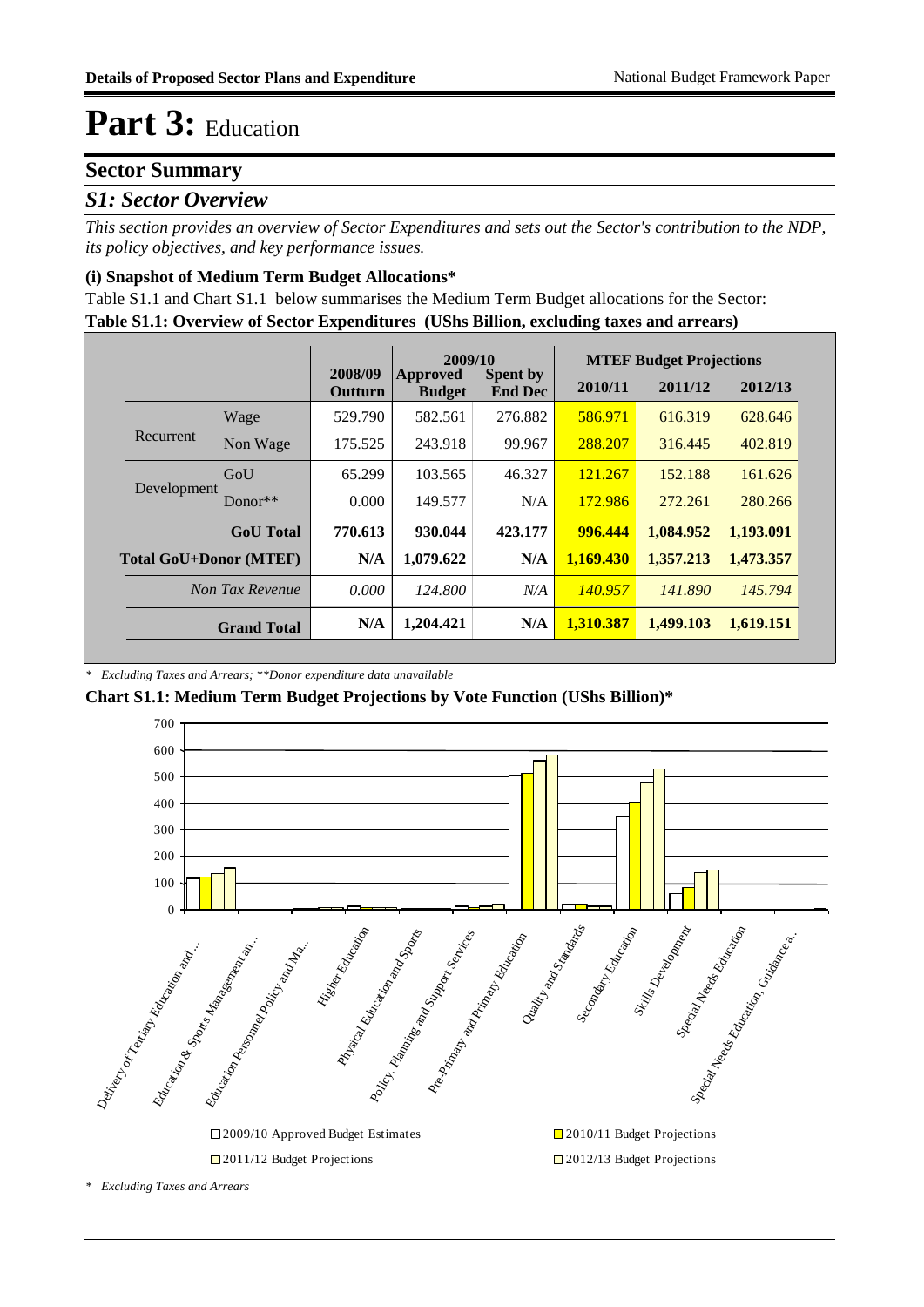### **Sector Summary**

#### **(ii) Sector Contributions to the National Development Plan**

In regards to increasing house hold incomes and promoting equity the Ministry has reduced the cost of education to families by making both primary (UPE) and secondary Education (USE) free.

The sector has continued to improve primary school infrastructure and facilities, rehabilitated and expanded the existing schools to accommodate growing numbers and has also constructed and equipped regional secondary schools for children with disabilities as a way of improving access to quality social services.

In regards to strengthen the human capital development, BTVET institutions have been expanded, constructed, and rehabilitated, and the existing institutions have been furnished with the required equipment for better training facilities. Teacher training has been done to enhance competency of teachers and to attain continuous professional development.

To promote science and technology innovation the secondary subsector education has constructed, laboratories for science and ICT, as well as libraries, create a firm basis for the acquisition of productive and employable knowledge and skills.

#### **(iii) Medium Term Sector Policy Objectives**

The sector objectives which guide medium term outputs and resource allocations are:

*a) Increasing and improving equitable access to quality education at all levels. Specifically, increasing net enrolment ratios for primary, transition rates from primary to secondary, maintain enrolment numbers at 4,000 in public universities for Government sponsored students, improving access to physical education and sports.*

*B) Improving the quality and relevance of education at all levels. Specifically, improving completion rate for primary, implement the thematic curriculum for P1 and P2, improving the student:workshop ratio and staffing levels in BTVET institutions, increase facilities and review the curriculum in secondary subsector.* 

*C) Improving effectiveness and efficiency in delivery of the education services. Reducing teacher, headteacher and pupil absenteeism, reducing repetition and drop out rates for primary, improving performance and participation for secondary.*

#### **(iv) Key Policy Implementation Issues to be addressed over the Medium Term**

The sector considers the following issues crucial to address over the medium term, to improve sector performance and the achievement of sector objectives

- *Poor motivation of teachers and instructors, particularly in hard to reach areas*
- *Weak enforcement of education quality standards, particularly at primary and secondary levels*
- *Educational institutions are poorly equipped and have inadequate instructional materials*
- *Institutions' infrastructure inadequate (primary school sanitation and tertiary accommodation)*

### *S2: Past Sector Performance and Medium Term Plans*

*This section describes past and future performance, in terms of sector outcomes, key sector outputs, costs and plans to address key sector performance issues.* 

#### **(i) Sector Outcomes and the Achievement of Sector Objectives**

The major Sector output includes among others, payment of capitation for 6,899,267 primary pupils, 316,582 secondary students, wages for 125,196 primary and 21,724 secondary staff. Outputs under primary will contribute sustaining the access indicator NER of 93% (95.3% boys and 91.4%girls) while capitation at Secondary will increase transition to Secondary to 70%. Payment of wages for primary will help the Sector achieve an average pupil teacher ratio of 53:1, while classroom construction will sustain the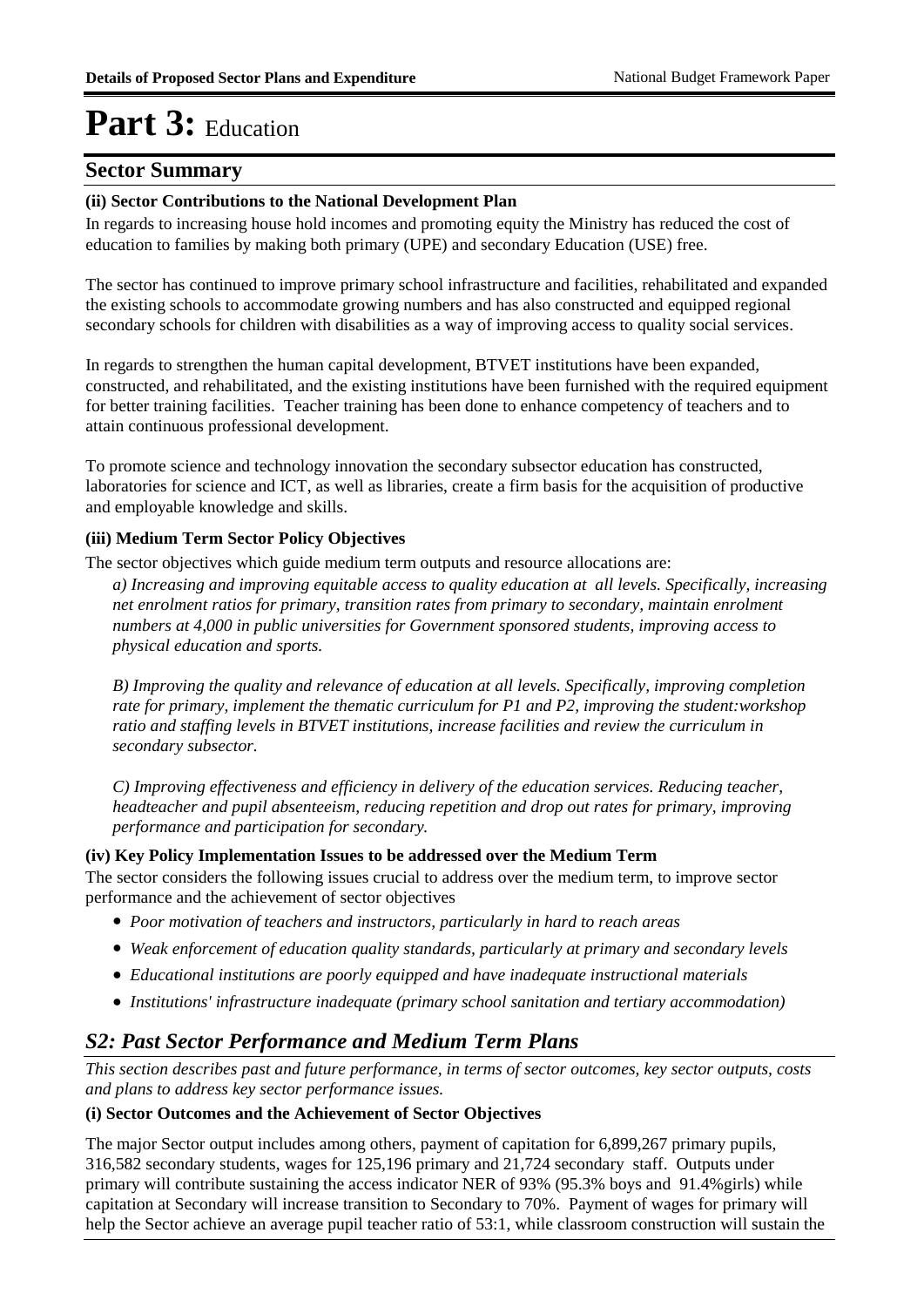### **Sector Summary**

Pupil Classroom Ratio at 77:1 Outputs under the inspection vote will help the Sector reduce on absenteeism of teachers and largely impact on the quality of education. In addition, training of 2,955 teachers by half year was done and 4,000 teachers will be brought on board for Scheme of Service. Community participation has been encouraged by helping schools create PTAs with the help of the Support to UPPET project.

For the sector to improve the outcome indicators ( numaracy, literacy and pass rates) the following intiatives will be undertaken: Provision of instructional materials, intensify inspection of schools to reduce pupil and teacher absenteeism, implementation of thematic curriculum to improve literacy and numeracy competences

#### **Table S2.1: Current Status and Future Forecasts for Sector Outcomes**

| <b>Outcome and Outcome Indicator</b>                                                                     | <b>Baseline</b>                                            | <b>Medium Term Forecast</b>                             |
|----------------------------------------------------------------------------------------------------------|------------------------------------------------------------|---------------------------------------------------------|
| Increase in the number of children in age cohort (13-14) that are literate and numerate<br>Outcome:      |                                                            |                                                         |
| Numeracy Rates for P3 and P6                                                                             | $(44.8\%, 41.4\%)$ (2007/08)                               | $(51.9\%, 47.9\%)$ $(2010/11)$                          |
| Literacy Rates at P3 and P6                                                                              | $(45.5\%, 49.6\%)$ (2007/08)                               | $(52.7\%, 57.4\%)$ (2010/11)                            |
| No. (and %) of Pupils/students Passing Primary and Secondary<br>Examinations in Government aided schools | 362,603 (86.5%), 180,272<br>$(95.2\%) (2007/08)$           | 384,967 (88%), 239,942<br>$(96\%) (2010/11)$            |
| Improved effectiveness and efficiency in delivery of the education services<br>Outcome:                  |                                                            |                                                         |
| No. (and %) of Students graduating from Tertiary Institutions                                            | 19,213 (86.5%) Male,<br>13,740 (41.7%) Female<br>(2006/07) | $22,912$ (57%)Male,<br>17,021 (43%) Female<br>(2010/11) |

#### **(ii) Past and Future Planned Sector Outputs**

*Performance for the first half of the 2009/10 financial year*

#### MINISTRY OF EDUCATION AND SPORTS:

By December 2009/10, the Ministry had undertaken the following activities:

In Pre-Primary and Primary Education, 1,045 teachers in hard to reach areas were paid their allowances and procurement of curriculum and assorted materials was undertaken. 1,200 caregivers and proprietors of ECD centres were trained, and under the project of Emergency Construction and Rehabilitation, 18 schools received money for construction and rehabilitation of classrooms.

Under Secondary Education, capitation was paid for 452,137 students for terms 2 and 3 of academic year 2009, and ADB assisted in the completion, expansion and rehabilitation of Secondary schools. An additional 1,249 teachers and 856 non teaching staff plan to be recruited in the second half of the FY. The Digital Science Project was expanded to cover 200 secondary schools and the curriculum review process is still ongoing.

By December, Special Needs Education, Guidance and Counselling had disseminated P1–P3 special needs education supplementary guide to thematic curriculum, and the Career Compendium, Career Pathways & wall charts were printed.

Under Higher Education, West Nile University, the Presidential Initiative for Banana Industrial Development (PIBID) and Uganda Petroleum Institute Kigumba (UPIK) were kick-started. AICAD facilitated research in Public Universities, and NCHE carried out inspections and recommendations to institutions. By the end of December 2009, an East African Credit Accumulation and Transfer system for agriculture, medicine, engineering and basic sciences was launched by EAC Minister.

Under Quality and Standards, DES developed inspection guidelines, inspected 762 schools/institutions and trained teachers. Teacher and Instructor Education continued to enrol students and recruit staff. PTE Curricular for newly appointed Grade III Teachers, the Probation Curriculum and the Customised Performance Targets for Pre-service and outreach staff were all implemented. 39 Kiswahili Teachers were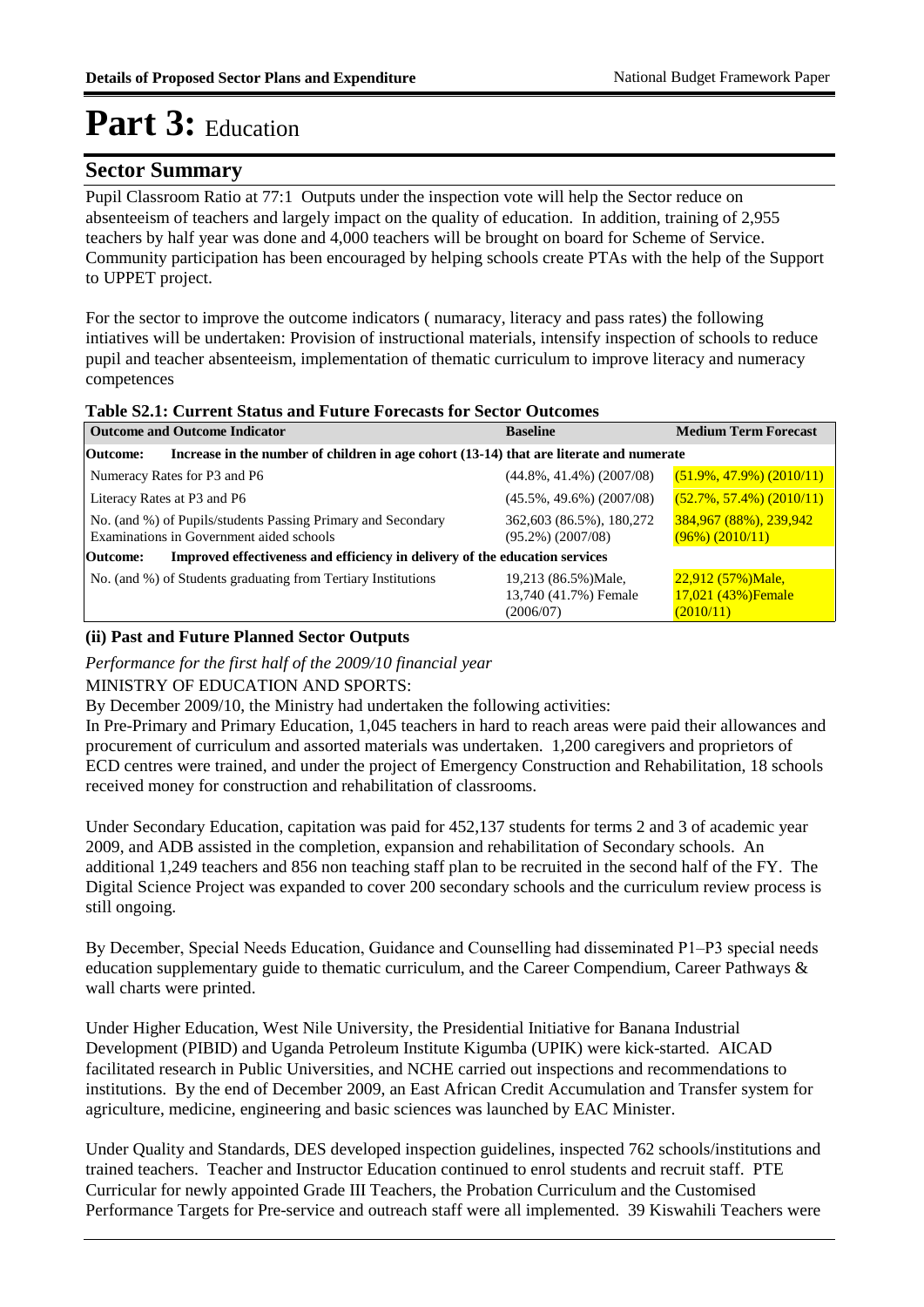### **Sector Summary**

inducted. Rehabilitation, expansion and construction of institutions occurred and Shimon PTC was relocated to Wakiso District. NCDC carried out curricula reforms in P1-P7 and BTVET Cosmetology.

Physical Education and Sports kick-started training of 1,500 PE teachers in northern and eastern Uganda for compulsory PE in secondary schools and the Cranes bus was procured.

#### EDUCATION SERVICE COMMISSION

By December 2009, the Education Service Commission had appointed 100 head teachers to secondary schools, and advertised and interviewed for other existing vacancies. The first draft of the ESC Regulations 2009 and the Training Needs Assessment Report for Primary, Special Needs and Teacher Education Sub-Sectors were finalised.

#### UNIVERSITIES:

The combined enrolment of Makerere, Mbarara, Busitema, Gulu, Kyambogo and Makerere University Business School was 53,716 by December 2009/10.

#### LOCAL GOVERNMENT:

Paid salaries for 123,901 primary teachers and 19,267 secondary teachers. 46 classrooms and 465 pit latrine stances were constructed.

#### **Table S2.2: Past and Medum Term Key Sector Output Indicators\***

|                                                                                                  |                    | 2009/10          |                                     |           | <b>MTEF Projections</b> |            |
|--------------------------------------------------------------------------------------------------|--------------------|------------------|-------------------------------------|-----------|-------------------------|------------|
| <b>Vote Function Key Output</b><br>Indicators and Costs:                                         | 2008/09<br>Outturn | Approved<br>Plan | <b>Outturn by</b><br><b>End Dec</b> | 2010/11   | 2011/12                 | 2012/13    |
| <b>Vote: 013 Ministry of Education and Sports</b>                                                |                    |                  |                                     |           |                         |            |
| Vote Function:0701 Pre-Primary and Primary Education                                             |                    |                  |                                     |           |                         |            |
| No. of instructional Materials<br>Purchased and distributed                                      | 168,000            | 168,000          | 168,000                             | 176,400   | 176,400                 | 176,400    |
| No.of Inspections to schools with<br>emergencies and visits to schools in<br>hard to reach areas | 25                 | 25               | 12                                  | 40        | 40                      | 40         |
| No. of Children assigned PINs and<br>Pupils Report cards areas                                   | 7,128,335          | $\mathbf{0}$     | $\overline{0}$                      | 8,804,029 | 10,479,723              | 12,155,417 |
| No.Pupils enrolled and supported in<br>war affected regions                                      | 270                | 460              | 460                                 | 700       | 700                     | 700        |
| No. of students sitting PLE's                                                                    | 480,000            | 480,000          | 480,000                             | 490,000   | 500,000                 | 500,000    |
| No. of Teachers paid and retained in<br>hard to reach areas                                      | 1,045              | 1,405            | 1,405                               | 2,398     | 2,398                   | 2,398      |
| No. of classrooms rehabilitated<br>(primary)                                                     | 69                 | 68               | 36                                  | 70        | 75                      | 75         |
| No. of classrooms constructed<br>(primary)                                                       | 18                 | 48               | 15                                  | 58        | 60                      | 60         |
| <b>Vote Function Cost (UShs bn)</b>                                                              | N/A                | 36.454           | N/A                                 | 40.945    | 49.248                  | 55.717     |
| VF Cost Excluding Donor                                                                          | 25.016             | 35.517           | 16.584                              | 40.945    | N/A                     | N/A        |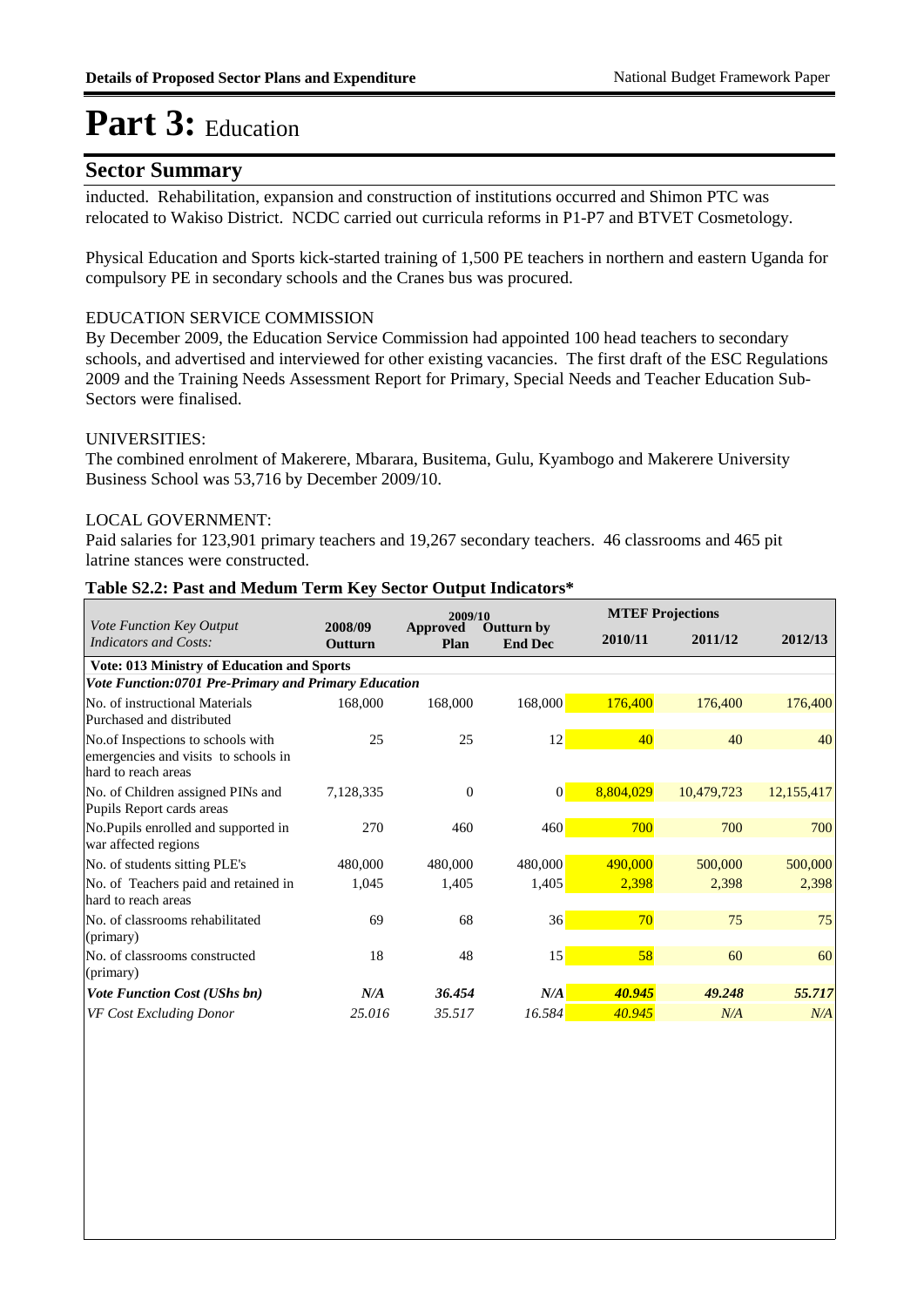|                                                                                                                                                             |                    | 2009/10                 |                              |                  | <b>MTEF Projections</b> |           |
|-------------------------------------------------------------------------------------------------------------------------------------------------------------|--------------------|-------------------------|------------------------------|------------------|-------------------------|-----------|
| Vote Function Key Output<br><b>Indicators and Costs:</b>                                                                                                    | 2008/09<br>Outturn | <b>Approved</b><br>Plan | Outturn by<br><b>End Dec</b> | 2010/11          | 2011/12                 | 2012/13   |
| Vote Function:0702 Secondary Education                                                                                                                      |                    |                         |                              |                  |                         |           |
| <b>Student Textbook Ratio</b>                                                                                                                               | 1:15               | 1:12                    | 1:10                         | 1:3              | 1:3                     | 1:3       |
| No. of Science kits provided to<br><b>Secondary Schools</b>                                                                                                 | 632                | 440                     | 414                          | 1,357            | 800                     | 700       |
| No.of schools Monitored                                                                                                                                     | 536                | 570                     | 132                          | 1,357            | 1,357                   | 1,532     |
| No. of Head teachers trained                                                                                                                                | 300                | 554                     | $\Omega$                     | $\Omega$         | $\overline{0}$          | $\Omega$  |
| No. of Secondary School Teachers<br>Trained                                                                                                                 | 3,600              | 6,000                   | 2,955                        | 5,000            | 3,000                   | 3,000     |
| No. of students enrolled in USE<br>schools                                                                                                                  | Not reported       | 451,884                 | 649,186                      | 721,186          | 814,486                 | 907,186   |
| No. of new classrooms constructed                                                                                                                           | 78                 | 32                      | 28                           | 40               | 58                      | 60        |
| No. of existing schools expanded<br>and renovated.                                                                                                          | 10                 | 11                      | 10                           | 28               | 34                      | 46        |
| No. of new schools constructed.                                                                                                                             | 39                 | 8                       | 7                            | 24               | 24                      | 28        |
| Vote Function Cost (UShs bn)                                                                                                                                | N/A                | 225.926                 | N/A                          | 281.310          | 344.670                 | 395.418   |
| VF Cost Excluding Donor                                                                                                                                     | 71.273             | 108.925                 | 43.382                       | 144.740          | N/A                     | N/A       |
| Vote Function:0703 Special Needs Education, Guidance and Counselling                                                                                        |                    |                         |                              |                  |                         |           |
| No. of Revised and disseminated<br>information guidesheets for choice<br>making and Compendium on Career<br>Guidance Information to schools and<br>colleges | 23,000             | 50,000                  | 5,000                        | 50,000           | 50,000                  | 50,000    |
| No. of children enrolled through<br>affirmative action for admission for<br>CWSENs at all levels of education.                                              | $\overline{0}$     | $\theta$                | $\overline{0}$               | 50               | 70                      | 100       |
| Vote Function Cost (UShs bn)                                                                                                                                | 0.700              | 1.261                   | 0.253                        | 1.793            | 1.726                   | 2.227     |
| Vote Function:0704 Higher Education                                                                                                                         |                    |                         |                              |                  |                         |           |
| No. of University Councils and<br>Similar Institutions supported                                                                                            | 75                 | 75                      | 30                           | 75               | 75                      | 75        |
| No. of students admitted to public<br>and other tertiary institutions                                                                                       | 30,000             | 32,000                  | 32,000                       | 32,000           | 40,000                  | 45,000    |
| No. of researchs projects in higher<br>education undertaken                                                                                                 | 47                 | 4                       | $\overline{0}$               | 15               | 15                      | 15        |
| No. of programmes accredited in<br>higher education                                                                                                         | 54                 | 50                      | 20                           | 50               | 50                      | 50        |
| <b>Vote Function Cost (UShs bn)</b>                                                                                                                         | 3.698              | 14.609                  | 6.008                        | 8.307            | 7.211                   | 9.397     |
| Vote Function:0705 Skills Development                                                                                                                       |                    |                         |                              |                  |                         |           |
| No. of Students Supported in<br><b>Technical institutes</b>                                                                                                 | $\boldsymbol{0}$   | 2,176                   | 2,123                        | 8,400            | 10,000                  | 13,920    |
| No. of Students Supported in<br><b>UPPET</b> institutions                                                                                                   | 9,099              | 11,160                  | 9,046                        | 11,160           | 14,040                  | 16,920    |
| No. of vocational workshops<br>constructed                                                                                                                  | 14                 | 18                      | 12                           | $20\overline{)}$ | 25                      | 25        |
| Vote Function Cost (UShs bn)                                                                                                                                | N/A                | 40.423                  | $N\!/\!A$                    | 63.584           | 117.865                 | 128.338   |
| VF Cost Excluding Donor                                                                                                                                     | 24.347             | 30.365                  | 12.370                       | 39.602           | N/A                     | $N\!/\!A$ |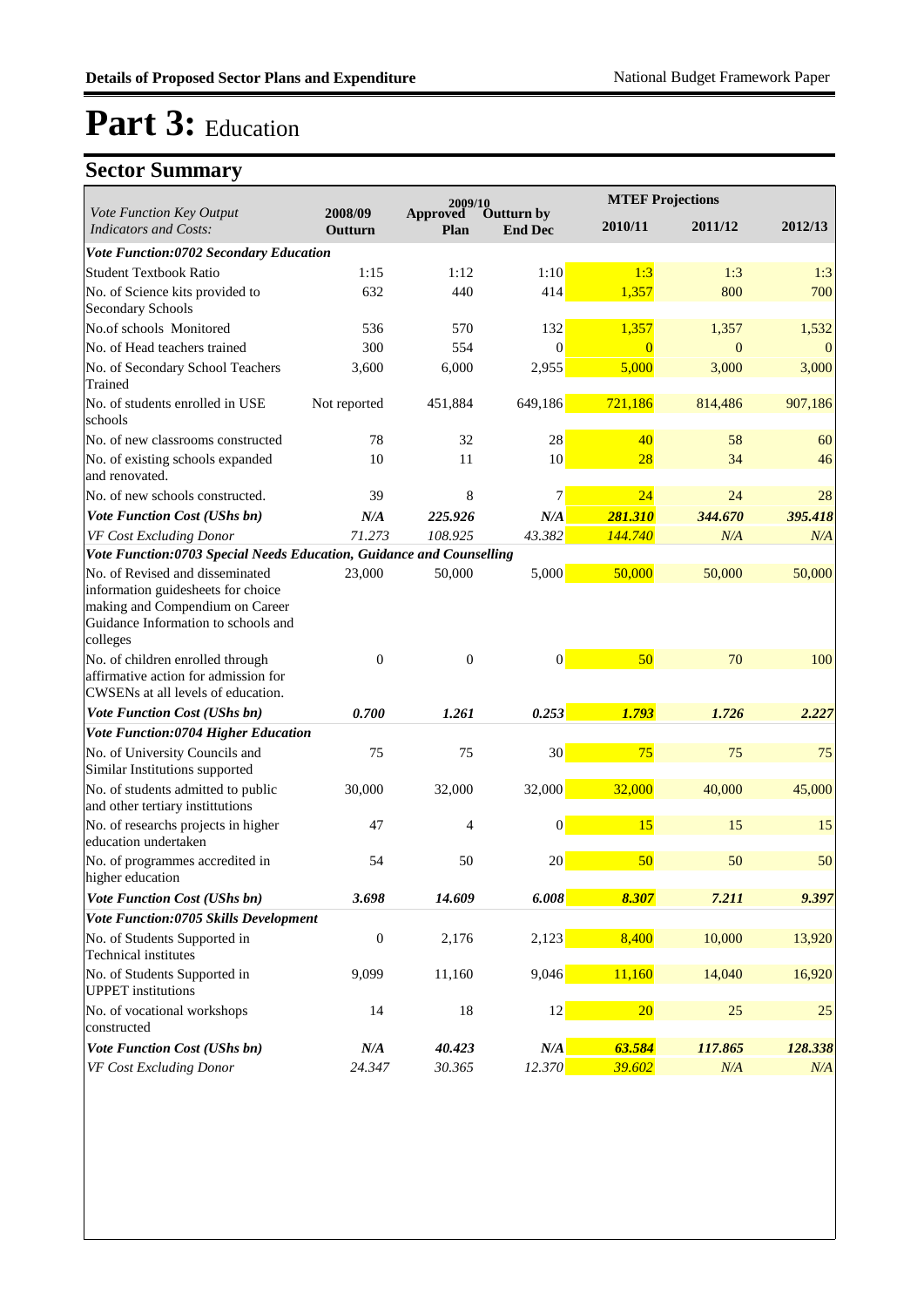|                                                                                   |                    | 2009/10          |                              |                                                | <b>MTEF Projections</b>  |                  |
|-----------------------------------------------------------------------------------|--------------------|------------------|------------------------------|------------------------------------------------|--------------------------|------------------|
| Vote Function Key Output<br><b>Indicators and Costs:</b>                          | 2008/09<br>Outturn | Approved<br>Plan | Outturn by<br><b>End Dec</b> | 2010/11                                        | 2011/12                  | 2012/13          |
| Vote Function:0706 Quality and Standards                                          |                    |                  |                              |                                                |                          |                  |
| No. of teachers supervised in<br>cirriculum training                              | 124,000            | 142,673          | 142,673                      | 130,000                                        | 132,500                  | 132,500          |
| No. of student teachers enrolled in<br>PTCs and NTCs                              | 3,944              | 3,944            | 3,944                        | 4641                                           | 4950                     | 5350             |
| No. of teacher instructors supervised                                             | $\overline{0}$     | 1500             | $\Omega$                     | 2000                                           | 2000                     | $\mathbf{0}$     |
| No. of schools/institutions inspected<br>(Secondary, BTVET, Training<br>Colleges) | (252,89)           | (2000, 600)      |                              | $(615,40,15)$ $(2908,74,139)$ $(0, 2000, 600)$ |                          | $\boldsymbol{0}$ |
| No. of teachers & stakeholders<br>trained through the Outreach                    | 129,000            | 159,516          | 160,000                      | 160,500                                        | 161,000                  | 161,000          |
| programme                                                                         |                    |                  |                              |                                                |                          |                  |
| P3 and P4 Curricular Developed                                                    | P3 rolled out      | Pilot P4         | P4 Piloted                   |                                                | Secondary Roll out secon | Not reported     |
| <b>Vote Function Cost (UShs bn)</b>                                               | 17.597             | 18.964           | 6.198                        | 17.724                                         | 14.034                   | 14.197           |
| Vote Function:0707 Physical Education and Sports                                  |                    |                  |                              |                                                |                          |                  |
| Number of National championships<br>supported and coordinated                     | $\Omega$           | 675              | $\mathbf{0}$                 | 742                                            | 816                      | $\mathbf{0}$     |
| Number of national teams supported<br>to participate at international events      | 3                  | $\overline{c}$   | $\overline{c}$               | 5                                              | 5                        | 5                |
| <b>Vote Function Cost (UShs bn)</b>                                               | 1.776              | 3.144            | 0.758                        | 3.944                                          | 3.539                    | 4.598            |
| Vote Function:0749 Policy, Planning and Support Services                          |                    |                  |                              |                                                |                          |                  |
| <b>Vote Function Cost (UShs bn)</b>                                               | 9.864              | 10.735           | 3.310                        | 10.888                                         | 12.913                   | 16.634           |
| <b>Cost of Vote Services (UShs Bn)</b>                                            | N/A                | 351.516          | N/A                          | 428.494                                        | 551.206                  | 626.526          |
| Vote Cost Excluding Donor                                                         | 154.273            | 224.119          | 88.863                       | 267.942                                        | N/A                      | N/A              |
| <b>Vote: 111 Busitema University</b>                                              |                    |                  |                              |                                                |                          |                  |
| Vote Function:0751 Delivery of Tertiary Education and Research                    |                    |                  |                              |                                                |                          |                  |
| Number of academic programmes<br>offered                                          | 5                  | 7                | 7                            | $\overline{8}$                                 | 8                        | 8                |
| Number of students graduating                                                     | $\overline{0}$     | $\overline{0}$   | $\mathbf{0}$                 | 52                                             | 150                      | 170              |
| Number of research publications                                                   | $\overline{0}$     | 4                | $\Omega$                     | 4                                              | $\overline{4}$           | 6                |
| Number of Students' Welfare<br>supported.                                         | 300                | 470              | 470                          | 699                                            | 896                      | 1080             |
| Vote Function Cost (UShs bn)                                                      | 6.075              | 7.024            | N/A                          | 6.901                                          | 8.261                    | 9.730            |
| <b>Cost of Vote Services (UShs Bn)</b>                                            | 6.075              | 7.024            | N/A                          | 6.901                                          | 8.261                    | 9.730            |
| <b>Vote: 132 Education Service Commission</b>                                     |                    |                  |                              |                                                |                          |                  |
| Vote Function:0752 Education Personnel Policy and Management                      |                    |                  |                              |                                                |                          |                  |
| Number of personnel recruited,                                                    | 4,078              | 6,000            | $\overline{0}$               | 6,000                                          | 6000                     | 6,000            |
| Vote Function Cost (UShs bn)                                                      | 3.030              | 3.696            | 1.408                        | 5.296                                          | 6.687                    | 8.623            |
| <b>Cost of Vote Services (UShs Bn)</b>                                            | 3.030              | 3.696            | 1.408                        | 5.296                                          | 6.687                    | 8.623            |
| Vote: 136 Makerere University                                                     |                    |                  |                              |                                                |                          |                  |
| Vote Function:0751 Delivery of Tertiary Education                                 |                    |                  |                              |                                                |                          |                  |
| No. of graduates                                                                  | 1100               | 12000            | 12000                        | 13000                                          | 13000                    | 13000            |
| No. of students enrolled (UG & PG)                                                | 33,667             | 35000            | 33212                        | 35000                                          | 35000                    | 35000            |
| No. of academic programs taught                                                   | 187                | 195              | 189                          | 200                                            | 200                      | 200              |
| Research projects (undergraduate)                                                 | Not reported       | 55               | 4                            | 50                                             | 100                      | 100              |
| Research students - Post graduate                                                 | 1800               | 2000             | 1505                         | 2500                                           | 2500                     | Not reported     |
| <b>ICT Equipment and Computers</b><br>Purchased                                   | 2000               | 500              | 136                          | 1000                                           | 1000                     | Not reported     |
| Vote Function Cost (UShs bn)                                                      | N/A                | 119.724          | $N\!/\!A$                    | 134.665                                        | 140.847                  | 151.380          |
| VF Cost Excluding Donor                                                           | 43.466             | 103.139          | N/A                          | 122.231                                        | N/A                      | N/A              |
| <b>Cost of Vote Services (UShs Bn)</b>                                            | N/A                | 119.724          | N/A                          | 134.665                                        | 140.847                  | 151.380          |
| Vote Cost Excluding Donor                                                         | 43.466             | 103.139          | N/A                          | 122.231                                        | N/A                      | N/A              |
| Vote: 137 Mbarara University                                                      |                    |                  |                              |                                                |                          |                  |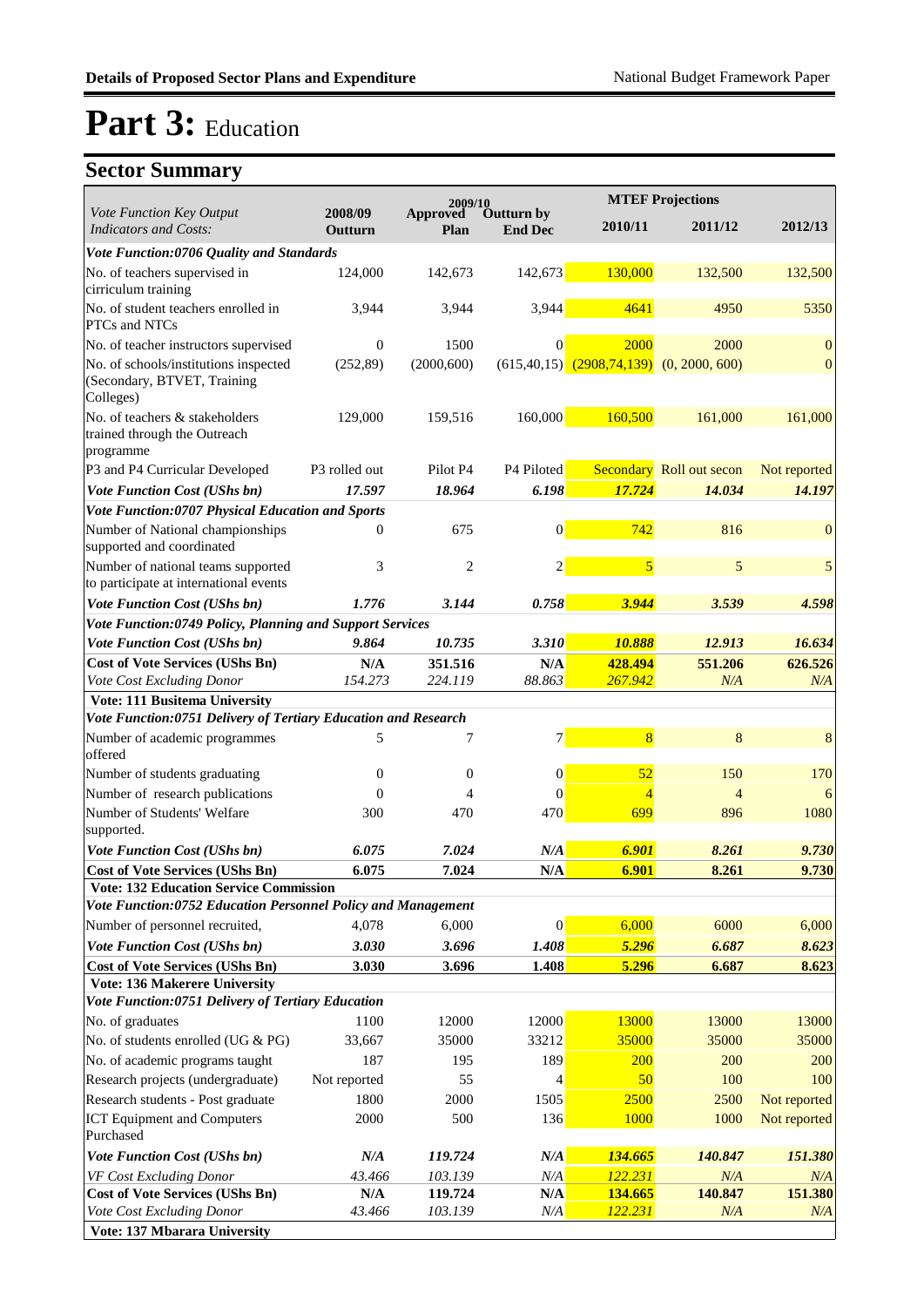## **Sector Summary**

|                                                                            |                    | 2009/10          |                              | <b>MTEF Projections</b> |                                             |                |
|----------------------------------------------------------------------------|--------------------|------------------|------------------------------|-------------------------|---------------------------------------------|----------------|
| Vote Function Key Output<br><b>Indicators and Costs:</b>                   | 2008/09<br>Outturn | Approved<br>Plan | Outturn by<br><b>End Dec</b> | 2010/11                 | 2011/12                                     | 2012/13        |
| Vote Function:0751 Delivery of Tertiary Education                          |                    |                  |                              |                         |                                             |                |
| Students enrolment                                                         | 2,600              | 2,670            | 2,800                        | 3,161                   | 3,793                                       | 4,551          |
| No. of students graduating                                                 | 678                | 700              | Not reported                 | 850                     | 1,020                                       | 1,224          |
| Pass rates (all courses)                                                   | 95%                | 95%              | 96%                          | 96.4%                   | 96.6%                                       | 96.8%          |
| Research and publications made                                             | 90                 | 75               | 70                           | 80                      | 85                                          | 100            |
| No. of students (fed; accomodated)                                         | (317; 371)         | (317; 371)       | (317; 421)                   |                         | $(317;421)$ 317 fed; 484 ac 317 fed; 556 ac |                |
| Vote Function Cost (UShs bn)                                               | N/A                | 15.833           | N/A                          | 15.918                  | 18.126                                      | 22.570         |
| VF Cost Excluding Donor                                                    | 7.554              | 14.146           | N/A                          | 15.918                  | N/A                                         | N/A            |
| <b>Cost of Vote Services (UShs Bn)</b>                                     | N/A                | 15.833           | N/A                          | 15.918                  | 18.126                                      | 22.570         |
| Vote Cost Excluding Donor                                                  | 7.554              | 14.146           | $N\!/\!A$                    | 15.918                  | N/A                                         | N/A            |
| <b>Vote: 138 Makerere University Business School</b>                       |                    |                  |                              |                         |                                             |                |
| Vote Function:0751 Delivery of Tertiary Education                          |                    |                  |                              |                         |                                             |                |
| No. of graduate students in                                                | 12,270             | 13504            | 12,297                       | 13504                   | 16183                                       | 19183          |
| diplomas, degrees, masters & PhD<br>programs                               |                    |                  |                              |                         |                                             |                |
| Number of academic research carried                                        | 68                 | 73               | 81                           | 95                      | 95                                          | 95             |
| out and publications made                                                  |                    |                  |                              |                         |                                             |                |
| No. of students provided with<br>welfare, feeding and accommodation        | 1097               | 1250             | 1022                         | 1200                    | 1250                                        | 1250           |
| No. of lecture rooms constructed                                           | Not reported       | $\overline{c}$   | $\theta$                     | $\overline{2}$          | $\overline{2}$                              | $\overline{2}$ |
| Vote Function Cost (UShs bn)                                               | 5.622              | 30.532           | N/A                          | 31.256                  | 32.655                                      | 34.243         |
| <b>Cost of Vote Services (UShs Bn)</b>                                     | 5.622              | 30.532           | $\mathbf{N}/\mathbf{A}$      | 31.256                  | 32.655                                      | 34.243         |
| Vote: 139 Kyambogo University                                              |                    |                  |                              |                         |                                             |                |
| Vote Function:0751 Delivery of Tertiary Education                          |                    |                  |                              |                         |                                             |                |
| Programmes offered                                                         | 116                | 104              | 104                          | 116                     | 125                                         | 125            |
| number of graduated students                                               | 4134               | 5000             | 4500                         | 5000                    | 5000                                        | 5000           |
| No.of disability and special needs<br>assessments for children undertaken  | $\boldsymbol{0}$   | 30               | 30 <sup>°</sup>              | 5                       | 50                                          | 50             |
| No. of children assessed with HIV                                          | 210                | 30               | 30 <sup>°</sup>              | 35                      | 40                                          | 40             |
| induced child labour                                                       |                    |                  |                              |                         |                                             |                |
| Number of provided with welfare                                            | 2,713              | 2,900            | 2,700                        | 2,900                   | 2,900                                       | 3,000          |
| No. of Lecture theatre<br>blocks/Laboratories<br>constructed/rehabilitated | $\overline{2}$     | $\boldsymbol{0}$ | 2                            | $\overline{2}$          | $\overline{2}$                              | $\overline{c}$ |
| No. of computer rooms                                                      | 6                  | 2                | $\overline{2}$               | $\overline{2}$          | $\overline{2}$                              | $\overline{c}$ |
| constructed/rehabilitated                                                  |                    |                  |                              |                         |                                             |                |
| No. of Libraries<br>Constructed/rehabilitaed                               | 3                  | 3                | 3                            | $\mathbf{1}$            | $\mathbf{1}$                                | $\overline{c}$ |
| No. of lecture rooms rehabilitated                                         | 4                  | 4                | 4                            | 5                       | 5                                           | 5              |
| No. of student dormatories                                                 | 4                  | 4                | 4                            | 3                       | 3                                           | 3              |
| rehabilitated                                                              |                    |                  |                              |                         |                                             |                |
| No. of residential staff houses<br>rehabilitated                           | 2                  | 2                | $\vert 0 \vert$              | $\overline{2}$          | $\overline{c}$                              | $\overline{c}$ |
| No. of campus based infrastructure                                         | $\mathbf{0}$       | 3                | $3\vert$                     | $\overline{\mathbf{3}}$ | 3                                           | 3              |
| developments undertaken (walk<br>ways)                                     |                    |                  |                              |                         |                                             |                |
| Vote Function Cost (UShs bn)                                               | 14.802             | 43.739           | N/A                          | 44.229                  | 46.982                                      | 50.380         |
| <b>Cost of Vote Services (UShs Bn)</b>                                     | 14.802             | 43.739           | N/A                          | 44.229                  | 46.982                                      | 50.380         |
|                                                                            |                    |                  |                              |                         |                                             |                |

**Vote: 140 Uganda Management Institute**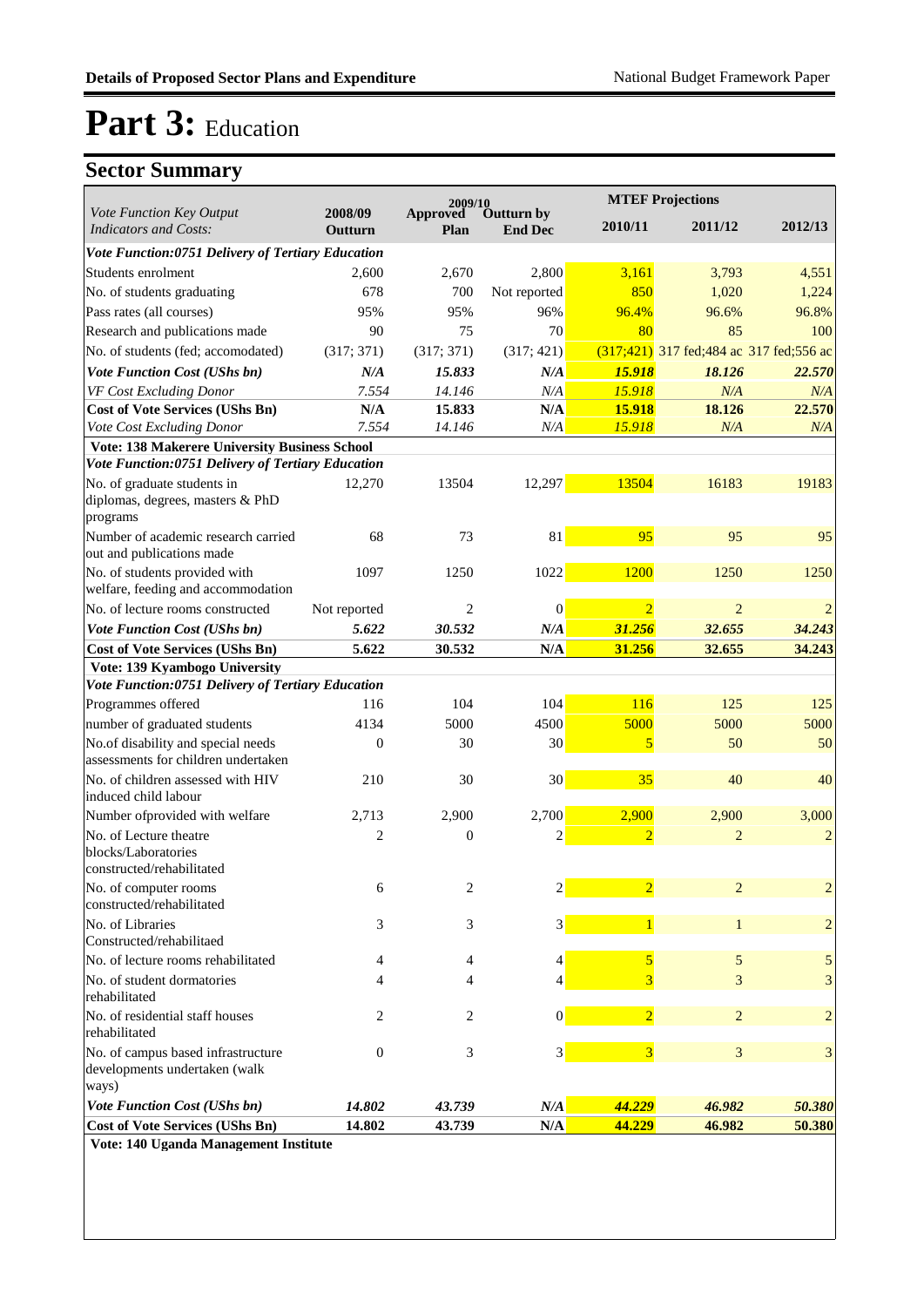### **Sector Summary**

|                                                                 |                         | 2009/10          |                              |                      | <b>MTEF Projections</b>        |               |
|-----------------------------------------------------------------|-------------------------|------------------|------------------------------|----------------------|--------------------------------|---------------|
| <b>Vote Function Key Output</b><br><b>Indicators and Costs:</b> | 2008/09<br>Outturn      | Approved<br>Plan | Outturn by<br><b>End Dec</b> | 2010/11              | 2011/12                        | 2012/13       |
| Vote Function:0751 Delivery of Tertiary Education               |                         |                  |                              |                      |                                |               |
| Participant enrolment                                           | 3,339                   | 5,970            | 2,755                        | 6,089                | 6,393                          | 6,713         |
| Course completion rates                                         | $\overline{0}$          | 2,491            | 5,074                        | 5,074                | 5,175                          | 5,434         |
| Consultancies Conducted                                         | 3                       | 20               | 15                           | 25                   | 30                             | 35            |
| Papers presented/published                                      | $\theta$                | 27               | 19                           | 32                   | 38                             | 42            |
| Vote Function Cost (UShs bn)                                    | 0.425                   | 9.219            | N/A                          | 13.834               | 14.941                         | 16.126        |
| <b>Cost of Vote Services (UShs Bn)</b>                          | 0.425                   | 9.219            | N/A                          | 13.834               | 14.941                         | 16.126        |
| Vote: 149 Gulu University                                       |                         |                  |                              |                      |                                |               |
| Vote Function:0751 Delivery of Tertiary Education and Research  |                         |                  |                              |                      |                                |               |
| Number of Students taught                                       | 3500                    | 3700             | 3603                         | 3720                 | 3750                           | 3750          |
| Proportion of students sitting<br>Semester examinations         | 80%                     | 100%             | 80%                          | 100%                 | 1.0                            | 1.0           |
| Number of research publications                                 | $\overline{2}$          | 6                | $\overline{c}$               | $\overline{7}$       | 8 research sem 8 research sem  |               |
| Number of students paid living out                              | 884                     | 970              | 840                          | 900                  | 1000                           | 1200          |
| allowance                                                       |                         |                  |                              |                      |                                |               |
| Vote Function Cost (UShs bn)                                    | N/A                     | 15.718           | N/A                          | 15.096               | 16.838                         | 19.017        |
| VF Cost Excluding Donor                                         | 5.376                   | 15.549           | N/A                          | 15.096               | N/A                            | N/A           |
| <b>Cost of Vote Services (UShs Bn)</b>                          | N/A                     | 15.718           | N/A                          | 15.096               | 16.838                         | 19.017        |
| Vote Cost Excluding Donor                                       | 5.376                   | 15.549           | N/A                          | 15.096               | N/A                            | N/A           |
| Vote: 500 501-850 Local Governments                             |                         |                  |                              |                      |                                |               |
| Vote Function:0781 Pre-Primary and Primary Education            |                         |                  |                              |                      |                                |               |
| No. of teachers paid salaries                                   | 126,532                 | 130,630          | 125,196                      | 130,630              | 149,441                        | 149,441       |
| No. of pupils enrolled in UPE                                   | 7,128,335               | 7,128,335        | Not reported                 | 7,143,988            | 7,458,064                      | 7,826,448     |
| No. of new classrooms constructed                               | 593                     | 1,311            | 46                           | <b>LG</b> discretion | LG discretion<br>LG discretion | LG discretion |
| No. of latrine stances constructed                              | 734                     | 5,716            | 465                          | <b>LG</b> discretion |                                | LG discretion |
| No. of teacher houses constructed                               | 12                      | 380              | Not reported                 | Not reported         | Not reported                   | Not reported  |
| Units. Of furniture received by<br>primary schools              | $\overline{0}$          | 9,380            | 3,126                        | 10,560               | 13,560                         | 13,560        |
| Vote Function Cost (UShs bn)                                    | 402.061                 | 465.151          | 222.020                      | 472.050              | 511.572                        | 526.228       |
| Vote Function:0782 Secondary Education                          |                         |                  |                              |                      |                                |               |
| Enrolment in secondary                                          | Not reported            | 451,884          | 649,186                      | 721,186              | 814,486                        | 907,186       |
| No. of secondary teachers paid                                  | 20,884                  | 22,084           | 19,267                       | 23,297               | 23,297                         | 23,297        |
| <b>Vote Function Cost (UShs bn)</b>                             | 112.697                 | 123.248          | 59.841                       | 123.248              | 130.522                        | 133.132       |
| Vote Function:0783 Skills Development                           |                         |                  |                              |                      |                                |               |
| No. of tertiary education Instructors<br>paid salaries          | 3,100                   | 3,300            | 3,300                        | 5,000                | 5,500                          | 5,800         |
| No. of students enrolled in tertiary<br>education               | 21,500                  | 22,000           | 22,000                       | 25,000               | 27,000                         | 27,500        |
| Vote Function Cost (UShs bn)                                    | 15.233                  | 19.021           | 7.910                        | <b>19.400</b>        | 20.467                         | 21.195        |
| <b>Cost of Vote Services (UShs Bn)</b>                          | 529.991                 | 607.420          | 289.772                      | 614.698              | 662.560                        | 680.555       |
| <b>Cost of Sector Services (UShs Bn)</b>                        | $\mathbf{N}/\mathbf{A}$ | 1,204.421        | N/A                          | 1,310.387            | 1,499.103                      | 1,619.151     |
| Sector Cost Excluding Donor                                     | 770.613                 | 1,058.884        | N/A                          | 1,137.401            | N/A                            | N/A           |

*\* Excludes taxes and arrears; NB Table S5.1 at the end of this section provides more details of outputs planned for 2009/10 and achievements in the first half of 2008/09*

#### *2010/11 Planned Outputs*

#### MINISTRY OF EDUCATION AND SPORTS:

Under Pre-Primary and Primary Education over 1,045 teachers will receive hardship allowances, 500,000 pupils will be supported to sit PLE, the ECD policy and learning framework will be disseminated and 350 Head Teachers will be trained in school management. Under the project Emergency Construction and Rehabilitation, 37 Primary schools are to have classrooms and latrines constructed and rehabilitated.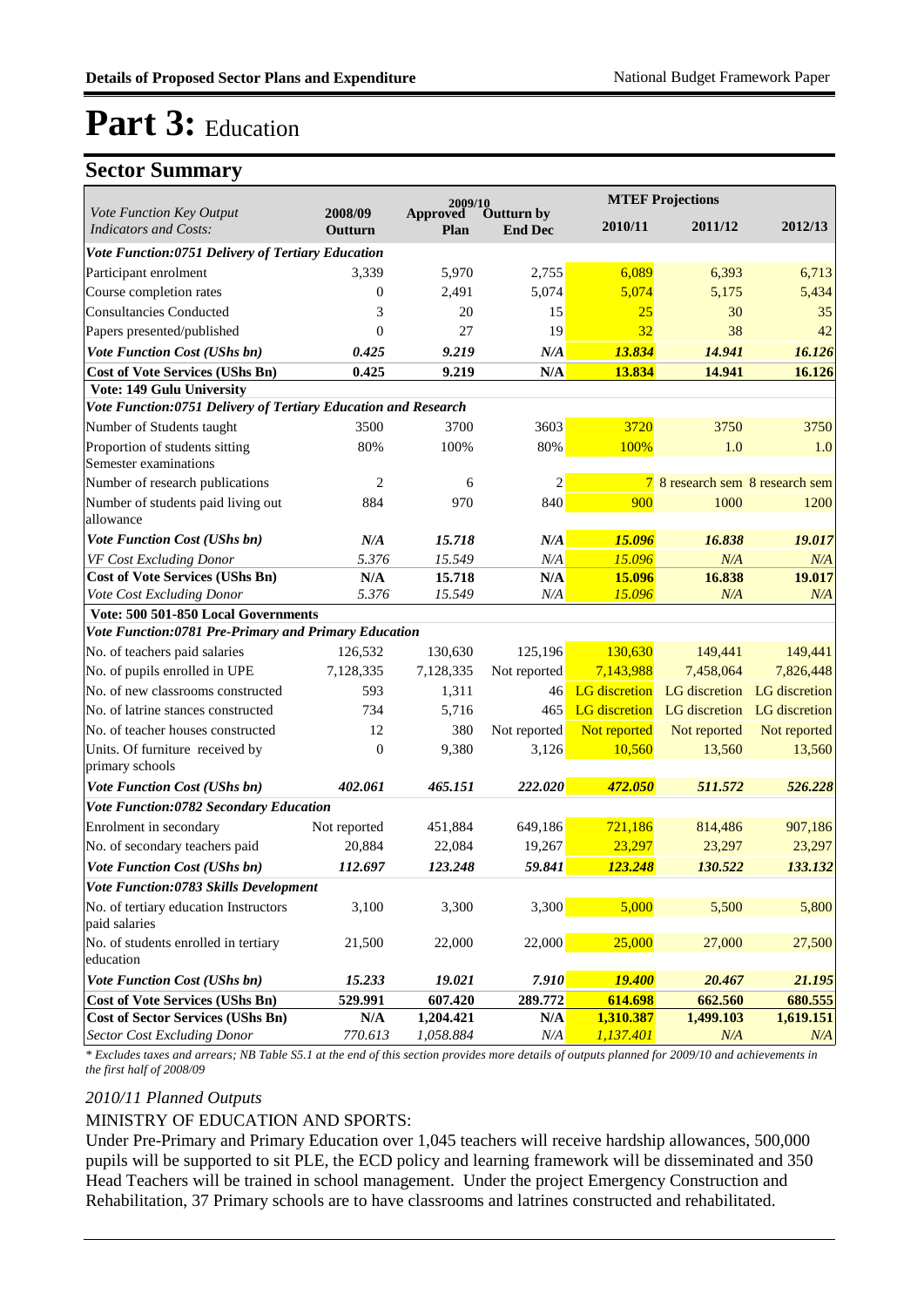### **Sector Summary**

Secondary Education will recruit 1,213 science and maths teachers. The Digital Science Project will be expanded to cover 300 schools, 220 USE secondary schools will be provided with pedagogical infrastructure, and a further 15 Seed Secondary Schools will be included for civil works.

Special Needs Education, Guidance and Counselling will develop and disseminate a compendium on career guidance, career clusters and career pathways. Two special schools for the blind will be constructed. Higher Education plans to undertake capital development for all public universities and begin phase I of NCHE headquarter buildings. In addition, staff ceilings are to increase to 50% of the approved establishment.

Under Skills Development, BTVET institutions will undergo construction and renovation works.

Quality and Standards will continue expanding and rehabilitating institutions and completing the relocation of Shimon PTC. All TIET institutions will be equipped with related instructional materials, and the ECD training framework will be piloted and monitored. DES will carry out support supervision and disseminate inspection reports. STDM and the Customised Performance Targets for Pre-service and Outreach Tutors shall be implemented.

Physical Education and Sports plans to rehabilitate and construct 91 stadia in selected educational institutions. Nakivubo War Memorial Stadium shall be redeveloped.

Policy, Planning and Support Services shall recruit more contract staff to fill vacancies. 

### EDUCATION SERVICE COMMISSION

The implementation of the Scheme of Service phase 3 for primary teachers shall be monitored, and implementation in the Secondary Sub-Sector shall be planned for. An ESC electronic database shall be developed, and all districts shall be supervised and guided on recruitment.

### BUSITEMA UNIVERSITY:

Expected to support 699 students, more computers (70) to be acquired, four more vehicles to be acquired, more lecturers to be recruited, two more study programmes to be acredited by National for Higher Education, open gates to new students at Namasagali Campus and rolling out to Arapa Campus.

#### MAKERERE UNIVERSITY:

To absorb the increased number of UPE S6 leavers, there will be enrolment in e-learning and distance education centres. Research output will be increased, a master plan for infrastructural development and facilities utilisation developed, and construction of phase II of the model library will be undertaken.

#### MBARARA UNIVERSITY:

The University plans to procure teaching materials for 2,800 students, and a Faculty of Applied Science will be established, and students' hostels renovated.

### MAKERERE UNIVERSITY BUSINESS SCHOOL:

13,504 students are expected to be registered and recruitment of 324 staff is planned, to reach the 50% filled establishment. The library construction project will be continuously supervised and monitored.

### GULU:

5 PHD, 35 Masters students. Field work and recess term for 300 students. 15 publications/carry out school practice for 400 Science and Humanities students, 8 field attachments for 150 Medical students, field attachments for 60 Business students. Write research proposal for donor funding. Planning and operationalisations of Gulu University Constituent College in Lira, and property valuations for the 742 hectares.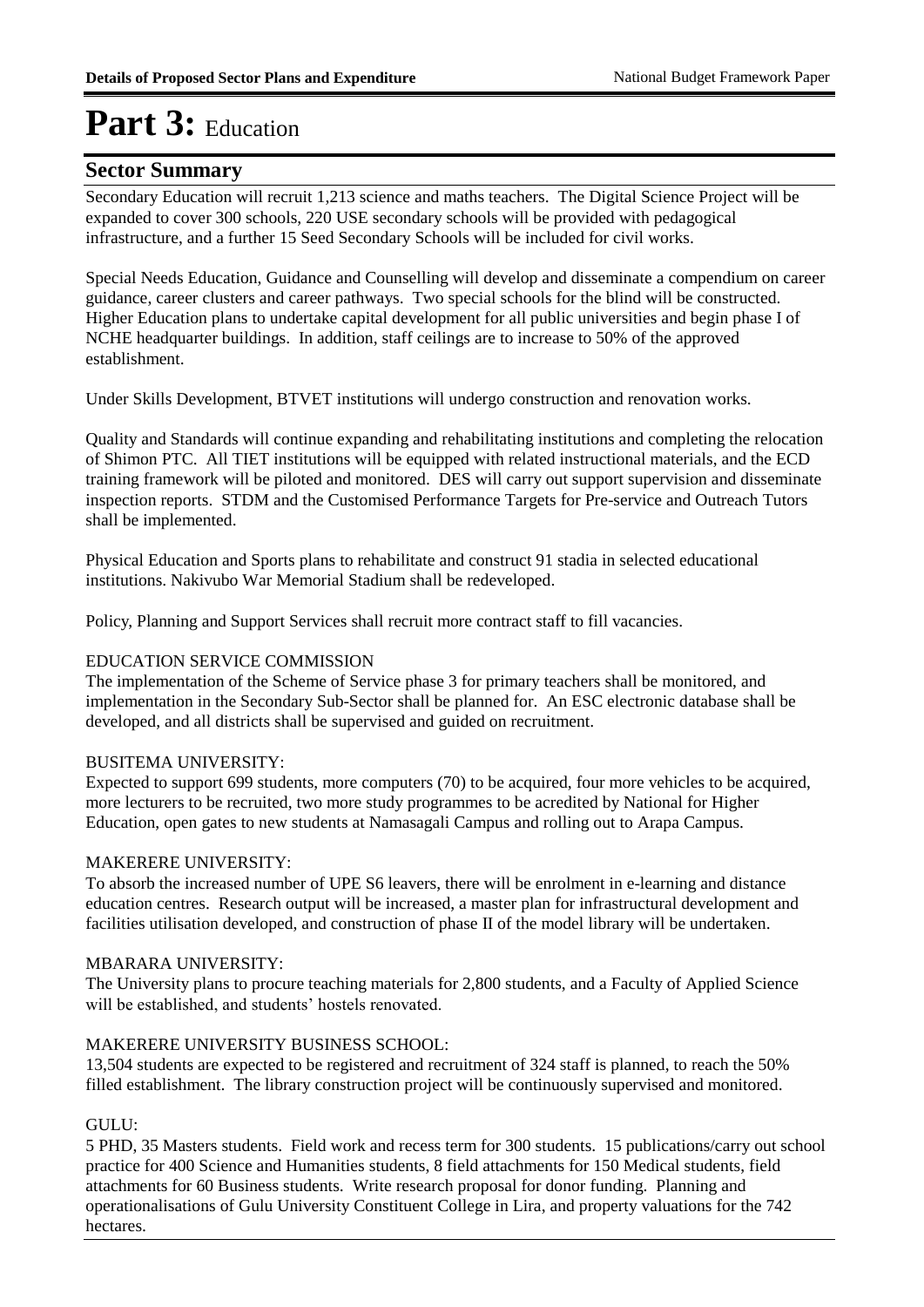### **Sector Summary**

#### KYAMBOGO:

Enroll 3000 government students, complete the master plan, acquire lecture room chairs, roads and walkways resurfaced.

#### UGANDA MANAGEMENT INSTITUTE:

Participant enrolment of 2,988 and 3,101 on long and short courses respectively and open Mbale outreach centre will open.

#### LOCAL GOVERNMENT:

Under Primary, it is planned that inspection grant will be sent directly from Treasury to Local Government to ease the beauracracies and the new formula for determining Primary School teachers' ceilings will be implemented, resulting in a total teacher ceiling of 149,441, as compared to the 130,630 teacher ceiling in FY 2009/10.

#### *Medium Term Plans*

#### MINISTRY OF EDUCATION AND SPORTS:

Pre-Primary and Primary Education hope to ensure teachers are in school by increasing inspection and reviewing the hardship allowance criteria and payment method. Laws shall be enforced to ensure regular attendance of teachers and pupils, and provision of classrooms and teachers' houses shall increase. The appropriate use and quantity of instructional materials shall also be ensured.

Secondary Education shall address the access issue by continuing construction of Seed Secondary schools and staff houses in hard to reach schools. To improve the quality of instruction, the grant aiding strategy shall be pursued, and ICT initiatives in pedagogical instruction shall be expanded through creation of 10 model centres every year.

Special Needs Education, Guidance and Counselling plan to expand provision of special schools at regional level, improve upon teacher pupil retention and procure specialised instructional materials in both Primary and Secondary schools. Existing resource centres shall be improved upon in order to make them centres of excellence.

Higher Education plans to coordinate the equipment of Government institutions in order to expand outreach functions. Research on unit cost of study in Public Universities shall be continued, and NCHE shall facilitate subject experts to carry out programme reviews.

Skills Development plans to recruit staff and students to the nine new Presidential Pledged Technical Institutions. Two nursing institutions shall be constructed and equipped, and gaps in staffing levels shall be compiled.

Quality and Standards shall implement the Secondary Teachers Management Plan, ECD teacher training framework, and Primary Teachers Education Curriculum and Probation Curriculum for the newly qualified primary teachers. Construction and rehabilitation of institutions shall also occur.

Physical Education and Sports will disseminate National Physical Education and Sports Plan and a monitoring and evaluation instrument will be developed for PES activities.

Policy, Planning and Support Services plans to secure counterpart funding for construction of a new office building.

#### EDUCATION SERVICE COMMISSION:

The Commission plans to enhance motivation by implementing the Teachers' Scheme of Service. In order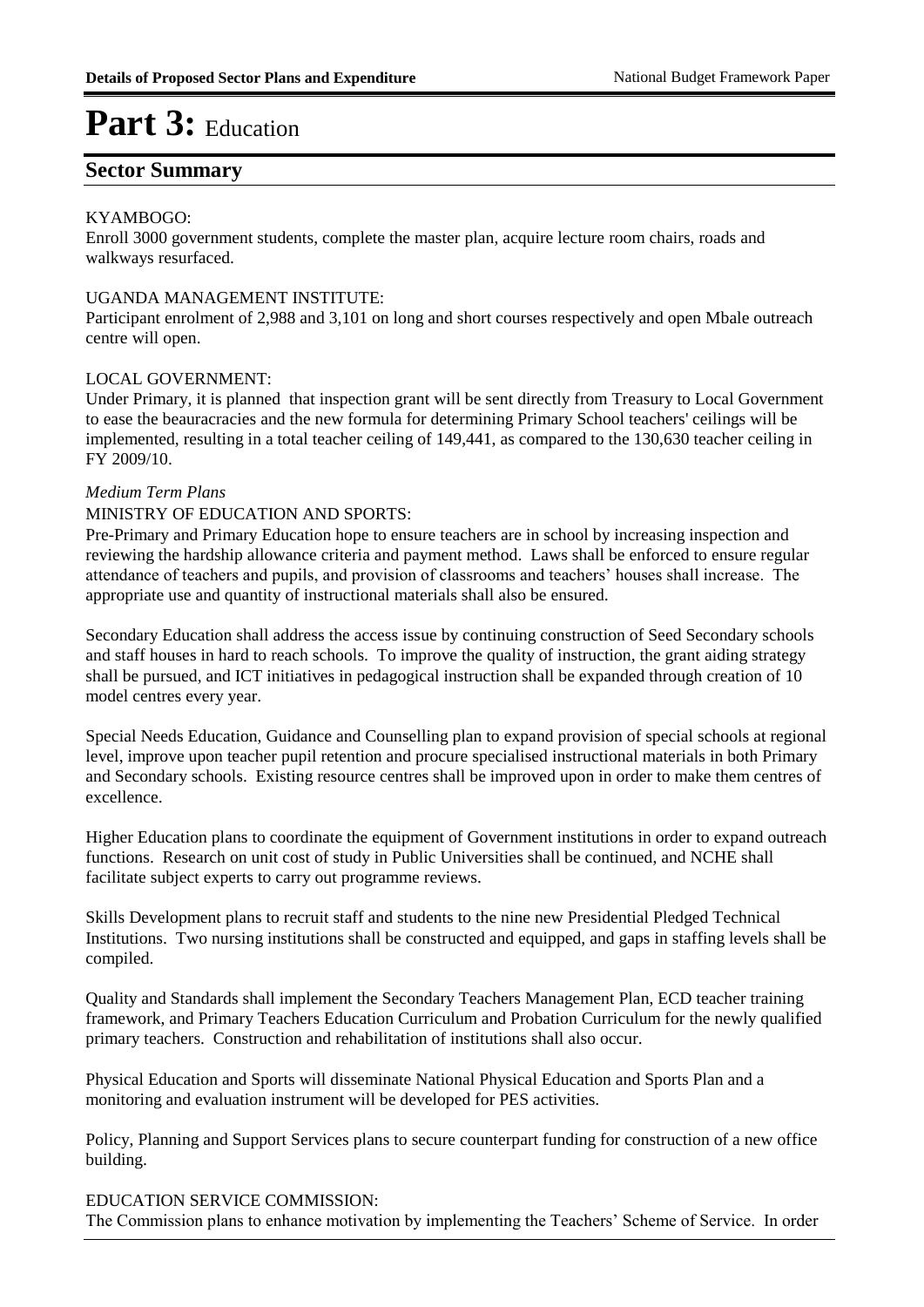### **Sector Summary**

to maintain national standards, districts will be monitored and supervised and an education service training policy will be developed.

#### BUSITEMA UNIVERSITY:

Roll out new campuses of Mbale, Kaliro and Pallisa. Construction of Administration blocks and lecture rooms at Busitema University, Sports Centre and establishing a science and Industrial park at Busitema Campus.

#### MAKERERE UNIVERSITY:

A functional laboratory and research infrastructure will be constructed, private and public sectors will participate in curriculum reviews and adequate remuneration and staff development plans will occur.

#### MBARARA UNIVERSITY:

MUST plans to embark on development of the Kihumuro campus in order to create room for the increase in student population over the coming years.

#### MAKERERE UNIVERSITY BUSINESS SCHOOL:

MUBS plans to develop infrastructure, increase staffing numbers and increase research.

#### GULU:

Write research proposal for donor funding, plan and operationalise Gulu University Constituent College in Lira, property valuations for the 742 Hectares, compensation of 50 families, completion of payments of final certificate of works done, procure and install Management Information System and servicing of the bus loan.

#### KYAMBOGO:

Construction of a new library block at a cost of Ushs.22 bn, 2 lecture theatres at a total cost of Ushs.28bn, replacement of asbestos roofs on buildings and pitching of flat roofs at a total cost of Ushs.16bn. Establishment of ICT backbone, networking and connectivity at a total cost of Ushs.7 billion,

#### UGANDA MANAGEMENT INSTITUTE:

Align UMI activities as a university with its mandate of "other degree awarding". Renovate hostel, purchase infrastructure for satellite centres, construct a 5 floor building and procure a student information system.

#### LOCAL GOVERNMENTS:

Under Primary, it is proposed that UPE be sent directly to schools and the new hybrid formulae will be implemented in order to reduce on the teacher workload.

Under Secondary, a bank of teachers will be set up, such that on declaration of vacancies the gaps are filled immediately. In addition, the recruitment criteria will be reviewed and recruitment of sitting teachers will be prioritised.

#### *Unit Costs for Key Services*

The unit costs used by the different Vote Functions are as follows:

Under the Primary sub-sector, the unit cost for constructing a classroom with furniture is Ushs.15,260,000, while a 5 stance latrine with urinal/shower costs Ushs.1.5million per stance which totals Ushs.7.5million.

For the Secondary sub-sector, the cost of constructing a classroom with furniture is Ushs.22,600,000 per block, administration block with furniture is Ushs.50million and furniture for a 2 unit science room is costed at Ushs.3.5million.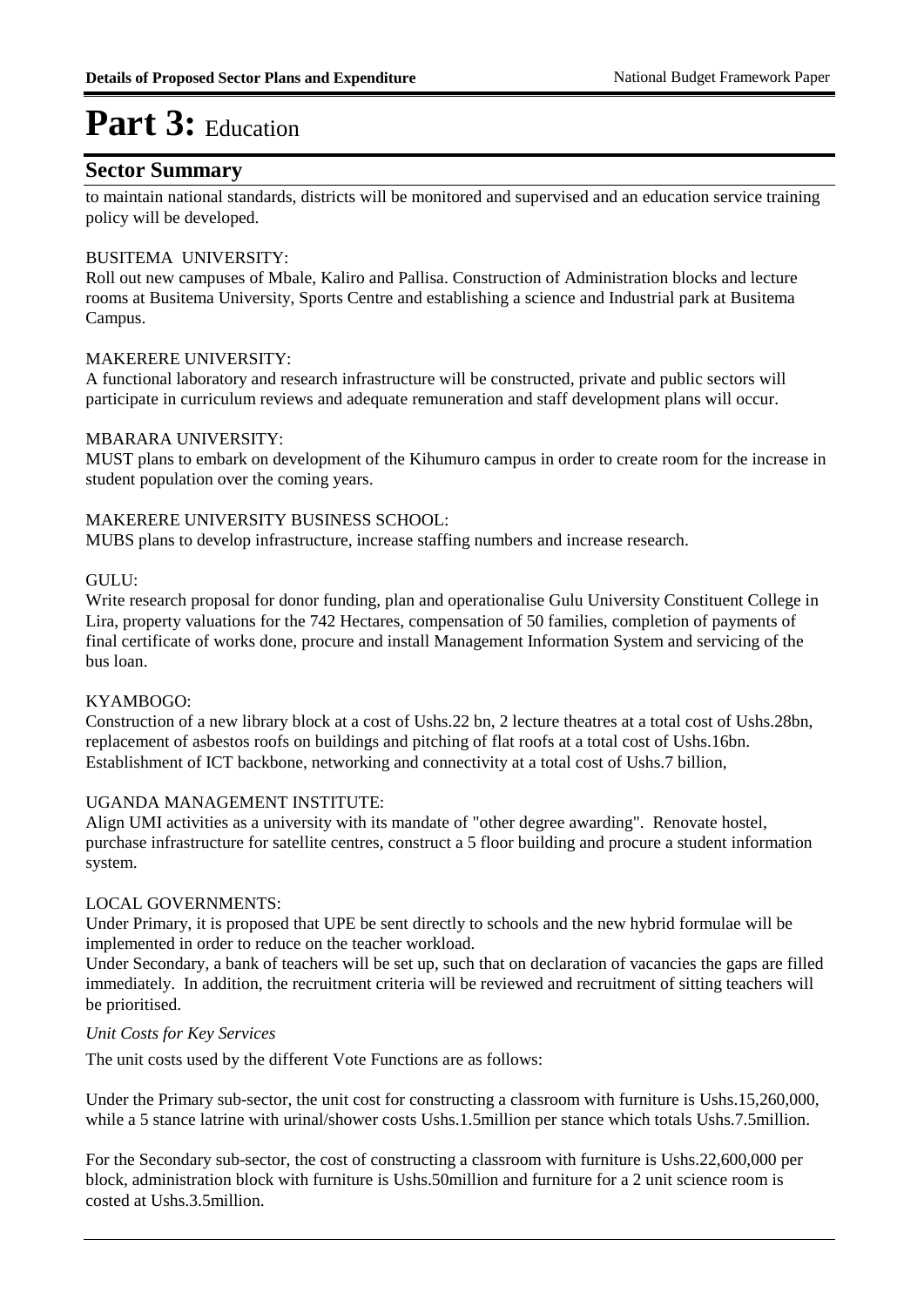### **Sector Summary**

Under Skills Development, constructing and equipping a workshop costs Ushs.25million, while equipment for a community polytechnic is Ushs.46,600,000.

The cost of constructing a classroom block under Quality and Standards is Ushs.64,922,000.

Under Local Government, participating primary schools in the UPE programme receive a fixed grant of Ushs.100,000 a month for 9 months in addition to the capitation grant per pupil of Ushs.6,000. Under secondary, the USE capitation grant is Ushs.41,000 per student per annum for those in public secondary schools while for students in the Public Private Partnership schools government pays Ushs.47,000 per student per annum.

For the Education Service Commission, the cost of recruiting 1 person is Ushs.267,000.

For Universities the unit cost per student is being developed by the Office of Auditor General and will be finalised during FY 2010/11. The allocations are made basing on the universities' budgets and availability of funds.

| <b>Unit Cost</b><br><b>Description</b>                                                       | <b>Actual</b><br>2008/09 | <b>Planned</b><br>2009/10 | Proposed<br>2010/11 | <b>Costing Assumptions and Reasons for any Changes</b><br>and Variations from Plan                                                                                                   |
|----------------------------------------------------------------------------------------------|--------------------------|---------------------------|---------------------|--------------------------------------------------------------------------------------------------------------------------------------------------------------------------------------|
| Vote: 013 Ministry of Education and Sports                                                   |                          |                           |                     |                                                                                                                                                                                      |
| Vote Function: 0701 Pre-Primary and Primary Education                                        |                          |                           |                     |                                                                                                                                                                                      |
| Classroom with<br>Furniture                                                                  | 15.260                   | 15,260                    | 15,260              | Includes thirty six 3 seater desks, 2 chairs for teachers,<br>2 tables and 2 blackboards and lightening protection                                                                   |
| 5 Stance Latrine with<br>Urinal /Shower                                                      | 7,500                    | 7,500                     | 7,500               | Includes 5 stances, Urinal, screen wall, and one stance<br>for disabled students .New design involves lining of<br>the pit and plastering it                                         |
| Vote Function:0702 Secondary Education                                                       |                          |                           |                     |                                                                                                                                                                                      |
| Furniture for 2 unit<br>Science room                                                         | 3,500                    | 3,500                     | 3,500               | Provision for watering points, tables, gas and<br>furniture. $69$ stools + 32 storage/equipment for prep<br>room.                                                                    |
| Classroom with<br>Furniture                                                                  | 18,000                   | 22,600                    | 22,600              | Includes thirty six 3 seater desks, 2 chairs for teachers,<br>2 tables and 2 blackboards and lightening protection                                                                   |
| <b>Administration block</b><br>with Furniture                                                | 68,000                   | 50,000                    | 50,000              | Offices for Head teachers, Deputy Head teachers,<br>Bursar Store, staffroom, Reception, Electrical<br>Installation at least conditioning for rural and furniture<br>for every office |
| Vote Function:0705 Skills Development                                                        |                          |                           |                     |                                                                                                                                                                                      |
| Workshops                                                                                    | 25,000                   | 25,000                    | 25,000              | No assumptions provided                                                                                                                                                              |
| Equipment for<br>Community Polytechnic                                                       | 46,600                   | 46,600                    | 46,600              | No assumptions provided                                                                                                                                                              |
| Vote Function:0706 Quality and Standards                                                     |                          |                           |                     |                                                                                                                                                                                      |
| <b>Classroom Block</b>                                                                       | 65,721                   | 64,922                    | 64,922              | Includes Furniture (single seater lockable desks, tables<br>and chairs for the tutors) celining and electrical<br>installation                                                       |
| <b>Vote: 132 Education Service Commission</b>                                                |                          |                           |                     |                                                                                                                                                                                      |
| Vote Function:0752 Education Personnel Policy and Management                                 |                          |                           |                     |                                                                                                                                                                                      |
| Recruitment expenses                                                                         | 267                      | 267                       | 267                 | Recruitment expenses for 1 person Ushs 267,000.<br>There are no variations                                                                                                           |
| Vote: 500 501-850 Local Governments<br>Vote Function: 0781 Pre-Primary and Primary Education |                          |                           |                     |                                                                                                                                                                                      |

| Table S2.3: Key Unit Costs of Services in the Sector (Shs '000) |  |  |  |  |
|-----------------------------------------------------------------|--|--|--|--|
|-----------------------------------------------------------------|--|--|--|--|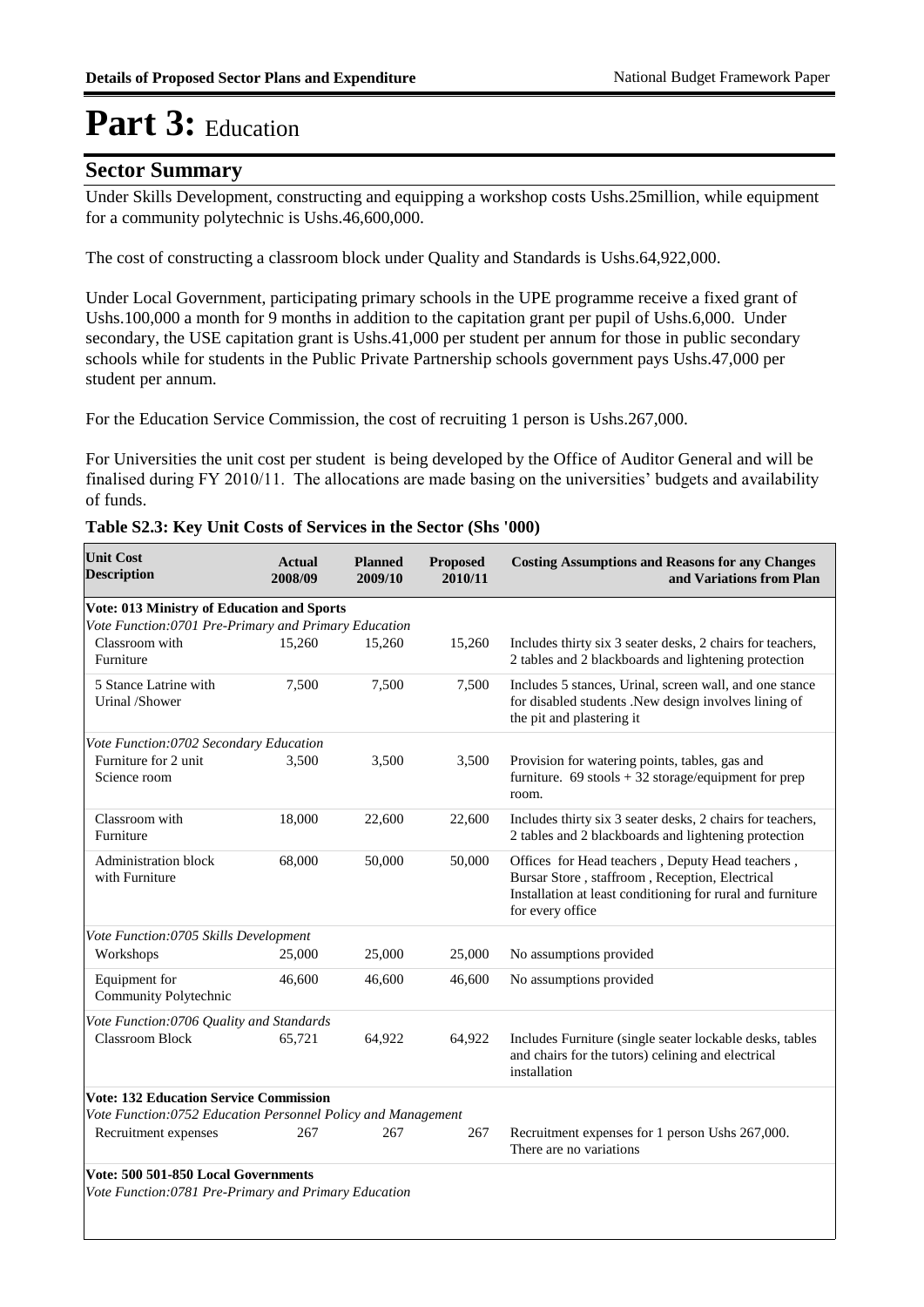### **Sector Summary**

| <b>Unit Cost</b><br><b>Description</b>                                         | Actual<br>2008/09 | <b>Planned</b><br>2009/10 | <b>Proposed</b><br>2010/11 | <b>Costing Assumptions and Reasons for any Changes</b><br>and Variations from Plan                                                                                                                                                                                            |
|--------------------------------------------------------------------------------|-------------------|---------------------------|----------------------------|-------------------------------------------------------------------------------------------------------------------------------------------------------------------------------------------------------------------------------------------------------------------------------|
| <b>UPE</b>                                                                     | 6                 | 6                         | 6                          | Fixed grant is Ushs. $100,000/$ per month per school<br>for 9 months i.e Ushs $900,000/$ = per school per<br>annum. Variable grant is Total ceiling-Total fixed<br>grant /Total enrolment x Respective LG enrolment.<br>Total Allocation is Total fixed grant+Variable grant. |
| Vote Function:0782 Secondary Education                                         |                   |                           |                            |                                                                                                                                                                                                                                                                               |
| USE capitation for<br>public secondary<br>schools                              | 41                | 41                        | 41                         | This amount caters for utilities, wages for casual<br>labourers, scholastic materials and other administrative<br>expenses.                                                                                                                                                   |
| USE capitation for<br>public private<br>partnership (PPP)<br>secondary schools | 47                | 47                        | 47                         | Government pays this amount to the PPP schools in<br>respect of tuition/fees for all students under the USE<br>programme.                                                                                                                                                     |

#### **(iii) Plans to Improve Sector Performance**

The following are the key policy actions to address the key sector performance issues;

To address inadequate infrastructure in education institutions, in particular sanitation in primary schools and accomodation in vocational and tertiary institutions, the Sector plans to construct a secondary school in every subcounty without any form of USE school, expand the over enrolled secondary schools, and for FY 2010/11 the SFG funds will be given to local govrenments to prioritise their needs.

Educational institutions are poorly equipped and have inadequate instructional materials. The sector plans to address this issue by providing an initial stock of text books, science equipment and chemicals to all USE schools (Government and Private) and ensuring that 8% of the primary non-wage budget is spent on instruction materials.

To address poor motivation of teachers and instructors across all levels of education, particularly in hard to reach areas, the sector plans to review the Teachers' Scheme of Service to ensure it is undertaking its motivational role, through a sample based assessment across all educational tiers . This will specify hard to reach and stay areas/schools.

The issue of weak enforcement of education quality standards, particularly at primary and secondary levels will be addressed by ensuring that part of the inspection resources are spent on facilitating School Management Committee functionality, evaluating the release and accountability system of the inspection mechanism and consideration is being made to create a conditional grant and reducing the curriculum from 42 to 24 subjects where the school will chose 14 subjects.

#### **Table S2.4: Specific 2010/11 Actions and Medium Term Strategy to Improve Sector Performance**

| 2009/10 Planned Actions:                   | 2009/10 Actions by Dec:                                                                                            | 2010/11 Planned Actions: | <b>MT Strategy:</b> |
|--------------------------------------------|--------------------------------------------------------------------------------------------------------------------|--------------------------|---------------------|
|                                            | Sector Performance Issue: Educational institutions are poorly equipped and have inadequate instructional materials |                          |                     |
| Vote: 013 Ministry of Education and Sports |                                                                                                                    |                          |                     |
|                                            | Vote Function: 0701 Pre-Primary and Primary Education                                                              |                          |                     |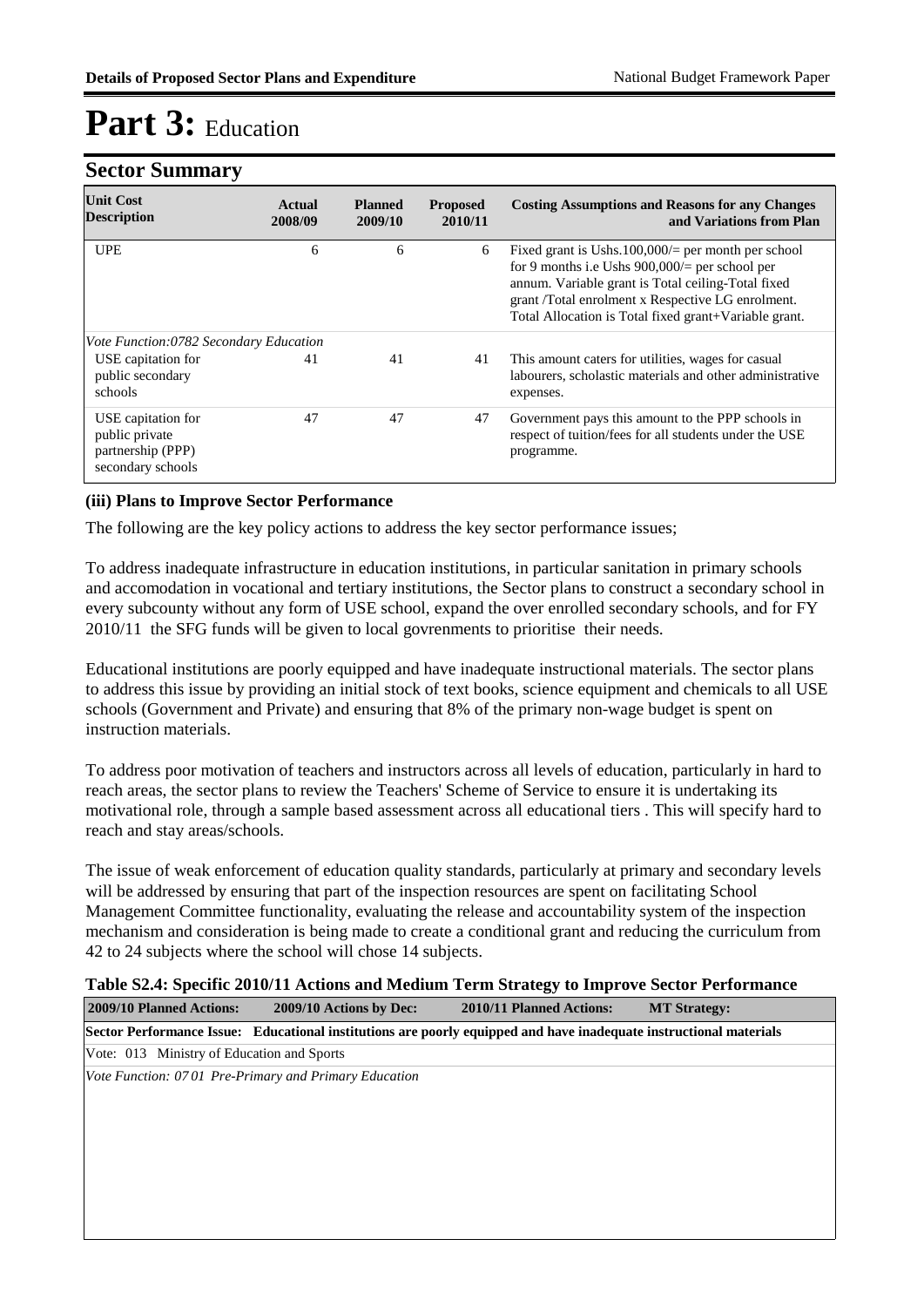| 2009/10 Planned Actions:                                                                                                                                                        | 2009/10 Actions by Dec:                                                                                                                                                                                                                                  | 2010/11 Planned Actions:                                                                                                                                                                                                                 | <b>MT Strategy:</b>                                                                                                                                                                                                                                                                 |
|---------------------------------------------------------------------------------------------------------------------------------------------------------------------------------|----------------------------------------------------------------------------------------------------------------------------------------------------------------------------------------------------------------------------------------------------------|------------------------------------------------------------------------------------------------------------------------------------------------------------------------------------------------------------------------------------------|-------------------------------------------------------------------------------------------------------------------------------------------------------------------------------------------------------------------------------------------------------------------------------------|
| Ensure 8% of the primary<br>non wage primary budget is<br>spent on instruction materials.                                                                                       | 510,000 curriculum<br>documents printed. Evaluation<br>P4 textbooks completed,<br>Procurement of P1 and P2 non<br>book materials for thematic<br>curriculum, Procurement of P5<br>and P7 text books (500,000<br>copies) awaits availability of<br>funds. | Procure P3 materials, procure<br>text books for P4 up to P7                                                                                                                                                                              | Ensure 8% of the primary non<br>wage primary budget is spent<br>on instruction materials.                                                                                                                                                                                           |
| Vote Function: 0702 Secondary Education                                                                                                                                         |                                                                                                                                                                                                                                                          |                                                                                                                                                                                                                                          |                                                                                                                                                                                                                                                                                     |
| Provide an initial stock of<br>text book, science equipment<br>and chemicals to all USE<br>schools (Government and<br>Private)                                                  | Supplied reference text books<br>(English, mathematics,<br>literature, physics, chemistry<br>and biology) and Supplied<br>laboratory equipment and<br>laboratory reagents to 25 seed<br>secondary schools under phase<br>1                               | Continued provision of text<br>book, science equipment and<br>chemicals to all USE schools<br>(Government and Private)                                                                                                                   | Ensure that 10% of the non<br>wage recurrent secondary<br>budget is spent on instruction<br>materials.                                                                                                                                                                              |
| Vote Function: 0705 Skills Development                                                                                                                                          |                                                                                                                                                                                                                                                          |                                                                                                                                                                                                                                          |                                                                                                                                                                                                                                                                                     |
| Identify institutions lacking<br>equipment and instructional<br>materials and provide budget<br>for acquisition.                                                                | Partial funds received for<br>procurement of equipment to<br>selected BTVET institutions.<br>Process will be completed in<br>fourth quarter.                                                                                                             | <b>Identify institutions lacking</b><br>equipment and instructional<br>materials and provide budget<br>for acquisition.                                                                                                                  | <b>Identify institutions lacking</b><br>equipment and instructional<br>materials and provide budget<br>for acquisition.                                                                                                                                                             |
|                                                                                                                                                                                 |                                                                                                                                                                                                                                                          | Sector Performance Issue: Institutions' infrastructure inadequate (primary school sanitation and tertiary accommodation)                                                                                                                 |                                                                                                                                                                                                                                                                                     |
| Vote: 013 Ministry of Education and Sports                                                                                                                                      |                                                                                                                                                                                                                                                          |                                                                                                                                                                                                                                          |                                                                                                                                                                                                                                                                                     |
| Vote Function: 0702 Secondary Education                                                                                                                                         |                                                                                                                                                                                                                                                          |                                                                                                                                                                                                                                          |                                                                                                                                                                                                                                                                                     |
| Provide additional facilities<br>to 442 over enrolled<br>secondary schools, expand 64<br>over enrolled seed secondary<br>schools and construct 15 new<br>seed secondary schools | Completed construction of 2<br>seed schools and Finalized the<br>procurement process of 7 out<br>of the targeted new seed<br>secondary schools                                                                                                           | Complete Civil works at 17<br>over enrolled schools carry out<br>works on rehabilitation and<br>expansion and construct 24<br>new Seed Secondary Schools                                                                                 | <b>Expand and construct</b><br>additional classrooms in 442<br>over enrolled secondary<br>schools Expand 64 seed<br>secondary schools and<br>construct 15 new seed<br>secondary schools in<br>subcounties without any form<br>of USE school.                                        |
| Vote: 500 501-850 Local Governments                                                                                                                                             |                                                                                                                                                                                                                                                          |                                                                                                                                                                                                                                          |                                                                                                                                                                                                                                                                                     |
| Vote Function: 0781 Pre-Primary and Primary Education                                                                                                                           |                                                                                                                                                                                                                                                          |                                                                                                                                                                                                                                          |                                                                                                                                                                                                                                                                                     |
| Latrine stance construction<br>under SFG and LG discretion<br>on PRDP funds.                                                                                                    | 46 classrooms and 465 latrines<br>were constructed.                                                                                                                                                                                                      | LG discretion on the SFG<br>funds.                                                                                                                                                                                                       | LG discretion on the SFG and<br>PRDP funds.                                                                                                                                                                                                                                         |
|                                                                                                                                                                                 |                                                                                                                                                                                                                                                          | Sector Performance Issue: Poor motivation of teachers and instructors, particularly in hard to reach areas                                                                                                                               |                                                                                                                                                                                                                                                                                     |
| Vote: 013 Ministry of Education and Sports                                                                                                                                      |                                                                                                                                                                                                                                                          |                                                                                                                                                                                                                                          |                                                                                                                                                                                                                                                                                     |
| Vote Function: 0701 Pre-Primary and Primary Education                                                                                                                           |                                                                                                                                                                                                                                                          |                                                                                                                                                                                                                                          |                                                                                                                                                                                                                                                                                     |
| Support districts to properly<br>maintain their payroll records<br>by providing staff<br>establishment data.                                                                    | Primary staff ceiling<br>communicated by LG.<br>Continued implementation of<br>the teachers' Scheme of<br>Service.                                                                                                                                       | <b>Implement the Strategic Plan.</b><br><b>Implement new teachers</b><br>rationalisation & development<br>policies for districts & schools.<br>Implement the education<br>specific componet of the HTS-<br>HTR policy & tracking system. | Enhance support supervision<br>to ensure districts adhere to<br>their recruitment plans.<br>Implementation of dynamic<br>formula for allocation of staff<br>ceiling by class and enrolment<br>at school level.<br>Continue implementation of<br>the teachers' Scheme of<br>Service. |
|                                                                                                                                                                                 |                                                                                                                                                                                                                                                          |                                                                                                                                                                                                                                          |                                                                                                                                                                                                                                                                                     |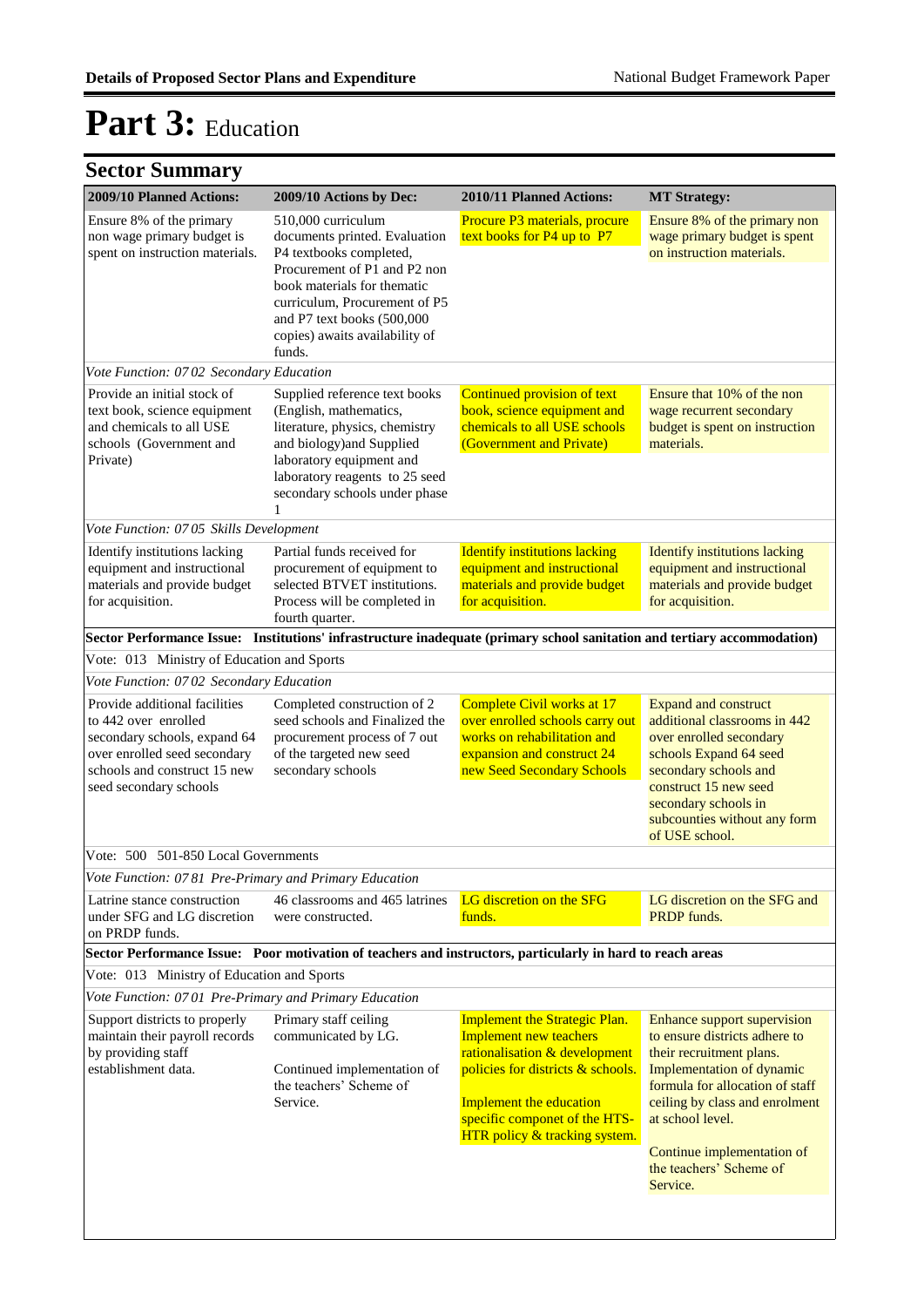| $\sim$                                                                                                                                                                                                                                                         |                                                                                                                                                                                                                                                                |                                                                                                                                                                                                                                                                  |                                                                                                                                                                                                                                                           |
|----------------------------------------------------------------------------------------------------------------------------------------------------------------------------------------------------------------------------------------------------------------|----------------------------------------------------------------------------------------------------------------------------------------------------------------------------------------------------------------------------------------------------------------|------------------------------------------------------------------------------------------------------------------------------------------------------------------------------------------------------------------------------------------------------------------|-----------------------------------------------------------------------------------------------------------------------------------------------------------------------------------------------------------------------------------------------------------|
| 2009/10 Planned Actions:                                                                                                                                                                                                                                       | 2009/10 Actions by Dec:                                                                                                                                                                                                                                        | 2010/11 Planned Actions:                                                                                                                                                                                                                                         | <b>MT Strategy:</b>                                                                                                                                                                                                                                       |
| Review the hardship criteria<br>and payment method in a<br>consolidated report.<br>Implement the scheme of<br>service for 4,000 additional<br>teachers.                                                                                                        | Hardship allowance of 23% of<br>basic monthly salary had been<br>paid to teachers in hard to<br>reach areas.                                                                                                                                                   | Step up monitoring of<br>attendance of head teachers,<br>teachers and pupils. Develop<br>evaluation tool for the<br>effectiveness of customised<br>performance targets.<br>Implement the scheme of<br>service for 4,000 additional<br>teachers.                  | Construction of houses for<br>head teachers and teachers to<br>ensure they stay school.<br>Implement the scheme of<br>service for 4,000 additional<br>teachers every year.                                                                                |
| Vote Function: 0706 Quality and Standards                                                                                                                                                                                                                      |                                                                                                                                                                                                                                                                |                                                                                                                                                                                                                                                                  |                                                                                                                                                                                                                                                           |
| Ensure a part of the<br>inspection resources are spent<br>on facilitating SMC<br>functionality. Evaluate the<br>release and accountability<br>system of the inspection<br>mechanism and consider the<br>creation of a conditional grant.                       | Agreed to send the inspection<br>funds as a conditional grant to<br>LGs next FY 2010/11.                                                                                                                                                                       | All post primary schools to be<br>inspected at least once in a<br>year and primary schools at<br>least 3 times in a year. Use of<br><b>Associate Assessors and</b><br>continued follow up with the<br>personnel department to<br>ensure that the gaps are filled | Focus on schools that are<br>implementing USE/UPPET<br>Timely dissemination of<br>reports to relevant stakeholders<br><b>Institutionalizing self</b><br>assessment and evaluation in<br>schools                                                           |
| Vote: 132 Education Service Commission                                                                                                                                                                                                                         |                                                                                                                                                                                                                                                                |                                                                                                                                                                                                                                                                  |                                                                                                                                                                                                                                                           |
|                                                                                                                                                                                                                                                                | Vote Function: 07 52 Education Personnel Policy and Management                                                                                                                                                                                                 |                                                                                                                                                                                                                                                                  |                                                                                                                                                                                                                                                           |
| Targeted recruitment and<br>appointment in hard-to-reach<br>and stay areas & schools.                                                                                                                                                                          | Interviews for Teachers in 31<br>grant-aided secondary schools<br>& BTVET Personnel was<br>conducted in the areas/ regions<br>were the schools/institutions<br>are located.                                                                                    | <b>Budget allocation of</b><br>Ushs.600m has been made to<br>the Commission to facilitate<br>the recruitment process.                                                                                                                                            | Increase of motivation for<br>personnel to work in these<br>areas like implementation of<br>the Teachers' Scheme of<br>Service in all sub-sectors.                                                                                                        |
|                                                                                                                                                                                                                                                                | Sector Performance Issue: Weak enforcement of education quality standards, particularly at primary and secondary levels                                                                                                                                        |                                                                                                                                                                                                                                                                  |                                                                                                                                                                                                                                                           |
| Vote: 013 Ministry of Education and Sports                                                                                                                                                                                                                     |                                                                                                                                                                                                                                                                |                                                                                                                                                                                                                                                                  |                                                                                                                                                                                                                                                           |
| Vote Function: 0704 Higher Education                                                                                                                                                                                                                           |                                                                                                                                                                                                                                                                |                                                                                                                                                                                                                                                                  |                                                                                                                                                                                                                                                           |
| Adequate budgetary<br>provision to facilitate NCHE<br>accredit all study programmes<br>in tertiary institutions.                                                                                                                                               | Accredited few programmes in<br>selected public institutions.                                                                                                                                                                                                  | <b>Support by NCHE and MoE</b><br>to recommend and approve<br>fees adjustments annually.<br><b>Adequate budgetary provision</b><br>to facilitate NCHE accredit all<br>study programmes in tertiary<br>institutions.                                              | Support by NCHE and MoE<br>to recommend and approve<br>fees adjustments annually.<br>Adequate budgetary provision<br>to facilitate NCHE accredit all<br>study programmes in tertiary<br>institutions.                                                     |
| - All public universities to<br>submit to the Ministry the<br>medium term development<br>plans by 30th March 2009<br>- Gov't/MoES should solict<br>for funds from<br>developmentpartners to<br>implement universities' plans                                   | All public universities<br>submitted costed needs for<br>capital development                                                                                                                                                                                   | Consolidate project proposals<br>for infrastructure development<br>at public universities<br>submitted to MoFPED.                                                                                                                                                | - Co-ordinate implementation<br>of development plans of the<br>universities<br><b>Seek loans through Ministry</b><br>of Finance, Planning and<br><b>Economic Development for</b><br>infrastructural development to<br>meet the bulge from UPE and<br>USE. |
| Vote Function: 0706 Quality and Standards                                                                                                                                                                                                                      |                                                                                                                                                                                                                                                                |                                                                                                                                                                                                                                                                  |                                                                                                                                                                                                                                                           |
| - Construct new structures<br>and renovate existing ones in<br>non-core PTCs and<br>upgrading facilities in Ibanda,<br>Busubizi, Lodonga, Ngora<br>and Kibuli PTCs<br>- Construction of Shimoni<br>PTC and the Demonstration<br>school<br>- Renovation of NTCs | The planned activities<br>reflected were not handled due<br>to inadequate<br>fundsConstruction of Semi -<br>detached Tutors house at<br>Ngora Core and<br>Lodonga Core PTC<br>Administration block plastered<br>roofed, windows and doors<br>fitted at shimoni | Construct new and rehabilitate<br>the existing structures in<br>NTC's and Non Core PTC's<br>and equip them with<br>instructional materials                                                                                                                       | Rehabilitate and equip NTC's,<br>Instructors colleges and PTC's<br>with instructional materials                                                                                                                                                           |
| Vote: 138 Makerere University Business School                                                                                                                                                                                                                  |                                                                                                                                                                                                                                                                |                                                                                                                                                                                                                                                                  |                                                                                                                                                                                                                                                           |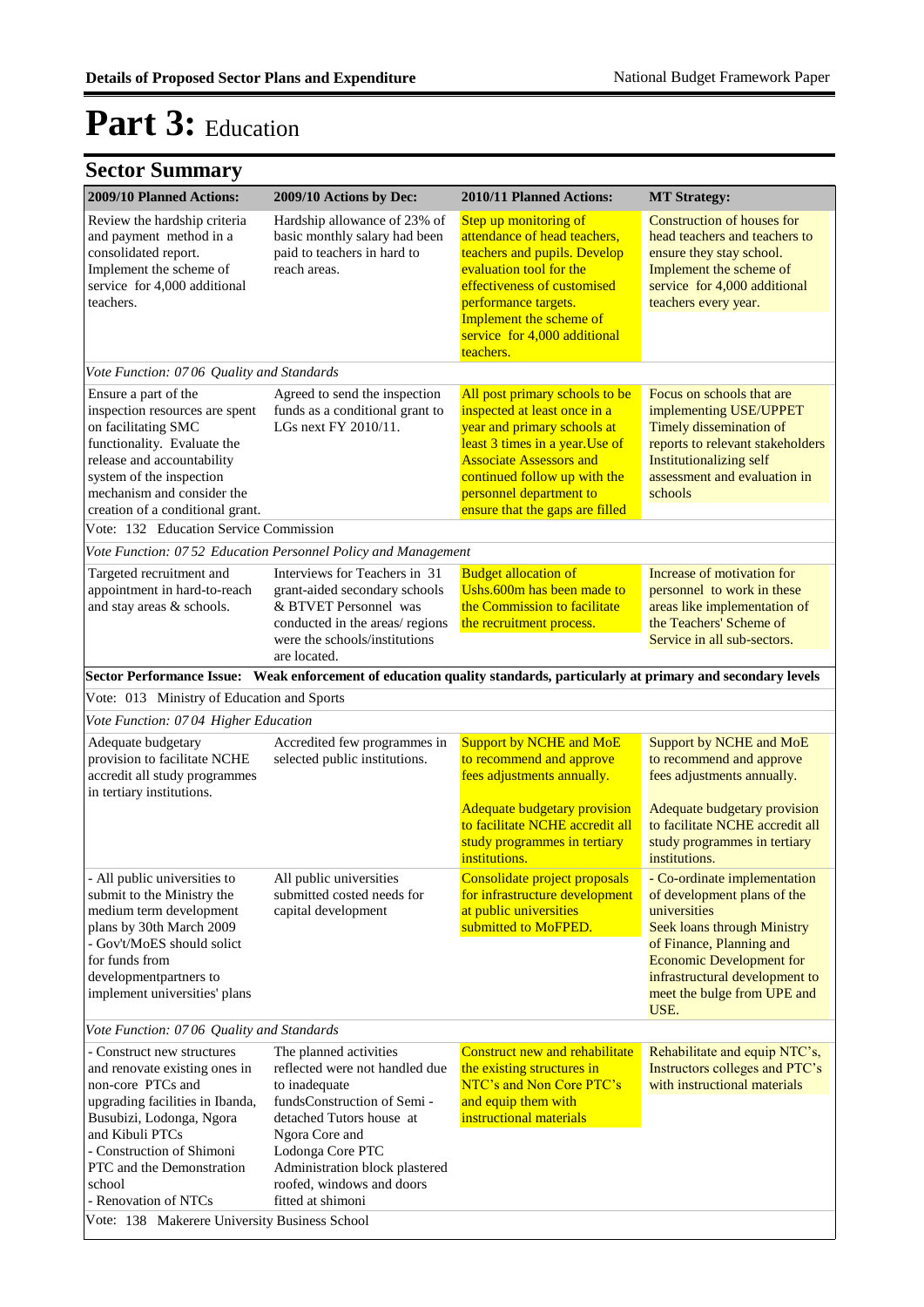| <b>Sector Summary</b>                                                                               |                                                                                                                                         |                                                                                                                                                                                                         |                                                                                                                                                       |
|-----------------------------------------------------------------------------------------------------|-----------------------------------------------------------------------------------------------------------------------------------------|---------------------------------------------------------------------------------------------------------------------------------------------------------------------------------------------------------|-------------------------------------------------------------------------------------------------------------------------------------------------------|
| 2009/10 Planned Actions:                                                                            | 2009/10 Actions by Dec:                                                                                                                 | 2010/11 Planned Actions:                                                                                                                                                                                | <b>MT Strategy:</b>                                                                                                                                   |
| Vote Function: 0751 Delivery of Tertiary Education                                                  |                                                                                                                                         |                                                                                                                                                                                                         |                                                                                                                                                       |
| Prioritise ICT in the budget.                                                                       | Lobby Government for<br>additional support for ICT and<br>inclusion in the National<br>Backbone programme.                              | <b>Lobby Government for</b><br>additional support for ICT and<br>inclusion in the National<br>Backbone programme.                                                                                       | <b>Lobby Government for</b><br>additional support for ICT and<br>inclusion in the National<br>Backbone programme.                                     |
| Vote: 140 Uganda Management Institute                                                               |                                                                                                                                         |                                                                                                                                                                                                         |                                                                                                                                                       |
| Vote Function: 0751 Delivery of Tertiary Education                                                  |                                                                                                                                         |                                                                                                                                                                                                         |                                                                                                                                                       |
| Sponsor 3 additional staff for<br>PhD studies                                                       | 3 additional staff were<br>sponsored for PHD studies in<br>addition to 6 who are<br>continuing. 2 staff<br>successfully completed their | Develop networks with<br>leading Partners to sponsor<br>scholarships for PHD studies<br>and mobilise further finances<br>for training.                                                                  | -Sponsor 7 staff for PhD,<br>recruit additional staff and pay<br>teaching staff salaries for 77<br>staff members attractive<br>remuneration packages. |
| Vote: 500 501-850 Local Governments                                                                 |                                                                                                                                         |                                                                                                                                                                                                         |                                                                                                                                                       |
| Vote Function: 0781 Pre-Primary and Primary Education                                               |                                                                                                                                         |                                                                                                                                                                                                         |                                                                                                                                                       |
| Allocate entire SFG<br>allocation to on sanitation<br>facilities based on latrine<br>stance ratios. | The entire SFG funds were<br>allocated to sanitation<br>facilities and so far 465 latrine<br>stances have been constructed              | <b>Basing on the many letters</b><br>received in regards to<br>channeling of SFG funds the<br>ministry has decided to<br>allocate SFG resources<br>according to the needs of<br><b>Local Government</b> | <b>Review SFG allocation</b><br>formula to determine priority<br>areas.                                                                               |

### *S3 Proposed Budget Allocations for 2010/11 and the Medium Term*

*This section sets out the proposed sector budget allocations for 2010/11 and the medium term, including major areas of expenditures and any notable changes in allocations.* 

#### **Table S3.1: Past Expenditure and Medium Term Projections by Vote Function**

|                                                        |                           |                        | 2009/10                           |         | <b>MTEF Budget Projections</b> |         |
|--------------------------------------------------------|---------------------------|------------------------|-----------------------------------|---------|--------------------------------|---------|
|                                                        | 2008/09<br><b>Outturn</b> | Appr.<br><b>Budget</b> | <b>Spent by</b><br><b>End Dec</b> | 2010/11 | 2011/12                        | 2012/13 |
| <b>Vote: 013 Ministry of Education and Sports</b>      |                           |                        |                                   |         |                                |         |
| 0701 Pre-Primary and Primary Education                 | N/A                       | 36.454                 | N/A                               | 40.945  | 49.248                         | 55.717  |
| 0702 Secondary Education                               | N/A                       | 225.926                | N/A                               | 281.310 | 344.670                        | 395.418 |
| 0703 Special Needs Education, Guidance and Counselling | 0.700                     | 1.261                  | 0.253                             | 1.793   | 1.726                          | 2.227   |
| 0704 Higher Education                                  | 3.698                     | 14.609                 | 6.008                             | 8.307   | 7.211                          | 9.397   |
| 0705 Skills Development                                | N/A                       | 40.423                 | N/A                               | 63.584  | 117.865                        | 128.338 |
| 0706 Ouality and Standards                             | 17.597                    | 18.964                 | 6.198                             | 17.724  | 14.034                         | 14.197  |
| 0707 Physical Education and Sports                     | 1.776                     | 3.144                  | 0.758                             | 3.944   | 3.539                          | 4.598   |
| 0749 Policy, Planning and Support Services             | 9.864                     | 10.735                 | 3.310                             | 10.888  | 12.913                         | 16.634  |
| <b>Total for Vote:</b>                                 | N/A                       | 351.516                | N/A                               | 428.494 | 551.206                        | 626.526 |
| Vote: 111 Busitema University                          |                           |                        |                                   |         |                                |         |
| 0751 Delivery of Tertiary Education and Research       | 6.075                     | 7.024                  | N/A                               | 6.901   | 8.261                          | 9.730   |
| <b>Total for Vote:</b>                                 | 6.075                     | 7.024                  | N/A                               | 6.901   | 8.261                          | 9.730   |
| <b>Vote: 132 Education Service Commission</b>          |                           |                        |                                   |         |                                |         |
| 0752 Education Personnel Policy and Management         | 3.030                     | 3.696                  | 1.408                             | 5.296   | 6.687                          | 8.623   |
| <b>Total for Vote:</b>                                 | 3.030                     | 3.696                  | 1.408                             | 5.296   | 6.687                          | 8.623   |
| Vote: 136 Makerere University                          |                           |                        |                                   |         |                                |         |
| 0751 Delivery of Tertiary Education                    | N/A                       | 119.724                | N/A                               | 134.665 | 140.847                        | 151.380 |
| <b>Total for Vote:</b>                                 | N/A                       | 119.724                | N/A                               | 134.665 | 140.847                        | 151.380 |
| Vote: 137 Mbarara University                           |                           |                        |                                   |         |                                |         |
| 0751 Delivery of Tertiary Education                    | N/A                       | 15.833                 | N/A                               | 15.918  | 18.126                         | 22.570  |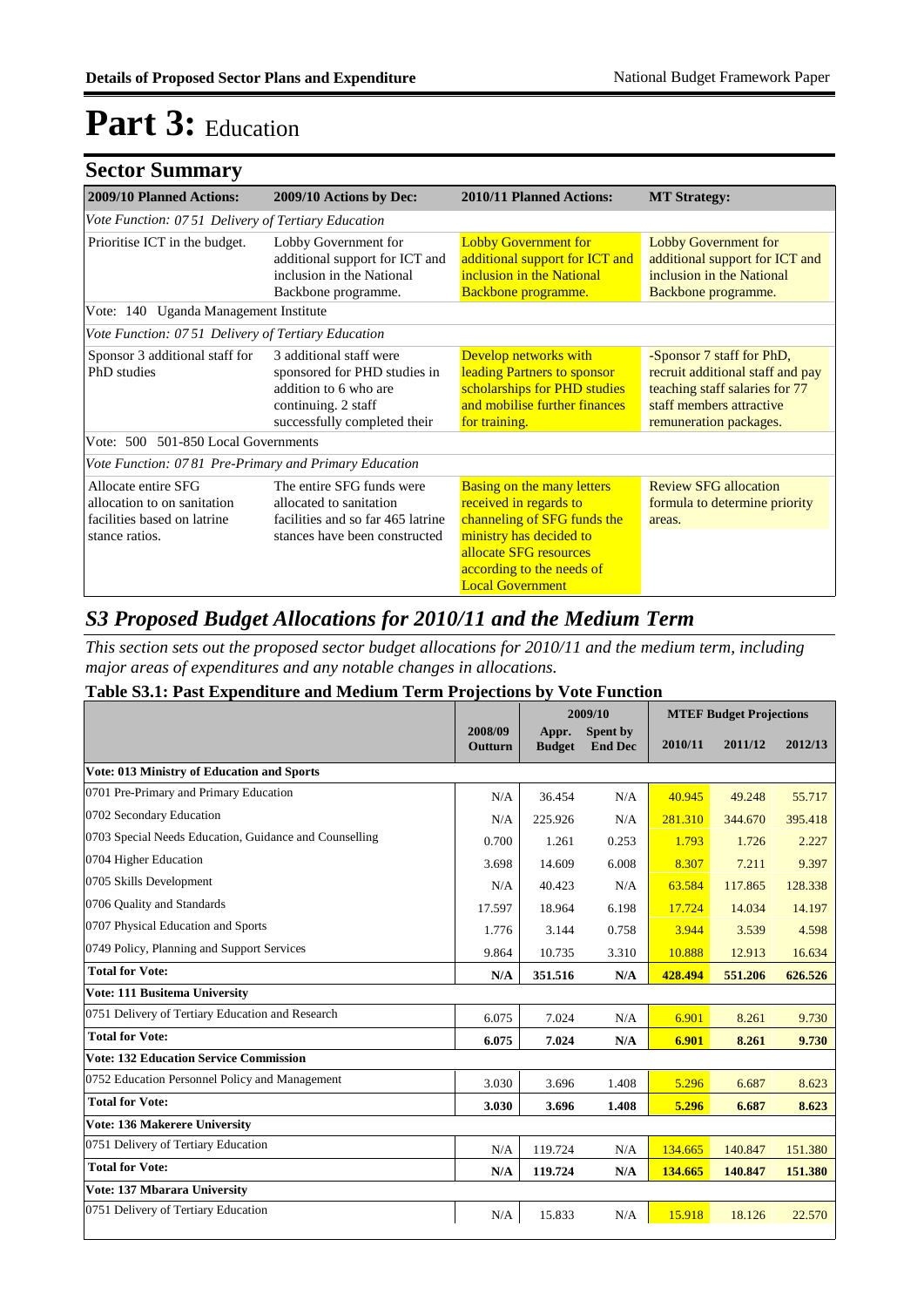#### **Sector Summary**

| ັ                                                    |                    | 2009/10                |                            |           | <b>MTEF Budget Projections</b> |           |  |
|------------------------------------------------------|--------------------|------------------------|----------------------------|-----------|--------------------------------|-----------|--|
|                                                      | 2008/09<br>Outturn | Appr.<br><b>Budget</b> | Spent by<br><b>End Dec</b> | 2010/11   | 2011/12                        | 2012/13   |  |
| <b>Total for Vote:</b>                               | N/A                | 15.833                 | N/A                        | 15.918    | 18.126                         | 22.570    |  |
| <b>Vote: 138 Makerere University Business School</b> |                    |                        |                            |           |                                |           |  |
| 0751 Delivery of Tertiary Education                  | 5.622              | 30.532                 | N/A                        | 31.256    | 32.655                         | 34.243    |  |
| <b>Total for Vote:</b>                               | 5.622              | 30.532                 | N/A                        | 31.256    | 32.655                         | 34.243    |  |
| Vote: 139 Kyambogo University                        |                    |                        |                            |           |                                |           |  |
| 0751 Delivery of Tertiary Education                  | 14.802             | 43.739                 | N/A                        | 44.229    | 46.982                         | 50.380    |  |
| <b>Total for Vote:</b>                               | 14.802             | 43.739                 | N/A                        | 44.229    | 46.982                         | 50.380    |  |
| Vote: 140 Uganda Management Institute                |                    |                        |                            |           |                                |           |  |
| 0751 Delivery of Tertiary Education                  | 0.425              | 9.219                  | N/A                        | 13.834    | 14.941                         | 16.126    |  |
| <b>Total for Vote:</b>                               | 0.425              | 9.219                  | N/A                        | 13.834    | 14.941                         | 16.126    |  |
| Vote: 149 Gulu University                            |                    |                        |                            |           |                                |           |  |
| 0751 Delivery of Tertiary Education and Research     | N/A                | 15.718                 | N/A                        | 15.096    | 16.838                         | 19.017    |  |
| <b>Total for Vote:</b>                               | N/A                | 15.718                 | N/A                        | 15.096    | 16.838                         | 19.017    |  |
| Vote: 500 501-850 Local Governments                  |                    |                        |                            |           |                                |           |  |
| 0781 Pre-Primary and Primary Education               | 402.061            | 465.151                | 222.020                    | 472.050   | 511.572                        | 526.228   |  |
| 0782 Secondary Education                             | 112.697            | 123.248                | 59.841                     | 123.248   | 130.522                        | 133.132   |  |
| 0783 Skills Development                              | 15.233             | 19.021                 | 7.910                      | 19.400    | 20.467                         | 21.195    |  |
| <b>Total for Vote:</b>                               | 529.991            | 607.420                | 289.772                    | 614.698   | 662.560                        | 680.555   |  |
| <b>Total for Sector:</b>                             |                    | N/A   1,204.421        | N/A                        | 1,310.387 | 1.499.103                      | 1,619.151 |  |

*\* Excluding Taxes and Arrears*

#### **(i) The Total Budget over the Medium Term**

The sector budget is will increase by 9 % to UGX 1,308.3 Bn for the FY 2010/11 and is expected to rise by 34 % to UGX 1,612.5 Bn over the medium term, inclusive of NTR projections.

#### **(ii) The major expenditure allocations in the sector**

The major expenditure allocations by vote function for FY 2010/11 are; Pre-Primary and Primary Education (Central and Local governments) with UGX 513 Bn 39%; Secondary Education (Central and Local governments) at UGX 404.6 Bn (31%), Skills Development (Central and Local Governments) with UGX 81 Bn representing 6%. Together these expenditures constitute almost 80% of the sector budget.

#### **(iii) The major planned changes in resource allocations within the sector**

In the medium tern, resources will begin to shift towards secondary education, with a particular focus on; private schools department, procurement of syllabus materials, training of teachers (especially maths and science teachers, head teachers, and newly appointed teachers), UNEB examination fees for the first USE cohort, and specialised machinery and equipment under IDA.

Major reallocations from last financial year, in addition to justifications and the impact this will have on performance are reflected in the table below:

#### **Table S3.2: Major Changes in Sector Resource Allocation**

| Proposed changes in 2010/11 Allocations and<br>Outputs from those planned for in 2009/10: | <b>Justification for proposed Changes in Expenditure and Outputs</b>        |
|-------------------------------------------------------------------------------------------|-----------------------------------------------------------------------------|
| Vote: 013 Ministry of Education and Sports                                                |                                                                             |
| Vote Function:0702 Secondary Education                                                    |                                                                             |
| <b>Output:</b> 07 02 02 Instructional Materials for Secondary Schools                     |                                                                             |
| <b>Change in Allocation (UShs Bn)</b>                                                     | 33.260 Procurement of science kits for secondary schools under IDA project. |
| Vote Function:0751 Secondary Education<br>07 02 51 USE Tuition Support<br>Output:         |                                                                             |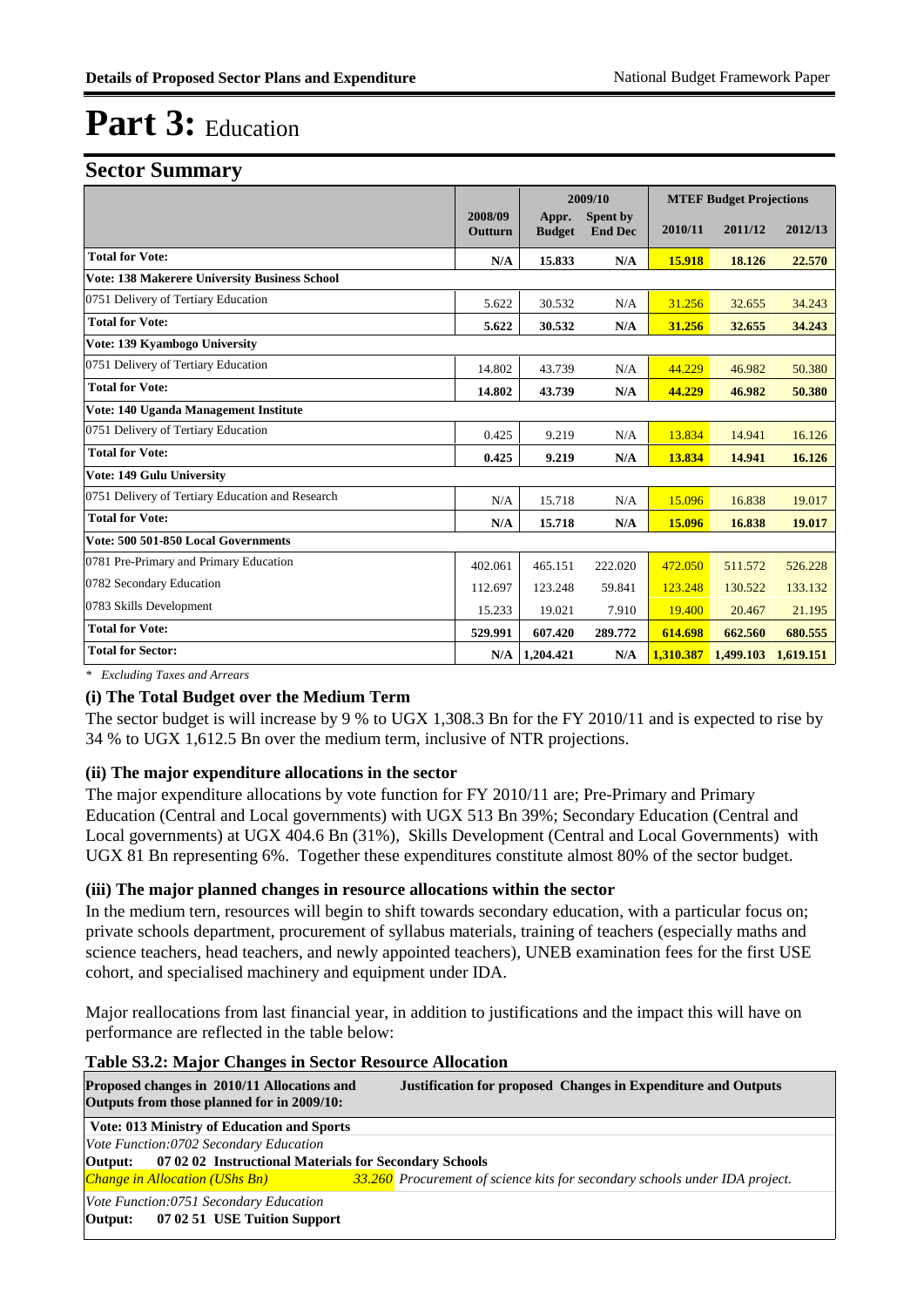|  | <b>Sector Summary</b> |
|--|-----------------------|
|--|-----------------------|

| $\sim$                                                                                                                                                                           |                                                                                                                                                                                                                                                                                                                                                                                                                                                                                                                          |
|----------------------------------------------------------------------------------------------------------------------------------------------------------------------------------|--------------------------------------------------------------------------------------------------------------------------------------------------------------------------------------------------------------------------------------------------------------------------------------------------------------------------------------------------------------------------------------------------------------------------------------------------------------------------------------------------------------------------|
| Proposed changes in 2010/11 Allocations and<br>Outputs from those planned for in 2009/10:                                                                                        | Justification for proposed Changes in Expenditure and Outputs                                                                                                                                                                                                                                                                                                                                                                                                                                                            |
| Change in Allocation (UShs Bn)<br><b>UNEB</b> examination fees for S4 candidates (1st USE<br>cohort)                                                                             | 32.475 The secondary capitation for senior one to senior 4 classes (students)<br>under the USE system programme additional requirement for UNEB<br>examination fees for senior 4 candidates since the first cohort of USE is<br>sitting for UNEB exams in 2010/11                                                                                                                                                                                                                                                        |
| Vote Function:0701 Secondary Education                                                                                                                                           |                                                                                                                                                                                                                                                                                                                                                                                                                                                                                                                          |
| Output:<br>07 02 01 Policies, laws, guidelines plans and strategies                                                                                                              |                                                                                                                                                                                                                                                                                                                                                                                                                                                                                                                          |
| Change in Allocation (UShs Bn)                                                                                                                                                   | 21.935 Resources for the new Private secondary schools department and                                                                                                                                                                                                                                                                                                                                                                                                                                                    |
| Syllabus material for 832 schools to be procured.<br>400 schools under Private Schoold Department to be<br>registered.                                                           | increased allocation for the main secondary subsector or procurement<br>general supply of good and services i.e. chemical. Training funds for<br>Science Teachers and Laboratory Technicians in the use of the laboratory                                                                                                                                                                                                                                                                                                |
|                                                                                                                                                                                  | equipment and reagents supplied under the Project.                                                                                                                                                                                                                                                                                                                                                                                                                                                                       |
| Vote Function:0704 Secondary Education                                                                                                                                           |                                                                                                                                                                                                                                                                                                                                                                                                                                                                                                                          |
| 07 02 04 Training of Secondary Teachers<br>Output:                                                                                                                               |                                                                                                                                                                                                                                                                                                                                                                                                                                                                                                                          |
| Change in Allocation (UShs Bn)<br>4.296                                                                                                                                          | The support to UPPET (IDA) carrying out a training for teachers in                                                                                                                                                                                                                                                                                                                                                                                                                                                       |
| Support to UPPET (IDA) to carry out training. 4000<br>science and maths teachers to be trained. Induction<br>training for 300 Head Teachers and 120 newly<br>appointed teachers. | evaluation of core textbooks                                                                                                                                                                                                                                                                                                                                                                                                                                                                                             |
| Vote Function:0702 Skills Development                                                                                                                                            |                                                                                                                                                                                                                                                                                                                                                                                                                                                                                                                          |
| 07 05 02 Training and Capacity Building of BTVET Institutions<br>Output:                                                                                                         |                                                                                                                                                                                                                                                                                                                                                                                                                                                                                                                          |
| Change in Allocation (UShs Bn)                                                                                                                                                   | 3.820 Donor funds for training under Nakawa Vocational Institution and                                                                                                                                                                                                                                                                                                                                                                                                                                                   |
| School Leavers' Industrial Training will be<br>established.                                                                                                                      | AICAD. GoU allocation for establishment of School Leavers' Industrial<br>Training to improve vocational skills of school leavers.                                                                                                                                                                                                                                                                                                                                                                                        |
| Vote Function:0752 Skills Development                                                                                                                                            |                                                                                                                                                                                                                                                                                                                                                                                                                                                                                                                          |
| Output:<br>07 05 52 Assessment and Technical Support for Health Workers and Colleges                                                                                             |                                                                                                                                                                                                                                                                                                                                                                                                                                                                                                                          |
| Change in Allocation (UShs Bn)                                                                                                                                                   | 3.076 Facilitation of BTVET examination boards, UNMEB Allied Health<br>Professionals, Technical and Business examinations.                                                                                                                                                                                                                                                                                                                                                                                               |
| Vote Function:0701 Skills Development                                                                                                                                            |                                                                                                                                                                                                                                                                                                                                                                                                                                                                                                                          |
| 07 05 01 Policies, laws, guidelines plans and strategies<br>Output:                                                                                                              |                                                                                                                                                                                                                                                                                                                                                                                                                                                                                                                          |
| Change in Allocation (UShs Bn)                                                                                                                                                   | 2.792 Increase in capitation grants for health training institutions.                                                                                                                                                                                                                                                                                                                                                                                                                                                    |
| Vote Function:0754 Higher Education<br>Output:                                                                                                                                   | 07 04 54 Monitoring/supervision and Quality assurance for Tertiary Institutions (AICAD, NCHE, JAB)                                                                                                                                                                                                                                                                                                                                                                                                                       |
| Change in Allocation (UShs Bn)                                                                                                                                                   | $2.000$ To enable NCHE to recruit the required key staff to accomplish the<br>mandate. Accredit old and new programmes. Effective inspection and<br>monitoring of institutions with charters and provisional licenses.                                                                                                                                                                                                                                                                                                   |
| Vote Function:0702 Pre-Primary and Primary Education                                                                                                                             |                                                                                                                                                                                                                                                                                                                                                                                                                                                                                                                          |
| 07 01 02 Instructional Materials for Primary Schools<br>Output:                                                                                                                  |                                                                                                                                                                                                                                                                                                                                                                                                                                                                                                                          |
| <b>Change in Allocation (UShs Bn)</b>                                                                                                                                            | 1.916 In order to meet the JAF minimum requirement of at least $8\%$ of the Sector<br>recurrent non-wage provision.                                                                                                                                                                                                                                                                                                                                                                                                      |
| Vote Function:0777 Secondary Education                                                                                                                                           |                                                                                                                                                                                                                                                                                                                                                                                                                                                                                                                          |
| Output:<br>07 02 77 Purchase of Specialised Machinery & Equipment                                                                                                                |                                                                                                                                                                                                                                                                                                                                                                                                                                                                                                                          |
| Change in Allocation (UShs Bn)                                                                                                                                                   | 1.916 New activity under Support to IDA, where the project is providing                                                                                                                                                                                                                                                                                                                                                                                                                                                  |
| New activity under Support to UPPET (IDA)                                                                                                                                        | machinery, equipment and science kits for secondary schools.                                                                                                                                                                                                                                                                                                                                                                                                                                                             |
| Vote Function:0754 Quality and Standards                                                                                                                                         |                                                                                                                                                                                                                                                                                                                                                                                                                                                                                                                          |
| 07 06 54 Curriculum Development and Training (NCDC)<br>Output:                                                                                                                   |                                                                                                                                                                                                                                                                                                                                                                                                                                                                                                                          |
| Change in Allocation (UShs Bn)                                                                                                                                                   | 1.695 Improving delivery of curriculum through research activities. Developing                                                                                                                                                                                                                                                                                                                                                                                                                                           |
|                                                                                                                                                                                  | supplementary materials for special needs learners. Completing activities<br>on Kiswahili primary school curriculum. Completing activities for 3-5 year<br>learners materials (Early Childhood). Reviewing BTVET short courses<br>curriculum. Completion of NCDC building. Customerising open source<br>content-for the digital way machine. Purchasing capital equipments<br>(computers and photocopier). Purchase of 1 pool vehicle for carrying out<br>field work activities of NCDC. Refresher courses for teachers. |
| Vote Function:0753 Pre-Primary and Primary Education                                                                                                                             |                                                                                                                                                                                                                                                                                                                                                                                                                                                                                                                          |
| 07 01 53 Primary Teacher Development (PTC's)<br>Output:                                                                                                                          |                                                                                                                                                                                                                                                                                                                                                                                                                                                                                                                          |
| <b>Change in Allocation (UShs Bn)</b>                                                                                                                                            | 1.572 Capitation raised by 20% from the current Ushs.1,500 to Ushs.1,800 per<br>day per student to take care of inflation.                                                                                                                                                                                                                                                                                                                                                                                               |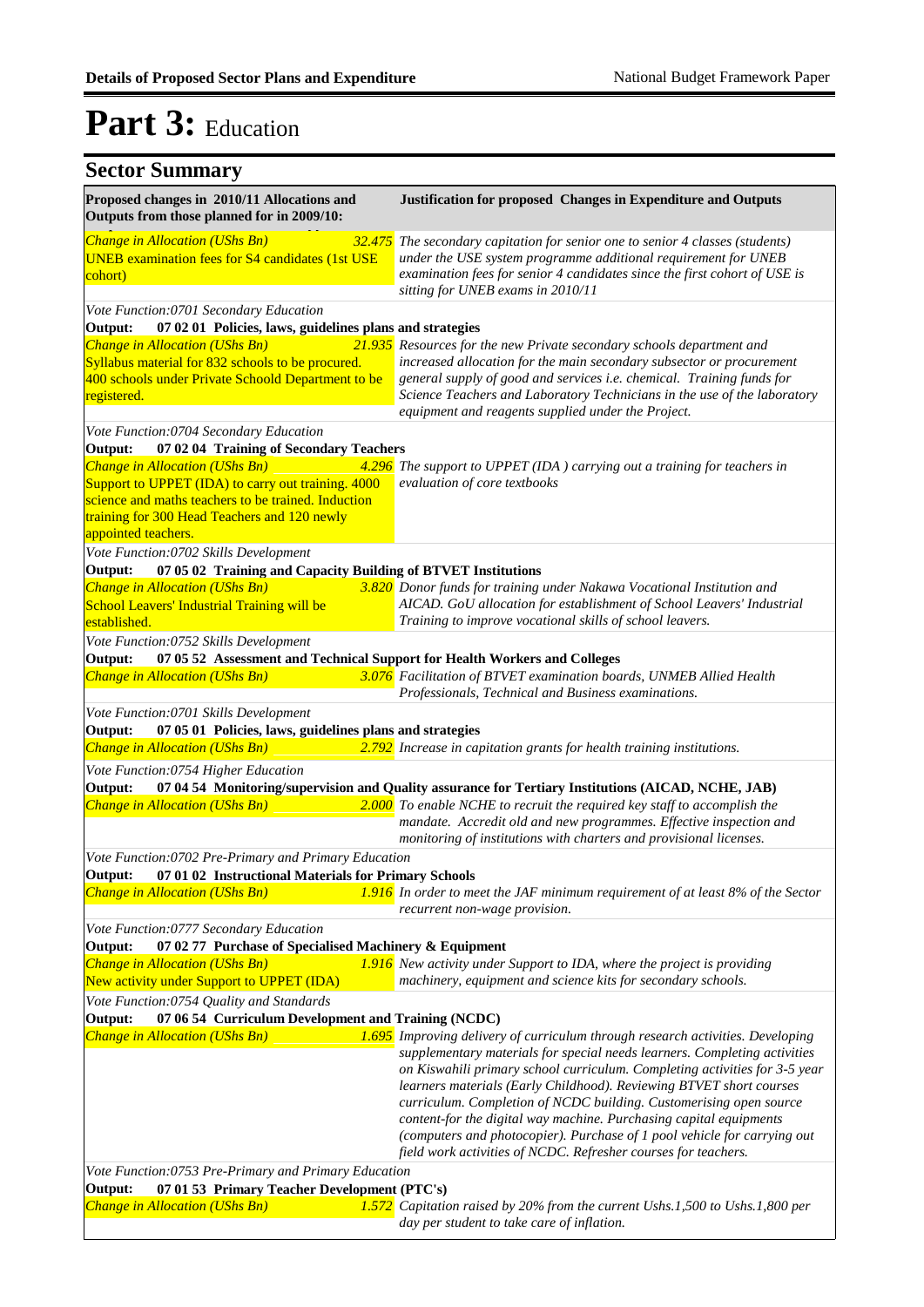| <b>Sector Summary</b>                                                                     |                                                                                                                                                                             |
|-------------------------------------------------------------------------------------------|-----------------------------------------------------------------------------------------------------------------------------------------------------------------------------|
| Proposed changes in 2010/11 Allocations and<br>Outputs from those planned for in 2009/10: | <b>Justification for proposed Changes in Expenditure and Outputs</b>                                                                                                        |
| Vote Function:0702 Physical Education and Sports                                          |                                                                                                                                                                             |
| Output:                                                                                   | 07 07 02 Support to National Sports Organisations/Bodies for PES activities                                                                                                 |
| Change in Allocation (UShs Bn)                                                            | 1.045 Provide and distribute assorted balls, trophies, uniforms and air tickets for                                                                                         |
|                                                                                           | national teams.<br>Provide support to sports trainings and international sports competitions.<br>Acquistion of land title for NCS headquarters.                             |
| Vote Function:0772 Quality and Standards                                                  |                                                                                                                                                                             |
| 07 06 72 Government Buildings and Administrative Infrastructure<br>Output:                |                                                                                                                                                                             |
| Change in Allocation (UShs Bn)                                                            | -1.496 Most construction works at Shimon are in their final stages.                                                                                                         |
|                                                                                           |                                                                                                                                                                             |
| Vote Function:0703 Quality and Standards<br>Output:                                       |                                                                                                                                                                             |
| Change in Allocation (UShs Bn)                                                            | 07 06 03 Inspection (Primary secondary BTVET) and monitoring of construction works in PTCs<br>-2.362 The reduction is due to some inspection funds having been taken to the |
|                                                                                           | Local Governments allocation as a grant.                                                                                                                                    |
| Vote Function:0777 Skills Development                                                     |                                                                                                                                                                             |
| Output:<br>07 05 77 Purchase of Specialised Machinery & Equipment                         |                                                                                                                                                                             |
| Change in Allocation (UShs Bn)                                                            | -6.051 Machinery and equipment have been taken care of in previous years, and                                                                                               |
|                                                                                           | thus less shall be provided for in the coming years.                                                                                                                        |
| Vote Function:0702 Higher Education                                                       |                                                                                                                                                                             |
| 07 04 02 Operational Support for Private Universities<br>Output:                          |                                                                                                                                                                             |
| Change in Allocation (UShs Bn)                                                            | -8.600 The resource allocated in FY 2009/10 was a one off budget expenditure on                                                                                             |
|                                                                                           | Private Universities.                                                                                                                                                       |
| Vote: 136 Makerere University                                                             |                                                                                                                                                                             |
| Vote Function:0777 Delivery of Tertiary Education                                         |                                                                                                                                                                             |
| 07 51 77 Purchase of Specialised Machinery & Equipment<br>Output:                         |                                                                                                                                                                             |
| Change in Allocation (UShs Bn)                                                            | 3.531 Allocation for machinery and equipment and for new projects under food                                                                                                |
| Equipment procured during the financial year.                                             | science and innovation in engineering and technology.                                                                                                                       |
| Additional equipment based on both new and                                                |                                                                                                                                                                             |
| ongoing research projects will be procured within<br>available resources                  |                                                                                                                                                                             |
| Vote Function:0702 Delivery of Tertiary Education                                         |                                                                                                                                                                             |
| 07 51 02 Research, Consultancy and Publications<br>Output:                                |                                                                                                                                                                             |
| Change in Allocation (UShs Bn)                                                            | 3.329 Allocation for research and publications for new projects under food                                                                                                  |
|                                                                                           | science and innovation in engineering and technology.                                                                                                                       |
| Vote Function:0703 Delivery of Tertiary Education                                         |                                                                                                                                                                             |
| Output:<br>07 51 03 Outreach                                                              |                                                                                                                                                                             |
| Change in Allocation (UShs Bn)                                                            | 2.270 Allocation for outreach activities for new projects under food science and                                                                                            |
|                                                                                           | innovation in engineering and technology.                                                                                                                                   |
| Vote Function:0701 Delivery of Tertiary Education                                         |                                                                                                                                                                             |
| 07 51 01 Teaching and Training<br>Output:                                                 |                                                                                                                                                                             |
| Change in Allocation (UShs Bn)                                                            | 2.090 Allocation for teaching and training for new projects under food science                                                                                              |
| changes in the the donor allocation                                                       | and innovation in engineering and technology.                                                                                                                               |
| Vote Function:0705 Delivery of Tertiary Education                                         |                                                                                                                                                                             |
| 07 51 05 Administration and Support Services<br>Output:                                   |                                                                                                                                                                             |
| <b>Change in Allocation (UShs Bn)</b>                                                     | 1.474 Allocation for administration activities for new projects under food science                                                                                          |
|                                                                                           | and innovation in engineering and technology. Operational costs for<br>administration and support services have increased due to cost of living<br>and inflation.           |
| Vote: 138 Makerere University Business School                                             |                                                                                                                                                                             |
| Vote Function:0705 Delivery of Tertiary Education                                         |                                                                                                                                                                             |
| 07 51 05 Administration and Support Services<br>Output:                                   |                                                                                                                                                                             |
| Change in Allocation (UShs Bn)                                                            | 2.927 Operational costs for administrative and support services are ever                                                                                                    |
|                                                                                           | increasing due to the cost of living and inflation.                                                                                                                         |
| Vote Function:0701 Delivery of Tertiary Education                                         |                                                                                                                                                                             |
| 07 51 01 Teaching and Training<br>Output:                                                 |                                                                                                                                                                             |
| Change in Allocation (UShs Bn)                                                            | -2.645 New item for students Field Attachement was introduced in FY 2009/10                                                                                                 |
|                                                                                           | and funds will be spent on planning and preparations. New programs have                                                                                                     |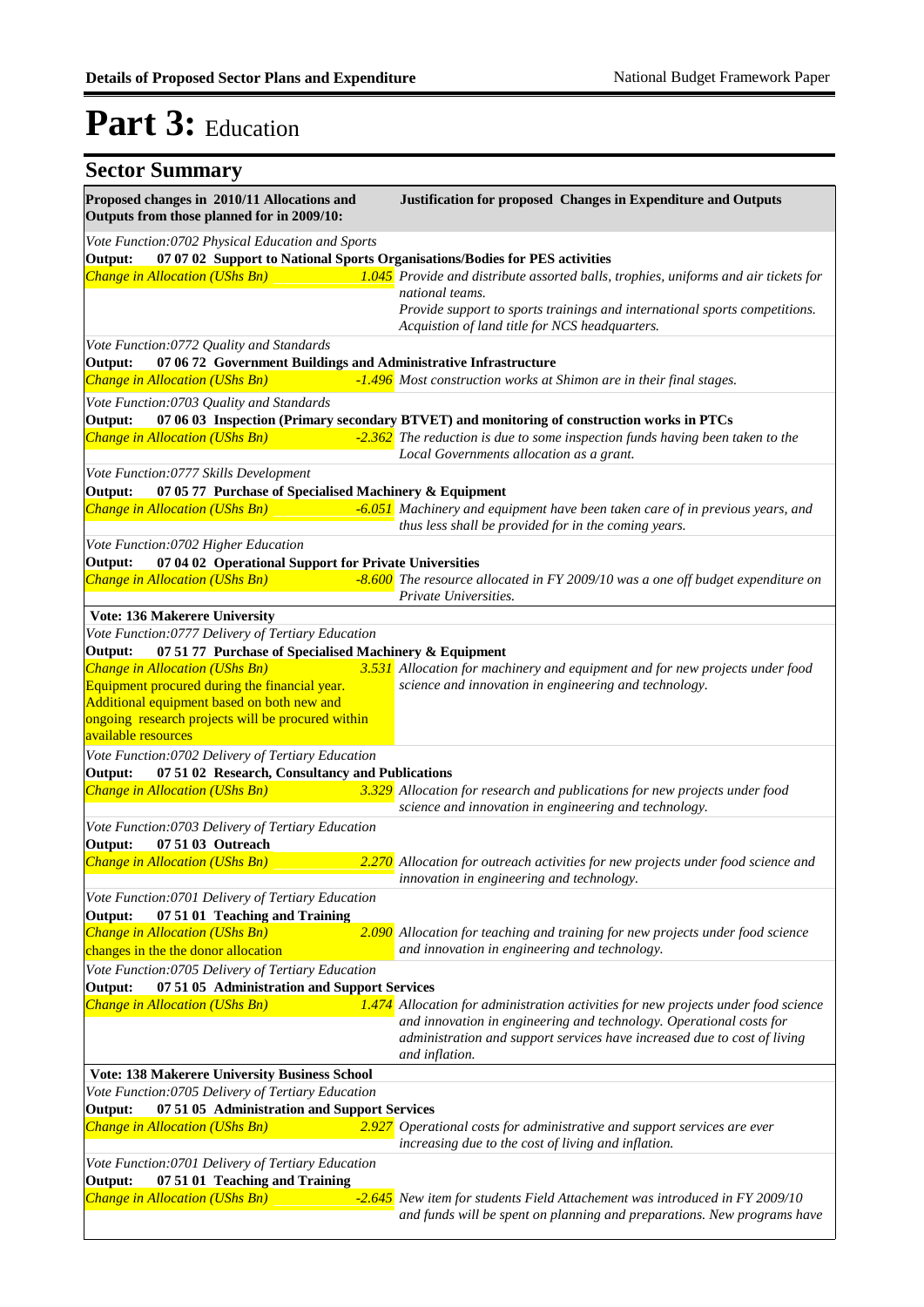| <b>Sector Summary</b>                                                                                                  |                                                                                                                      |
|------------------------------------------------------------------------------------------------------------------------|----------------------------------------------------------------------------------------------------------------------|
| Proposed changes in 2010/11 Allocations and<br>Outputs from those planned for in 2009/10:                              | <b>Justification for proposed Changes in Expenditure and Outputs</b>                                                 |
|                                                                                                                        | been introduced and course reviews made.                                                                             |
| Vote: 139 Kyambogo University                                                                                          |                                                                                                                      |
| Vote Function:0776 Delivery of Tertiary Education                                                                      |                                                                                                                      |
| 07 51 76 Purchase of Office and ICT Equipment, including Software<br>Output:                                           |                                                                                                                      |
| Change in Allocation (UShs Bn)<br>The University plans to purchase more office and                                     | 1.000 Facilitation of research and teaching.                                                                         |
| <b>ICT</b> equipment including the software and to install<br>fibre optic cable and improve on the LAN<br>connectivity |                                                                                                                      |
| Vote: 140 Uganda Management Institute                                                                                  |                                                                                                                      |
| Vote Function:0705 Delivery of Tertiary Education                                                                      |                                                                                                                      |
| 07 51 05 Administration and Support Services<br>Output:                                                                |                                                                                                                      |
| Change in Allocation (UShs Bn)                                                                                         | 4.633 The increase is in the Non Tax Revenue for administration activities to pay<br>salaries and internet services. |
| Vote Function:0701 Delivery of Tertiary Education<br>07 51 01 Teaching and Training<br>Output:                         |                                                                                                                      |
| Change in Allocation (UShs Bn)                                                                                         | -1.597 The teaching materials have been purchased and therefore this budget has                                      |
| A competetive remuneration package is crucial for                                                                      | been reallocated to other administrative and teaching activities.                                                    |
| staff hiring and retention. UMI has not received wage                                                                  |                                                                                                                      |
| bill support for the last 10 yrs which affects training                                                                |                                                                                                                      |
| delivery and staff retention. UG shs 3.235bn GoU                                                                       |                                                                                                                      |
| wage support is needed for teaching staff.                                                                             |                                                                                                                      |
| Vote: 500 501-850 Local Governments                                                                                    |                                                                                                                      |
| Vote Function: 0700 Pre-Primary and Primary Education                                                                  |                                                                                                                      |
| 07 81 00 Pre-Primary and Primary Education<br>Output:                                                                  |                                                                                                                      |
| <b>Change in Allocation (UShs Bn)</b>                                                                                  | 6.898 Inspection funds to Local Governments amounting to Ushs.2.5bn and wage<br>bill increase of Ushs.4.4bn.         |

*\* Excluding Taxes and Arrears*

### *S4: Sector Challenges for 2010/11 and the Medium Term*

*This section sets out key outputs in 2010/11 and the medium term which the sector has been unable to fund in its spending plans.*

The main challenges facing the Sector for FY 2010/11 and the medium term include the following:

Under Higher Education, one of the main challenges faced is to enhance capacity development at Public Universities and to increase the number of Phd and masters holders. The Loan Scheme also needs to be kick started. This relates to the human capital development objective of the NDP.

BTVET institutions require construction and renovation, but due to financial constraints, these are having to occur in a phased manner, thus inhibiting the performance if the institutions. This will contribute to increasing access to quality social services as targeted in the NDP.

Under Physical Education and Sports, the Nakivubo War Memorial Stadium is in serious need of redevelopment as is it currently unsafe and dilapidated. Sports facilities in general are also in need of development as many have decayed or been lost to other developments. This will contribute to the NDP objective of increasing access to quality social services.

The universities face the challenge of improving their infrastructure needs, research output, to promote science, technology, innovation and ICT to enhance competitiveness and promote science, technology innovation as targeted in the NDP.

MUBS requires additional money for constructing library, Mbarara University for development of Kihumuro Campus and Busitema University for infrastructure at Namasagal campus. Salary and NSSF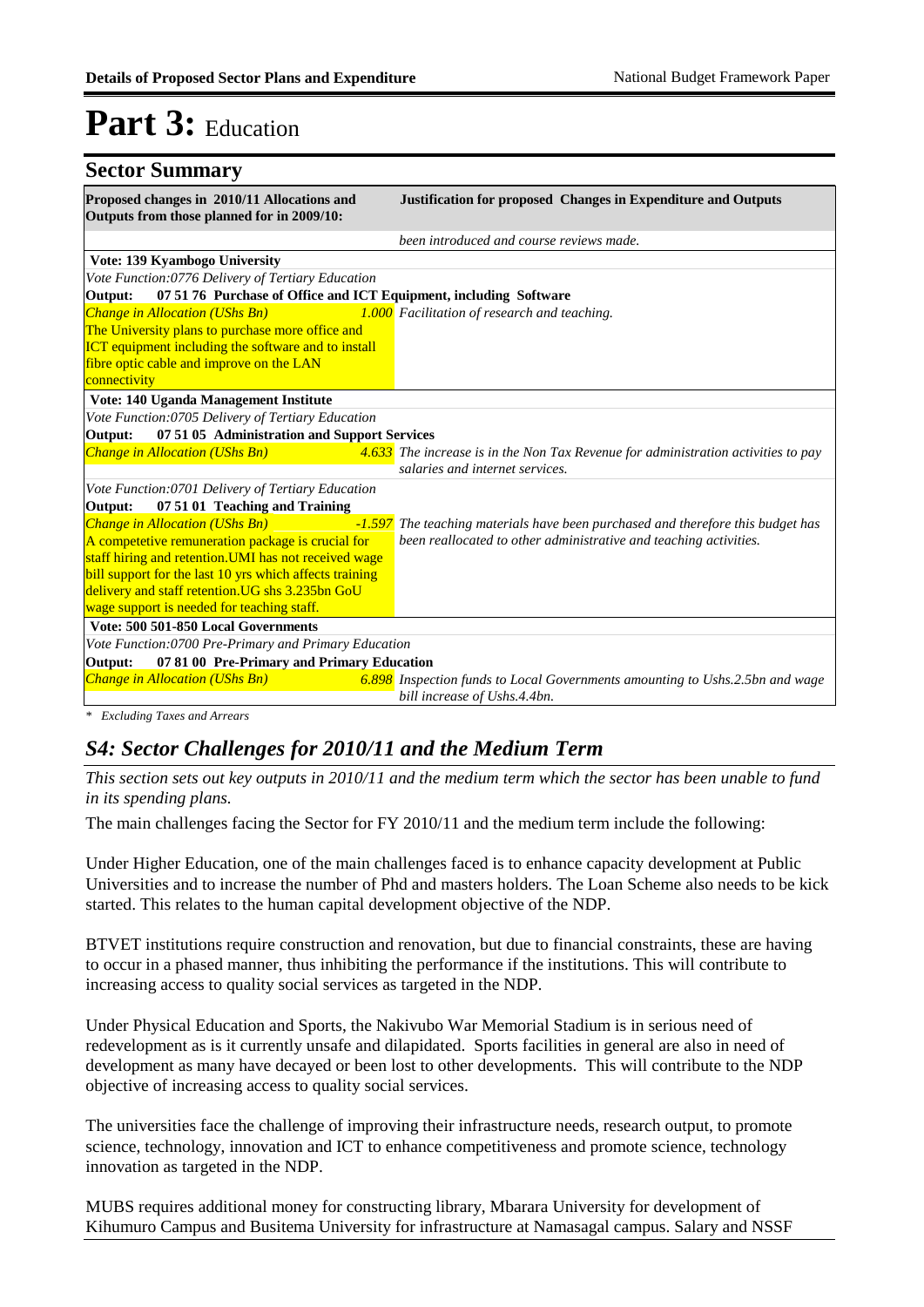### **Sector Summary**

#### arrears at Kyambogo University.

Local Government under Primary, there is currently a lack of classrooms, teachers' houses and sanitation facilities. These need to be addressed in order to contribute to the provision of quality and efficient education as indicated in the NDP.

#### **Table S4.1: Additional Output Funding Requests**

| <b>Additional Requirements for Funding and</b><br>Outputs in 2010/11                                                        | <b>Justification of Requirement for Additional Outputs and Funding</b>                                                                                                                                                                                                                                                                                                                                       |
|-----------------------------------------------------------------------------------------------------------------------------|--------------------------------------------------------------------------------------------------------------------------------------------------------------------------------------------------------------------------------------------------------------------------------------------------------------------------------------------------------------------------------------------------------------|
| Vote Function:0753 Higher Education<br>0704 53 Sponsorship Scheme and Staff Development for Masters and Phds<br>Output:     |                                                                                                                                                                                                                                                                                                                                                                                                              |
| <b>Funding Requirement (UShs Bn):</b>                                                                                       | 10.506 Kick starting the loan scheme for needy students in all local governments<br>to establish a liberalised financing mechanism and diversify the resource<br>base in order to increase equitable access.(9.750bn)<br>To enhance capacity development at Public Universities and to increase<br>the number of PHD and masters holders(0.756bn)                                                            |
| Vote Function:0780 Skills Development<br>Output:<br>0705 80 Construction and rehabilitation of learning facilities (BTEVET) |                                                                                                                                                                                                                                                                                                                                                                                                              |
|                                                                                                                             |                                                                                                                                                                                                                                                                                                                                                                                                              |
| <b>Funding Requirement (UShs Bn):</b><br>Complete work in 10 BTVET institutions equip 10<br>and                             | <b>19.951</b> Completion of works in 30 BTVET institutions and equip 28 BTVET<br>institutions.(shs 1.00bn)                                                                                                                                                                                                                                                                                                   |
| Complete works in 20 BTVET institutions and equip<br>16 (additional counterpart funding)                                    | Due to budgetary constraints the Completion works in the 60 BTVET<br>institutions, equiping of 48 BTVET institutions cover counterpart funding<br>for IDB ADB OPEC Saudi fund Korea will be done in a phased manner<br>(total amount required is 18.404).(shs 8.202 bn)                                                                                                                                      |
|                                                                                                                             | Extensive renovation works at Kigumba Cooperative College, procurement<br>of a 30 seater minibus for the National Metereological Institute at Entebbe,<br>renovations at Nyabyeya Forestry College. Completion of structures at<br>Mulago paramedical schools and carry out construction work in 9<br>institutions.(Shs 10.749bn)                                                                            |
| Vote Function:0772 Physical Education and Sports                                                                            |                                                                                                                                                                                                                                                                                                                                                                                                              |
| Output:<br>0707 72 Government Buildings and Administrative Infrastructure                                                   |                                                                                                                                                                                                                                                                                                                                                                                                              |
| <b>Funding Requirement (UShs Bn):</b>                                                                                       | 7.800 Nakivubo War Memorial Stadium (NWMS) is old and unsafe and<br>dilapidated. Cabinet resolved that it be redeveloped with an initial budget<br>of Shs 200m                                                                                                                                                                                                                                               |
|                                                                                                                             | Implement a sports development project because most sports facilities in<br>the country have decayed or been lost to other developments. The PES<br>policy, the Government manifest to provided that stadia will be established<br>in every district. The project will ensure facilities are available for<br>competitions across the country it's slated to commence with an initial<br>budget of Shs 7.6bn |
| Vote Function: 0772 Delivery of Tertiary Education and Research                                                             |                                                                                                                                                                                                                                                                                                                                                                                                              |
| 0751 72 Government Buildings and Administrative Infrastructure<br>Output:                                                   |                                                                                                                                                                                                                                                                                                                                                                                                              |
| <b>Funding Requirement (UShs Bn):</b>                                                                                       | <b>6.000</b> Capital Development                                                                                                                                                                                                                                                                                                                                                                             |
|                                                                                                                             | Construction of lecture rooms, Administration Blocks, Laboratory Blocks,<br>Guest Houses, Sick Bay and Rehabilitation of Residential Buildings at<br>Busitema and Nagongera (10.7bn) Construction and Equipping of Central<br>Library at Busitema (20.7bn). This therefore requires an amount of<br>Ushs.31.4bn, yet due to resource constraints, this will be phased in over 5<br>years.                    |
| Vote Function:0772 Delivery of Tertiary Education                                                                           |                                                                                                                                                                                                                                                                                                                                                                                                              |
| Output:<br>0751 72 Government Buildings and Administrative Infrastructure                                                   |                                                                                                                                                                                                                                                                                                                                                                                                              |
| <b>Funding Requirement (UShs Bn):</b><br>Development Projects, Recurrent wage and Recurrent<br>non-wage                     | 12.047 MUST is embarking on development of Kihumuro campus starting with<br>establishment of Faculty of Applied Science to complete its spectrum of<br>teaching science and technology as well as skills development in line with<br>the education sector priorities and National Development plan. The<br>current staffing levels however are just at 28.5% and not adequate to                             |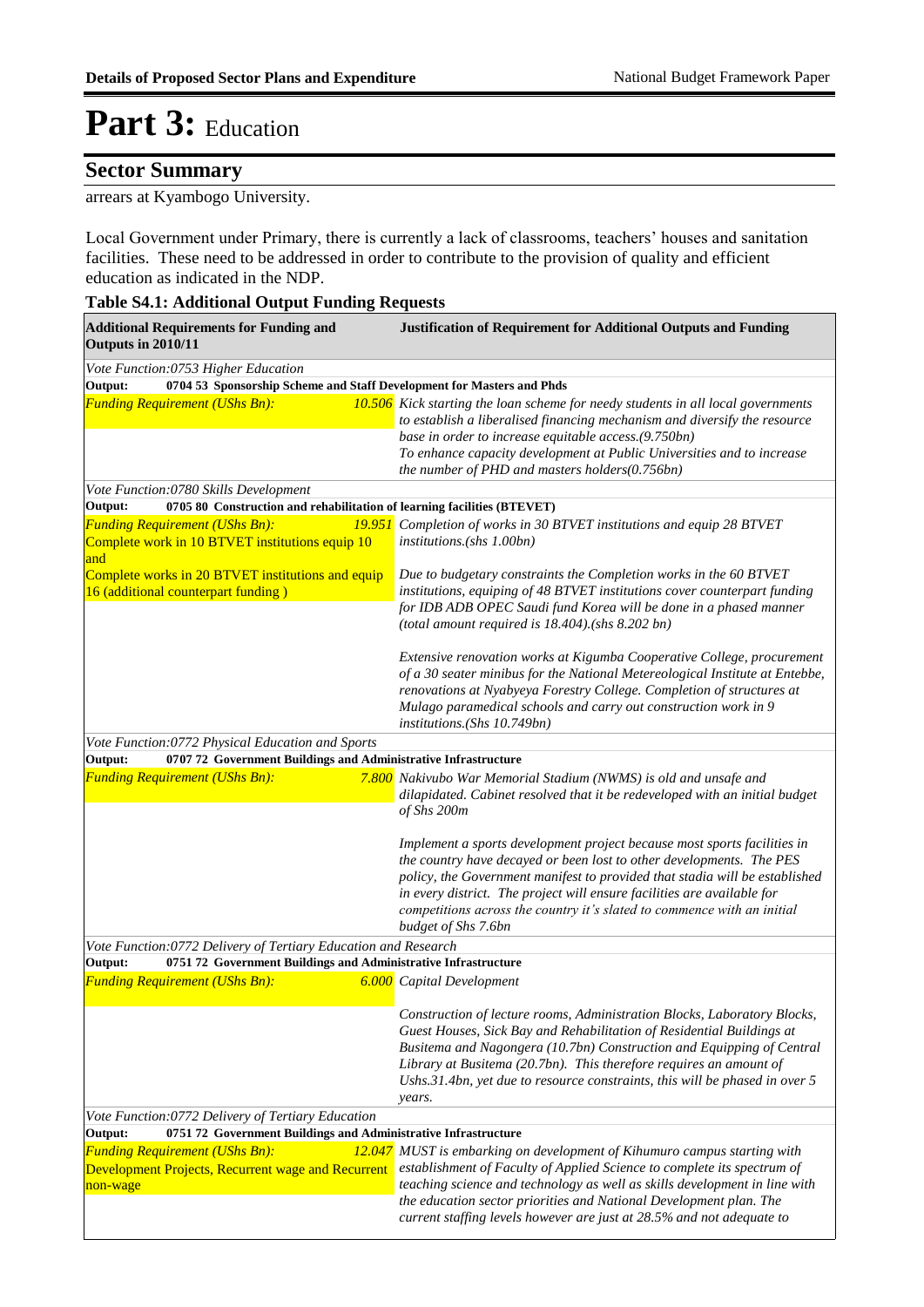| <b>Sector Summary</b>                                                                                                                                           |                                                                                                                                                                                                                                                                                                                                                                                             |  |  |
|-----------------------------------------------------------------------------------------------------------------------------------------------------------------|---------------------------------------------------------------------------------------------------------------------------------------------------------------------------------------------------------------------------------------------------------------------------------------------------------------------------------------------------------------------------------------------|--|--|
| <b>Additional Requirements for Funding and</b><br>Outputs in 2010/11                                                                                            | <b>Justification of Requirement for Additional Outputs and Funding</b>                                                                                                                                                                                                                                                                                                                      |  |  |
|                                                                                                                                                                 | support the core function of teaching and training. Therefore there is need<br>for more funding towards wage bill to cater for recruitment, promotion,<br>enhancement and retention. Coupled with this the current general increase<br>in cost of living also calls for increased allocation of Non-wage rucurrent<br>funds to meet escalating prices for goods and services                |  |  |
| Vote Function: 0781 Delivery of Tertiary Education                                                                                                              |                                                                                                                                                                                                                                                                                                                                                                                             |  |  |
| 0751 81 Lecture Room construction and rehabilitation (Universities)<br>Output:                                                                                  |                                                                                                                                                                                                                                                                                                                                                                                             |  |  |
| <b>Funding Requirement (UShs Bn):</b><br><b>Construction of Lecture Halls</b>                                                                                   | 5.000 The School requires 5bn for FY 2010/11 for Lecture Halls phase one with<br>sitting capacity of 1,500 students already approved in the Master Plan.<br>Construction of library.                                                                                                                                                                                                        |  |  |
| Vote Function:0705 Delivery of Tertiary Education                                                                                                               |                                                                                                                                                                                                                                                                                                                                                                                             |  |  |
| 0751 05 Administration and Support Services<br>Output:                                                                                                          |                                                                                                                                                                                                                                                                                                                                                                                             |  |  |
| <b>Funding Requirement (UShs Bn):</b><br>An additional 1.6bn Ushs. Required to increase<br>staffing levels for academic staff to 50% and 5%<br>annual increment | 1.760 Increase to 50% non teaching staff level plus 10% government contribution<br>to NSSF                                                                                                                                                                                                                                                                                                  |  |  |
| Vote Function: 0780 Pre-Primary and Primary Education                                                                                                           |                                                                                                                                                                                                                                                                                                                                                                                             |  |  |
| 0781 80 Classroom construction and rehabilitation<br>Output:                                                                                                    |                                                                                                                                                                                                                                                                                                                                                                                             |  |  |
| <b>Funding Requirement (UShs Bn):</b><br>New classrooms Teachers houses and sanitation<br>facilities                                                            | 69.940 Additional resources to cater construction og new classrooms,<br>rehabilitation/renovation of dilapidated classrooms teachers houses and<br>costruction of sanitation facilities in all local governmnets.(The current<br>16.4bn out of 52.11bn is shared among all local governments well as the<br>PRDP local governments receive and additional of the balance out of the<br>52). |  |  |

### *S5: Details of Key Vote Function Outputs Planned for 2009/10*

*This table below sets out the key outputs under every vote function achieved in the first half of 2009/10 and planned for 2010/11.*

#### **Table S5.1: Past and 2010/11 Planned Outputs from Sector Expenditures**

| <i>Vote. Vote Function</i><br><b>Key Output</b>                         | <b>Approved Budget and</b><br><b>Planned outputs</b>                                                   | 2009/10 | <b>Spending and Outputs</b><br><b>Achieved by End Dec</b>                                                                                                                                                                                                          |       | 2010/11<br><b>Proposed Budget and</b><br><b>Planned Outputs</b>                                                                                                                                                                                                               |        |
|-------------------------------------------------------------------------|--------------------------------------------------------------------------------------------------------|---------|--------------------------------------------------------------------------------------------------------------------------------------------------------------------------------------------------------------------------------------------------------------------|-------|-------------------------------------------------------------------------------------------------------------------------------------------------------------------------------------------------------------------------------------------------------------------------------|--------|
| <b>Vote: 013 Ministry of Education and Sports</b>                       |                                                                                                        |         |                                                                                                                                                                                                                                                                    |       |                                                                                                                                                                                                                                                                               |        |
| Vote Function: 0701 Pre-Primary and Primary Education                   |                                                                                                        |         |                                                                                                                                                                                                                                                                    |       |                                                                                                                                                                                                                                                                               |        |
| Output: 070101<br>Policies, laws, guidelines,<br>plans and strategies   | Final Policy in place,<br>Disseminate ECD policy<br>guidelines to 5500 stakeholders<br>in 50 districts |         | ECD policy guidelines<br>distributed to 38 districts                                                                                                                                                                                                               |       | <b>Dissemination of the Education</b><br><b>Act 2008 Implementation of</b><br><b>ECD, Girls Education,</b><br>sanitation and hygiene. Train<br>1,000 nursery<br>teachers/caregivers on ECD<br><b>Policy and Learning Framework.</b>                                           |        |
| Output Cost: UShs Bn:                                                   |                                                                                                        | 0.759   | $UShs Bn$ :                                                                                                                                                                                                                                                        | 0.322 | $UShs Bn:$                                                                                                                                                                                                                                                                    | 0.669  |
| Output: 070102<br>Instructional Materials for<br><b>Primary Schools</b> | 168,000 curriculum materials<br>procured and distributed                                               |         | 510,000 curriculum documents<br>printed at a cost of 2.55bn<br>Evaluation P4 textbooks<br>completed at a cost of 225m<br>Procurement of P1 and P2 non<br>book materials for thematic<br>curriculum at a cost of 8.797bn,<br>Procurement of P5 and P7 text<br>books |       | <b>Procurement of P3 instructional</b><br>materials and P4-P7 textbooks<br>and reading support materials to<br>enhance schools' effectiveness.<br>Training of teachers in the use<br>of the materials. Activities<br>monitored to verify usage and<br>ensure value for money. |        |
| Output Cost: UShs Bn:                                                   |                                                                                                        | 18.057  | $UShs Bn$ :                                                                                                                                                                                                                                                        | N/A   | <b>UShs Bn:</b>                                                                                                                                                                                                                                                               | 19.973 |
| <b>Output Cost Excluding Donor UShs Bn:</b>                             |                                                                                                        | 17.119  | $UShs Bn$ :                                                                                                                                                                                                                                                        | 7.113 | <b>UShs Bn:</b>                                                                                                                                                                                                                                                               | 19.973 |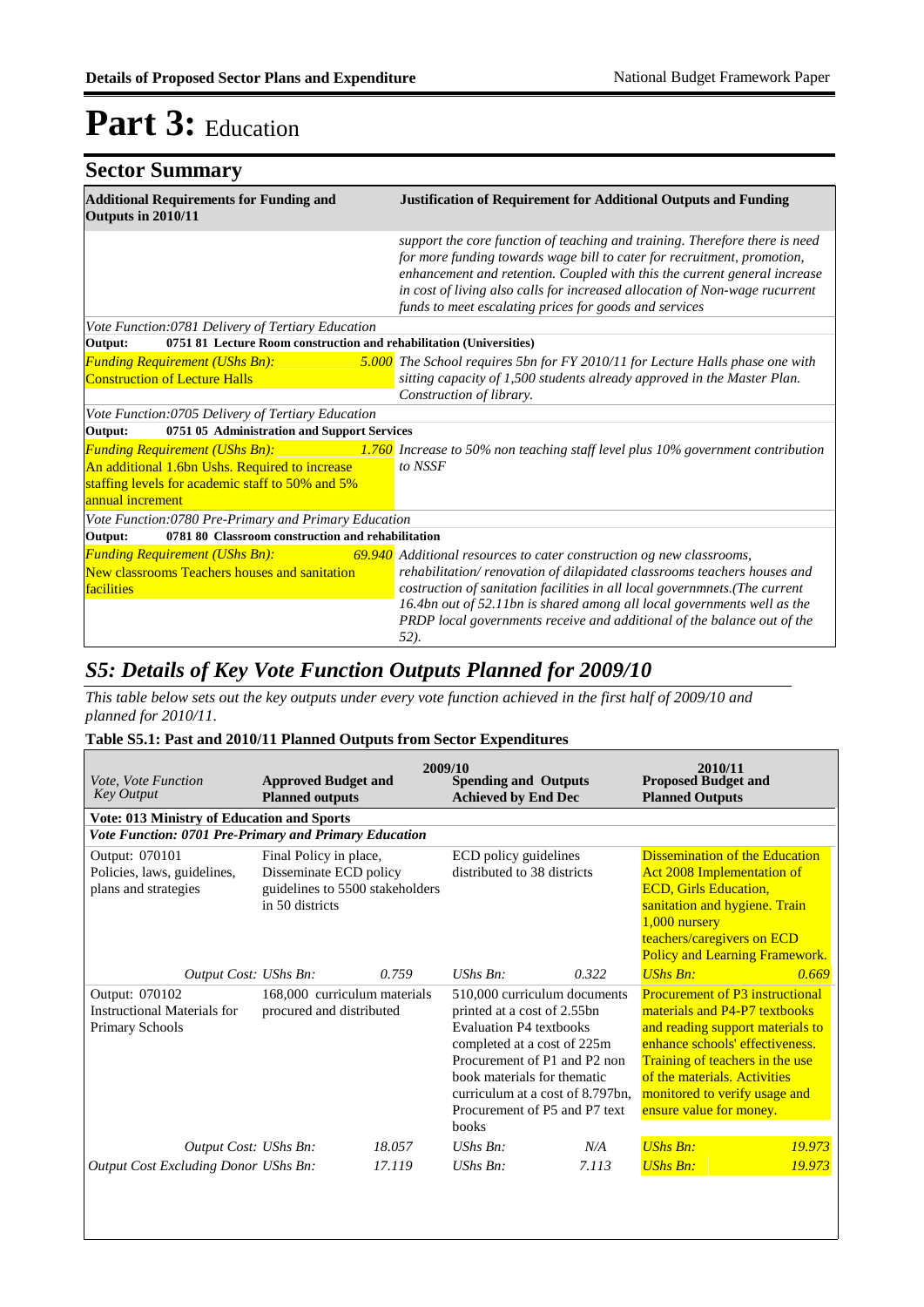## **Sector Summary**

| Vote, Vote Function                                                                            | <b>Approved Budget and</b>                                                                                                                                                                                                                                                                  | 2009/10 | <b>Spending and Outputs</b>                                                                                                                                                                                                                                              |                   | 2010/11<br><b>Proposed Budget and</b>                                                                                                                                                                                                                                                         |        |
|------------------------------------------------------------------------------------------------|---------------------------------------------------------------------------------------------------------------------------------------------------------------------------------------------------------------------------------------------------------------------------------------------|---------|--------------------------------------------------------------------------------------------------------------------------------------------------------------------------------------------------------------------------------------------------------------------------|-------------------|-----------------------------------------------------------------------------------------------------------------------------------------------------------------------------------------------------------------------------------------------------------------------------------------------|--------|
| <b>Key Output</b>                                                                              | <b>Planned outputs</b>                                                                                                                                                                                                                                                                      |         | <b>Achieved by End Dec</b>                                                                                                                                                                                                                                               |                   | <b>Planned Outputs</b>                                                                                                                                                                                                                                                                        |        |
| Output: 070103<br>Monitoring and Supervision<br>of Primary Schools                             | 1650 schools inspected, 15<br>Construction supervision visits                                                                                                                                                                                                                               |         | A total of 168 Nursery schools<br>and ECD centers were<br>monitored. 260 primary<br>schools where monitored.<br>Funds have been processed to<br>schools but visits have not yet<br>been made.                                                                            |                   | Monitor and supervise 20<br>districts. Monitor and supervise<br>construction works in the 37<br>targeted Primary schools in 20<br>districts.                                                                                                                                                  |        |
| Output Cost: UShs Bn:                                                                          |                                                                                                                                                                                                                                                                                             | 0.310   | UShs Bn:                                                                                                                                                                                                                                                                 | 0.010             | <b>UShs Bn:</b>                                                                                                                                                                                                                                                                               | 0.658  |
| Output: 070104<br><b>Pupil Identifaction Services</b>                                          | 28 to Hard-to-reach areas                                                                                                                                                                                                                                                                   |         | Activity was suspended                                                                                                                                                                                                                                                   |                   | <b>Assign PIN numbers to students.</b>                                                                                                                                                                                                                                                        |        |
| Output Cost: UShs Bn:                                                                          |                                                                                                                                                                                                                                                                                             | 0.152   | $UShs Bn$ :                                                                                                                                                                                                                                                              | 0.014             | <b>UShs Bn:</b>                                                                                                                                                                                                                                                                               | 0.152  |
| Output: 070105<br>Support to war affected<br>children in Northern Uganda benefiting from WFP   | 700 pupils enrolled and<br>supported, 70,000 pupils                                                                                                                                                                                                                                         |         | 460 learners enrolled and were<br>supported                                                                                                                                                                                                                              |                   | 700 pupils enrolled in Laroo<br><b>Boarding School.</b>                                                                                                                                                                                                                                       |        |
| Output Cost: UShs Bn:                                                                          |                                                                                                                                                                                                                                                                                             | 0.641   | $UShs Bn$ :                                                                                                                                                                                                                                                              | 0.248             | <b>UShs Bn:</b>                                                                                                                                                                                                                                                                               | 0.432  |
| Output: 070151<br>Assessment of Primary<br>Education (PLE)                                     |                                                                                                                                                                                                                                                                                             |         | 480,000 students sitting for PLE Assessed 480,000 students for<br><b>PLE</b>                                                                                                                                                                                             |                   | Examine 480,000 pupils.                                                                                                                                                                                                                                                                       |        |
| Output Cost: UShs Bn:                                                                          |                                                                                                                                                                                                                                                                                             | 5.400   | $UShs Bn$ :                                                                                                                                                                                                                                                              | 3.849             | <b>UShs Bn:</b>                                                                                                                                                                                                                                                                               | 5.400  |
| Output: 070153<br>Primary Teacher<br>Development (PTC's)                                       | Support training of; PTE Pre-<br>service students and Secondary<br>Teacher Education. Pre-service<br>students. Carry out outreach<br>activities in 23 core PTCs<br>through 539 coordinating<br>centers. PTE in-service<br>students. PTE in-service<br>students. Allowances to Teacher<br>Ed |         | Paid capitation grants to 16,239<br>pre service enrolled PTE<br>students. Paid capitation<br>grants to 3,969 pre service<br>enrolled STE students 8,500<br>head teachers trained in<br>leadership and management<br>skills. 75,000 P1-P3 teachers<br>supported.          |                   | <b>Support training of: PTE Pre-</b><br>service students, Secondary<br><b>Teacher Education Pre-service</b><br>students and PTE in-service<br>students. Carry out outreach<br>activities in 23 core PTCs<br>through 539 coordinating<br>centers. Print multi-grade<br>learning guide manuals. |        |
| Output Cost: UShs Bn:                                                                          |                                                                                                                                                                                                                                                                                             | 8.736   | $UShs Bn$ :                                                                                                                                                                                                                                                              | 4.048             | <b>UShs Bn:</b>                                                                                                                                                                                                                                                                               | 10.308 |
| Output: 070154<br>Support to Teachers in Hard in hard-to reach areas, 24,000<br>to Reach Areas | 1055 teachers paid and retained<br>tree seedlings supplied to 20<br>schools                                                                                                                                                                                                                 |         | 1,405 teachers were paid<br>allowances for 5 months. Due<br>to the bad weather conditions<br>the tree seedling activity was<br>suspended until third quarter.                                                                                                            |                   | Pay 2,398 teachers for 12<br>months at a rate of 30% of<br>Grade III basic salary.                                                                                                                                                                                                            |        |
| Output Cost: UShs Bn:                                                                          |                                                                                                                                                                                                                                                                                             | 0.782   | UShs Bn:                                                                                                                                                                                                                                                                 | 0.198             | <b>UShs Bn:</b>                                                                                                                                                                                                                                                                               | 1.732  |
| Output: 070172<br>Government Buildings and<br>Administrative Infrastructure                    | 600 classrooms constructed in<br>emergency areas, rehabilitation<br>and construction of dilapidated<br>schools                                                                                                                                                                              |         | 18 schools have been<br>rehabilitated and provided with<br>classrooms. These include:<br>Nyakijui P/s, Kalera P/s,<br>Gyavira Mwererwe, Bujwanga,<br>Bukolero, Lyanyi, Nabuguzi,<br>Busia integrated, Kabalesi,<br>Kkonge, Busunga, Soola,<br>Kibira, Bulegeni, Kachung. |                   | <b>Construct and rehabilitate</b><br>school infrastructures in 37<br>Primary schools in 20 districts.                                                                                                                                                                                         |        |
| Output Cost: UShs Bn:                                                                          |                                                                                                                                                                                                                                                                                             | 1.500   | UShs Bn:                                                                                                                                                                                                                                                                 | 0.781             | <b>UShs Bn:</b>                                                                                                                                                                                                                                                                               | 0.000  |
| Output: 070178<br>Purchase of Office and<br>Residential Furniture and<br>Fittings              | Assorted Office Equipment and<br>Furniture purchased                                                                                                                                                                                                                                        |         | Procurement in process                                                                                                                                                                                                                                                   |                   | Provide fixtures and supply<br>office chairs.                                                                                                                                                                                                                                                 |        |
| Output Cost: UShs Bn:                                                                          |                                                                                                                                                                                                                                                                                             | 0.008   | UShs Bn:                                                                                                                                                                                                                                                                 | 0.001             | <b>UShs Bn:</b>                                                                                                                                                                                                                                                                               | 0.002  |
| <b>Vote Function Cost</b>                                                                      | <b>UShs Bn:</b>                                                                                                                                                                                                                                                                             | 36.454  | <b>UShs Bn:</b>                                                                                                                                                                                                                                                          | $N/A$<br>$16.584$ | <b>UShs Bn:</b>                                                                                                                                                                                                                                                                               | 40.945 |
| VF Cost Excluding Donor<br>Vote Function: 0702 Secondary Education                             | <b>UShs Bn</b>                                                                                                                                                                                                                                                                              | 35.517  | UShs Bn                                                                                                                                                                                                                                                                  |                   | <b>UShs Bn</b>                                                                                                                                                                                                                                                                                | 40.945 |

Output: 070201 Produce and distribute Syllabus materials for 832 USE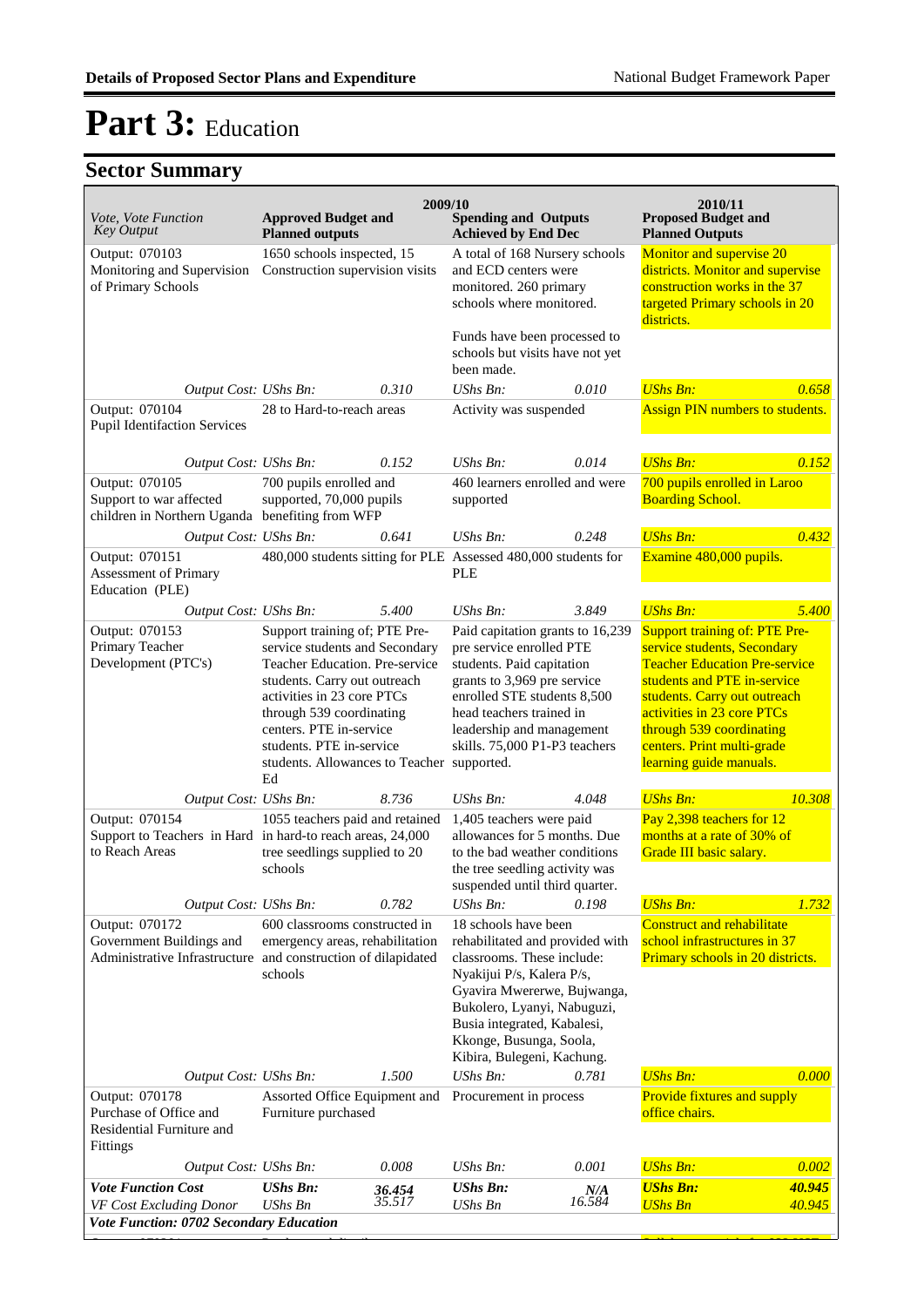| Vote, Vote Function<br><b>Key Output</b>                                     | <b>Approved Budget and</b><br><b>Planned outputs</b>                                                                                                                                                                       |       | 2009/10<br><b>Spending and Outputs</b><br><b>Achieved by End Dec</b>                                                                                                                                                                                                  |       | 2010/11<br><b>Proposed Budget and</b><br><b>Planned Outputs</b>                                                                                                                                                                                                                     |        |
|------------------------------------------------------------------------------|----------------------------------------------------------------------------------------------------------------------------------------------------------------------------------------------------------------------------|-------|-----------------------------------------------------------------------------------------------------------------------------------------------------------------------------------------------------------------------------------------------------------------------|-------|-------------------------------------------------------------------------------------------------------------------------------------------------------------------------------------------------------------------------------------------------------------------------------------|--------|
| 070201<br>Policies, laws, guidelines<br>plans and strategies                 | guidelines to operationalise the<br>Education Act 2008. Develop a<br>system of teacher deployment<br>and utilisation.                                                                                                      |       |                                                                                                                                                                                                                                                                       |       | government schools procured.<br><b>Undertake licensing and</b><br>registration of private schools.<br><b>ICT</b> initiatives implemented.<br>The Education Act 2008<br>popularised. Teacher trainers<br>supported under SESEMAT.                                                    |        |
| Output Cost: UShs Bn:                                                        |                                                                                                                                                                                                                            | 9.887 | $UShs Bn$ :                                                                                                                                                                                                                                                           | N/A   | <b>UShs Bn:</b>                                                                                                                                                                                                                                                                     | 31.821 |
| Output Cost Excluding Donor UShs Bn:                                         |                                                                                                                                                                                                                            | 6.305 | $UShs Bn$ :                                                                                                                                                                                                                                                           | 2.294 | <b>UShs Bn:</b>                                                                                                                                                                                                                                                                     | 31.821 |
| Output: 070202<br><b>Instructional Materials for</b><br>Secondary Schools    | to provide intial stock of<br>textboks and instructional<br>materials to all USE schools<br>(government and private), to a<br>ratio of 1:4. To provide 320<br>science kits to all USE schools<br>(government and private), |       | Printed and distributed 916<br>copies of the revised curriculum<br>guidelines to 916 government<br>aided secondary schools.<br>Provided logistical support to<br>the secondary education<br>department in terms of<br>stationery, newspapers and<br>public relations. |       | Procure laboratory reagents and<br>equipment for 12 seed schools,<br>tractors for 30 secondary<br>schools, sports and office<br>equipment for 27 seed schools,<br>and furniture for 27 seed<br>schools.                                                                             |        |
| Output Cost: UShs Bn:                                                        |                                                                                                                                                                                                                            | 0.000 | $UShs Bn$ :                                                                                                                                                                                                                                                           | 0.000 | <b>UShs Bn:</b>                                                                                                                                                                                                                                                                     | 33.260 |
| Output: 070203<br>Monitoring and Supervision<br>of Secondary Schools         | To provide monitoring and<br>support supervision to 570<br>government and 523 private<br>schools                                                                                                                           |       | Provided support supervision to<br>132 secondary schools                                                                                                                                                                                                              |       | 1,560 USE schools monitored<br>and supervised. Civil works at<br>40 sites monitored. 16<br>monitoring visits and attend site<br>meetings conducted in various<br>districts and reports prepared. 3<br>vehicles for coordination office<br>maintained.                               |        |
| Output Cost: UShs Bn:                                                        |                                                                                                                                                                                                                            | 0.505 | $UShs Bn$ :                                                                                                                                                                                                                                                           | 0.181 | <b>UShs Bn:</b>                                                                                                                                                                                                                                                                     | 1.092  |
| Output: 070204<br>Training of Secondary<br>Teachers<br>Output Cost: UShs Bn: | Organise one National<br>Headteachers workshop, Train<br>550 science and mathematics<br>teachers                                                                                                                           |       | Trained 1536 science and<br>mathematics teachers under the<br>expanded SESEMAT Project.<br>Trained 131 headteachers and<br>131 Director of Studies on<br>modalities of double shift<br>implementation and effective<br>utilisation of infrastructure.                 |       | 4000 science and mathematics<br>teachers trained. Induction<br>training of 300 headteachers<br>and 120 newly appointed<br>teachers. Training of Science<br><b>Teachers and Laboratory</b><br>Technicians in the use of the<br>laboratory equipment and<br>reagents.                 |        |
|                                                                              |                                                                                                                                                                                                                            | 1.065 | UShs Bn:                                                                                                                                                                                                                                                              | 0.407 | <b>UShs Bn:</b>                                                                                                                                                                                                                                                                     | 5.361  |
| Output: 070205<br>Monitoring USE Placements<br>in Private Schools            | No Information.                                                                                                                                                                                                            |       | Training workshop held for<br>BOGs and head teachers of<br>USE Schools from Mukono.<br>Wakiso and Mpigi districts.<br>Funds were not availed for the<br>activity. 254 Private Schools<br>were support supervised.                                                     |       | <b>Consultancy services for</b><br>grading and classification of<br>private secondary schools.<br>Support supervision of 600<br>private schools. Workshops for<br>sensitising DIS and DEOs on<br>policy implementation and<br>supervision of private schools in<br>their districts. |        |
| Output Cost: UShs Bn:                                                        |                                                                                                                                                                                                                            | 0.308 | UShs Bn:                                                                                                                                                                                                                                                              | 0.069 | <b>UShs Bn:</b>                                                                                                                                                                                                                                                                     | 0.308  |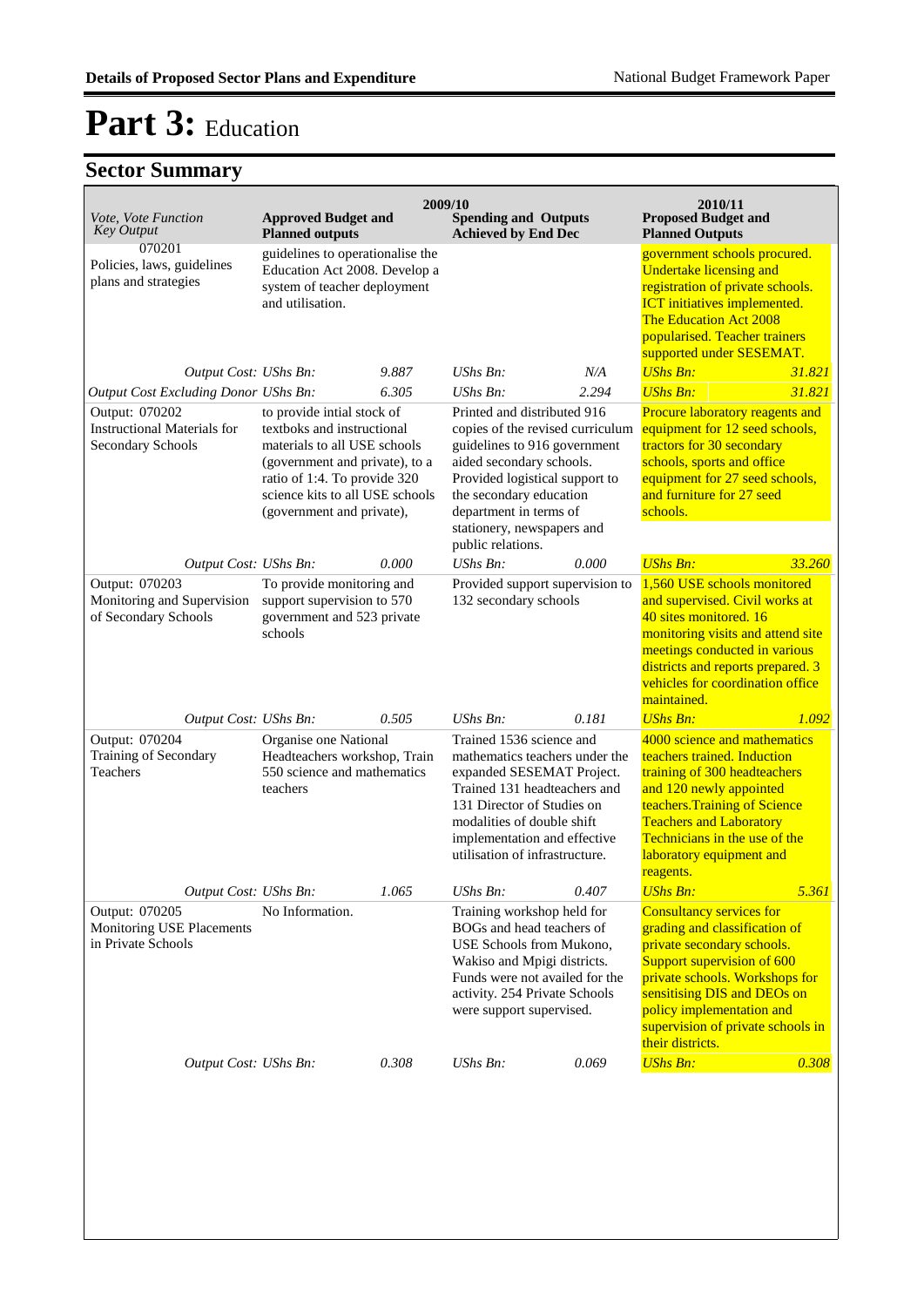| Vote, Vote Function<br><b>Key Output</b>                                                                                      | <b>Approved Budget and</b><br><b>Planned outputs</b>                                                                                                                                                                                                                                   | 2009/10            | <b>Spending and Outputs</b><br><b>Achieved by End Dec</b>                                                                                                                                                                                                                      |                                                                                                                                                                                                    | 2010/11<br><b>Proposed Budget and</b><br><b>Planned Outputs</b>                                                                                                                                                                                               |                                                                                                                                                               |
|-------------------------------------------------------------------------------------------------------------------------------|----------------------------------------------------------------------------------------------------------------------------------------------------------------------------------------------------------------------------------------------------------------------------------------|--------------------|--------------------------------------------------------------------------------------------------------------------------------------------------------------------------------------------------------------------------------------------------------------------------------|----------------------------------------------------------------------------------------------------------------------------------------------------------------------------------------------------|---------------------------------------------------------------------------------------------------------------------------------------------------------------------------------------------------------------------------------------------------------------|---------------------------------------------------------------------------------------------------------------------------------------------------------------|
| Output: 070251<br><b>USE Tuition Support</b>                                                                                  | To pay USE grants to 600,000<br>students in government and<br>private schools.                                                                                                                                                                                                         |                    | Paid USE grants to 137,065<br>students in Public Private<br>Partnership Schools and<br>314,819 students in government<br>aided secondary schools.<br>Conducted the EAC National<br>Essay Writing Competition, and<br>carried out a complimentary<br>tour of the EAC countries. |                                                                                                                                                                                                    | USE grants paid to 629,988<br>students in government and<br>private schools. USE<br>registration fees paid for<br>151,815 USE students.                                                                                                                       |                                                                                                                                                               |
| Output Cost: UShs Bn:                                                                                                         |                                                                                                                                                                                                                                                                                        | 74.765             | UShs Bn:                                                                                                                                                                                                                                                                       | 29.559                                                                                                                                                                                             | <b>UShs Bn:</b>                                                                                                                                                                                                                                               | 107.240                                                                                                                                                       |
| Output: 070253<br><b>Secondary Examinations</b><br>(UNEB)                                                                     | No Information Provided                                                                                                                                                                                                                                                                |                    | Transferred 50% of the UCE<br>UNEB registration fees for the<br>152,894 students to be in S4 in<br>2010.                                                                                                                                                                       |                                                                                                                                                                                                    | <b>Payment of UCE-UNEB</b><br>registration fees for students.                                                                                                                                                                                                 |                                                                                                                                                               |
| Output Cost: UShs Bn:                                                                                                         |                                                                                                                                                                                                                                                                                        | 9.300              | UShs Bn:                                                                                                                                                                                                                                                                       | 2.997                                                                                                                                                                                              | <b>UShs Bn:</b>                                                                                                                                                                                                                                               | 9.300                                                                                                                                                         |
| Output: 070272<br>Government Buildings and<br>Administrative Infrastructure                                                   | Completion of 39 seed<br>secondarysecondary schools<br>and provision of additional<br>classrooms to 60 overenrolled<br>secondary schools, under<br>development of secondary<br>projects, Expand 6 existing seed<br>secondary schools<br>&6traditional, 60 low cost<br>teachers' houses |                    | Provided the first tranche of<br>Shs.100m to each of the<br>targeted secondary schools for<br>the rehabilitation and expansion<br>of: -Nyakasura School. St<br>Francis SS for the Blind Madera<br>[Soroti] -Sir Tito Winyi<br>[Hoima] Jinja SS - [Jinja] $\Box$<br>Makobore HS |                                                                                                                                                                                                    | Civil works at 17 over enrolled<br>schools completed. Phase II<br>rehabilitation and expansion<br>provided. 24 new Seed<br><b>Secondary Schools constructed.</b><br>Civil works completed on the 8<br><b>Seed Secondary Schools taken</b><br>on in FY2009/10. |                                                                                                                                                               |
| Output Cost: UShs Bn:                                                                                                         |                                                                                                                                                                                                                                                                                        | 130.096            | UShs Bn:                                                                                                                                                                                                                                                                       | N/A                                                                                                                                                                                                | <b>UShs Bn:</b>                                                                                                                                                                                                                                               | 0.000                                                                                                                                                         |
| Output Cost Excluding Donor UShs Bn:                                                                                          |                                                                                                                                                                                                                                                                                        | 16.676             | UShs Bn:                                                                                                                                                                                                                                                                       | 7.875                                                                                                                                                                                              | <b>UShs Bn:</b>                                                                                                                                                                                                                                               | 0.000                                                                                                                                                         |
| <b>Vote Function Cost</b><br>VF Cost Excluding Donor<br>Vote Function: 0703 Special Needs Education, Guidance and Counselling | <b>UShs Bn:</b><br><b>UShs Bn</b>                                                                                                                                                                                                                                                      | 225.926<br>108.925 | <b>UShs Bn:</b><br><b>UShs Bn</b>                                                                                                                                                                                                                                              | $N/A$<br>43.382                                                                                                                                                                                    | <b>UShs Bn:</b><br><b>UShs Bn</b>                                                                                                                                                                                                                             | 281.310<br>144.740                                                                                                                                            |
| Output: 070301<br>Policies, laws, guidelines,<br>plans and strategies                                                         | Develop policy on Career<br>Guidance and SNE and strategy<br>on Guidance and Counselling<br>service delievery                                                                                                                                                                          |                    | Management.                                                                                                                                                                                                                                                                    | No funds for developing the<br>policy and guidelines on special<br>needs education. Draft policy on<br>career guidance and counselling<br>was developed and is to be<br>presented to Sector Policy |                                                                                                                                                                                                                                                               | <b>SNE</b> policy and guidelines<br>developed and final version of<br>CGC policy developed. Pay<br>subvention grants to 2,381<br>pupils in 150 schools/units. |
| Output Cost: UShs Bn:                                                                                                         |                                                                                                                                                                                                                                                                                        | 0.400              | UShs Bn:                                                                                                                                                                                                                                                                       | 0.079                                                                                                                                                                                              | <b>UShs Bn:</b>                                                                                                                                                                                                                                               | 0.408                                                                                                                                                         |
| Output: 070302<br>Advocacy, Sensitisation and<br>Information Dissemmination on Career, education and                          | Hold one National Annual<br>Career Fair to avail information<br>training opportunities to<br>students, parents and the<br>general public.                                                                                                                                              |                    | Activity still pending due to<br>inadequate funding on training<br>item. $5,000$ and $2,500$ copies of<br>compendium and career<br>pathway respectively. The<br>exercise of compiling data is in<br>progress.                                                                  |                                                                                                                                                                                                    | <b>Advocacy and sensitisation</b><br>materials developed. Induction<br>of teachers on P.4 transition<br>curriculum completed. Career<br>talks facilitated.                                                                                                    |                                                                                                                                                               |
| Output Cost: UShs Bn:                                                                                                         |                                                                                                                                                                                                                                                                                        | 0.283              | UShs Bn:                                                                                                                                                                                                                                                                       | 0.039                                                                                                                                                                                              | <b>UShs Bn:</b>                                                                                                                                                                                                                                               | 0.807                                                                                                                                                         |
| Output: 070303<br>Monitoring and Supervision<br>of Special Needs Facilities                                                   | Continue to monitor and offer<br>support supervision to schools<br>and districts. 80 schools both<br>primary and post primary will<br>be visited in 20 distrcits,<br>including 5 municipalities.                                                                                       |                    | A total of 56 districts were<br>reached for the various<br>stipulated activities of following<br>up and providing support<br>supervision. 47 PTCs were also<br>visited during the period.                                                                                      |                                                                                                                                                                                                    | 100 institutions supported.                                                                                                                                                                                                                                   |                                                                                                                                                               |
| Output Cost: UShs Bn:                                                                                                         |                                                                                                                                                                                                                                                                                        | 0.190              | UShs Bn:                                                                                                                                                                                                                                                                       | 0.044                                                                                                                                                                                              | <b>UShs Bn:</b>                                                                                                                                                                                                                                               | 0.190                                                                                                                                                         |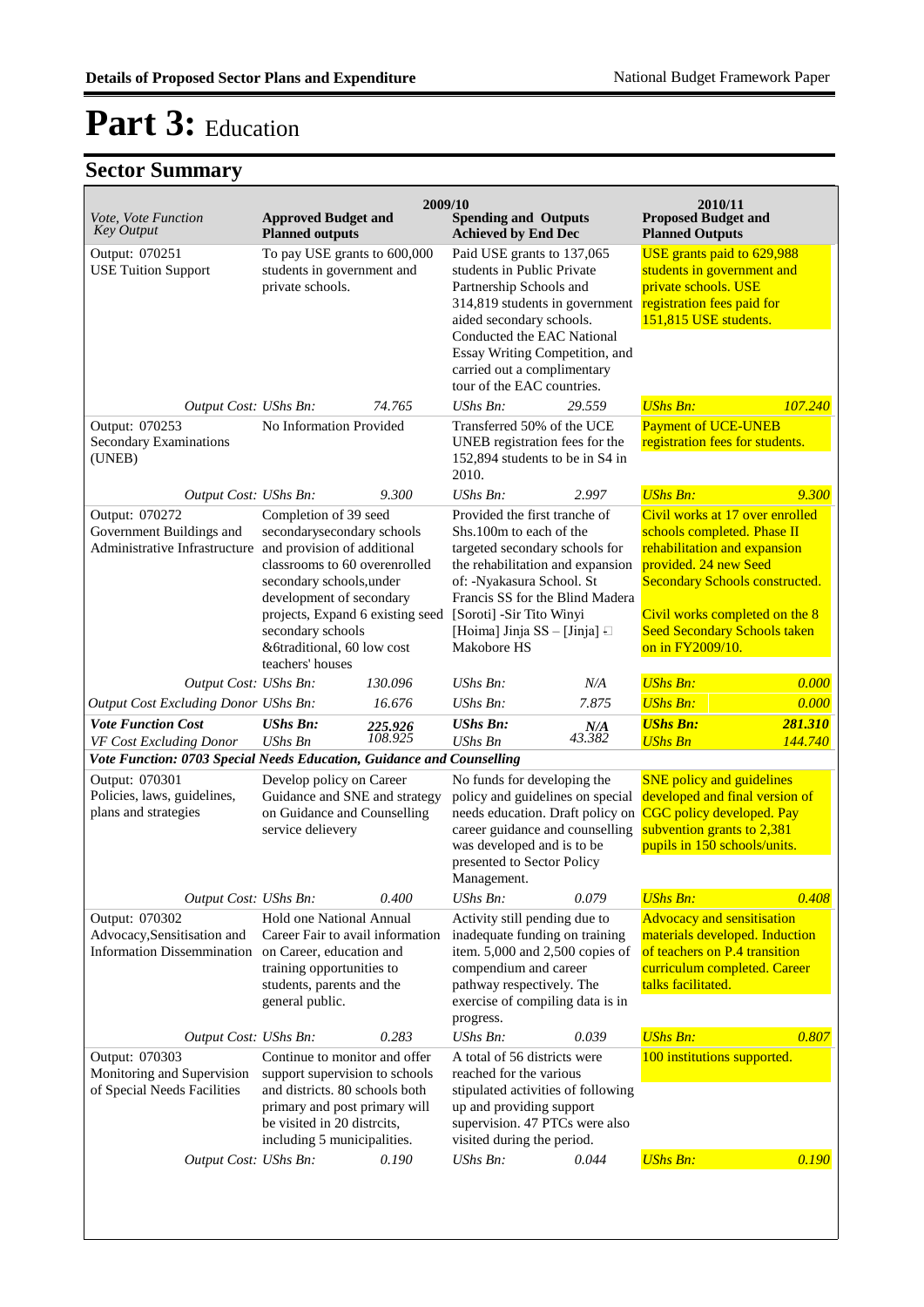| <i>Vote, Vote Function</i><br><b>Key Output</b>                                                                                      | <b>Approved Budget and</b><br><b>Planned outputs</b>                                                                                           |       | 2009/10<br><b>Spending and Outputs</b><br><b>Achieved by End Dec</b>                                                                                                                                                                                                     |       | 2010/11<br><b>Proposed Budget and</b><br><b>Planned Outputs</b>                                     |       |
|--------------------------------------------------------------------------------------------------------------------------------------|------------------------------------------------------------------------------------------------------------------------------------------------|-------|--------------------------------------------------------------------------------------------------------------------------------------------------------------------------------------------------------------------------------------------------------------------------|-------|-----------------------------------------------------------------------------------------------------|-------|
| Output: 070304<br><b>Student Selection Processes</b><br>and Admissions                                                               | <b>National Placement Exercises</b><br>conducted for P.7 and S.4<br>leavers. 600,000 Students<br>selected.                                     |       | Nil - No expenditure to<br>December 2009.                                                                                                                                                                                                                                |       | 450, 000 students to be placed<br>in post primary institutions.<br>130,000 S.4 leavers to be placed |       |
| Output Cost: UShs Bn:                                                                                                                |                                                                                                                                                | 0.010 | $UShs Bn$ :                                                                                                                                                                                                                                                              | 0.000 | in S.5, TIs, PTCs and Health<br><b>Training Institutions.</b><br><b>UShs Bn:</b>                    | 0.244 |
| Output: 070351<br>Special Needs Education<br><b>Services</b>                                                                         | Not reported                                                                                                                                   |       | Subvention was paid to benefit<br>3150 children with special<br>needs. 187 Perkins Braillers<br>were procured. Text books for<br>P.5, P. 6 and P.7 were brailed<br>and distributed and<br>supplementary readers on<br>HIV/AIDS and PIASCY<br>material were also brailed. |       | 2 special schools for the blind<br>to be constructed.                                               |       |
| Output Cost: UShs Bn:                                                                                                                |                                                                                                                                                | 0.378 | UShs Bn:                                                                                                                                                                                                                                                                 | 0.090 | <b>UShs Bn:</b>                                                                                     | 0.144 |
| <b>Vote Function Cost</b>                                                                                                            | <b>UShs Bn:</b>                                                                                                                                | 1.261 | <b>UShs Bn:</b>                                                                                                                                                                                                                                                          | 0.253 | <b>UShs Bn:</b>                                                                                     | 1.793 |
| Vote Function: 0704 Higher Education<br>Output: 070401<br>Policies, guidelines to<br>universities and other tertiary<br>institutions | <b>Similar Institutions</b>                                                                                                                    |       | Hamonise sub-sector reports, 15 Hamonised sub-sector reports,<br>support University Councils and 15 support University Councils<br>and similar institutions.                                                                                                             |       | Pay salaries for staff.                                                                             |       |
| Output Cost: UShs Bn:                                                                                                                |                                                                                                                                                | 0.476 | UShs Bn:                                                                                                                                                                                                                                                                 | 0.128 | <b>UShs Bn:</b>                                                                                     | 0.474 |
| Output: 070402<br><b>Operational Support for</b><br>Private Universities                                                             | No Information Provided                                                                                                                        |       | Ushs. 955,039 was paid to<br>private universities for<br>supporting their needs.                                                                                                                                                                                         |       | <b>Support private universities</b><br>offering sciences.                                           |       |
| Output Cost: UShs Bn:                                                                                                                |                                                                                                                                                | 8.600 | $UShs Bn$ :                                                                                                                                                                                                                                                              | 3.430 | <b>UShs Bn:</b>                                                                                     | 0.000 |
| Output: 070451<br>Support establishment of<br>constituent colleges and<br><b>Public Universities</b>                                 | Establish Kigumba Petroleum<br>Institute                                                                                                       |       | Renovation to the ground floor<br>and roof changed at UPIK.<br>Removed the asbestos roof.                                                                                                                                                                                |       | Complete rehabilitation work at<br>petroleum constituent college<br>and admit students.             |       |
|                                                                                                                                      |                                                                                                                                                |       | Demolished and removed old<br>steel tank. Demolished and<br>removed old doors and broken<br>glass rovers. Demolished and<br>removed old sanitary<br>installation.                                                                                                        |       |                                                                                                     |       |
| Output Cost: UShs Bn:                                                                                                                |                                                                                                                                                | 2.000 | UShs Bn:                                                                                                                                                                                                                                                                 | 0.787 | <b>UShs Bn:</b>                                                                                     | 2.701 |
| Output: 070452<br>Support to Research<br><b>Institutions in Public</b><br>Universities                                               | Co-ordinate bi-lateral<br>relationsbetween Uganda and<br>variousorganisations and<br>countries oneducation and<br>manage scholarshipfrom board |       | Adverts for research proposal<br>have been sent to public<br>universities                                                                                                                                                                                                |       | Fund research at public<br>universities.                                                            |       |
| Output Cost: UShs Bn:                                                                                                                |                                                                                                                                                | 1.497 | $UShs Bn$ :                                                                                                                                                                                                                                                              | 0.928 | <b>UShs Bn:</b>                                                                                     | 1.096 |
| Output: 070453<br>Sponsorship Scheme and<br>Staff Development for<br>Masters and Phds                                                | Not reported                                                                                                                                   |       | Public universities have been<br>requested to submit a staff<br>development proposal.                                                                                                                                                                                    |       | <b>Sponsor candidates for PHD</b><br>and masters from public<br>universities.                       |       |
| Output Cost: UShs Bn:                                                                                                                |                                                                                                                                                | 0.494 | UShs Bn:                                                                                                                                                                                                                                                                 | 0.066 | <b>UShs Bn:</b>                                                                                     | 0.494 |
|                                                                                                                                      |                                                                                                                                                |       |                                                                                                                                                                                                                                                                          |       |                                                                                                     |       |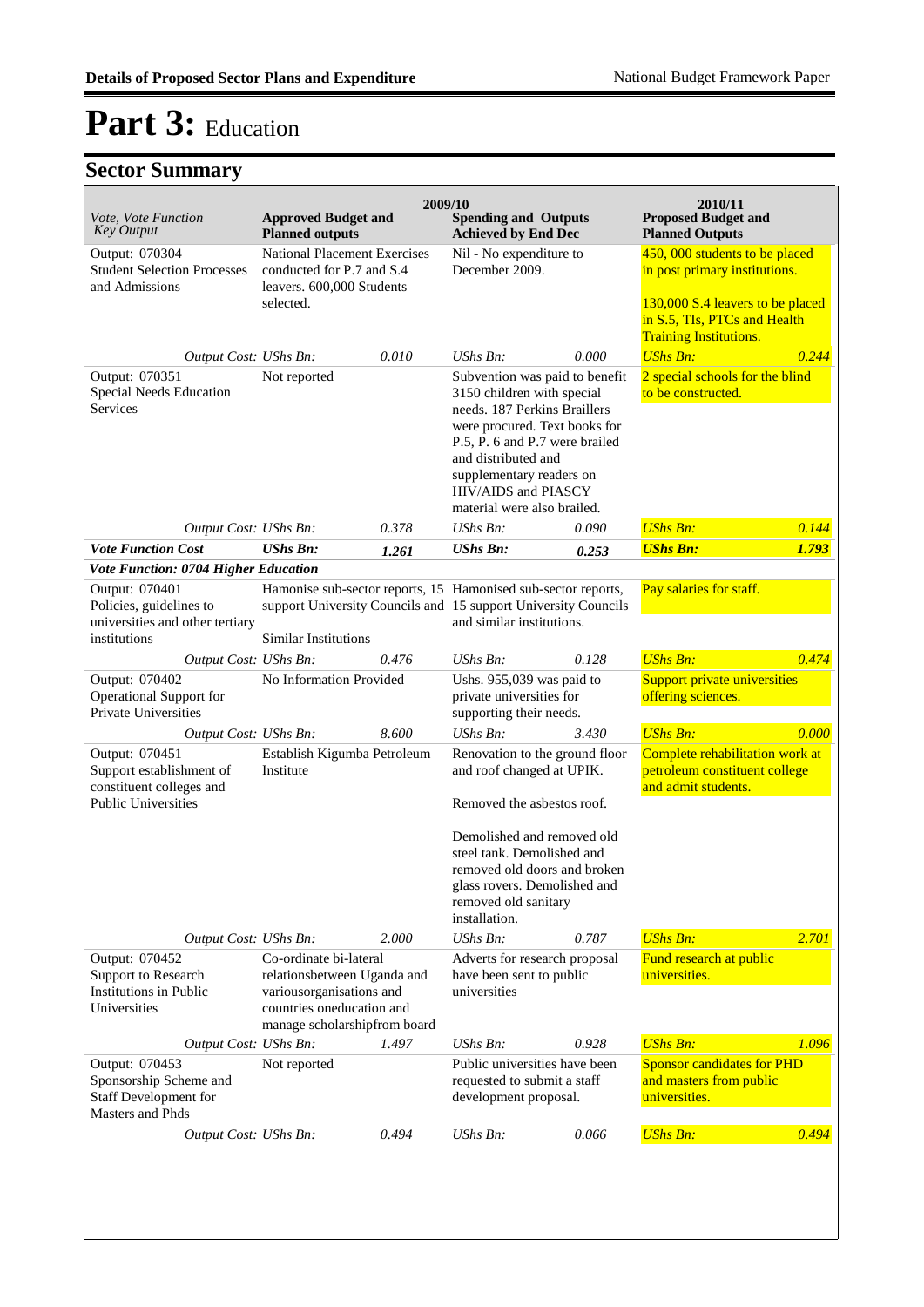| Vote, Vote Function<br><b>Key Output</b>                                                                                    | <b>Approved Budget and</b><br><b>Planned outputs</b>                                                                                                                                                                                                                         | 2009/10           | <b>Spending and Outputs</b><br><b>Achieved by End Dec</b>                                                                                                                                           |       | 2010/11<br><b>Proposed Budget and</b><br><b>Planned Outputs</b>                                                                                                                                                                                                                     |        |
|-----------------------------------------------------------------------------------------------------------------------------|------------------------------------------------------------------------------------------------------------------------------------------------------------------------------------------------------------------------------------------------------------------------------|-------------------|-----------------------------------------------------------------------------------------------------------------------------------------------------------------------------------------------------|-------|-------------------------------------------------------------------------------------------------------------------------------------------------------------------------------------------------------------------------------------------------------------------------------------|--------|
| Output: 070454<br>Monitoring/supervision and<br>Quality assurance for<br><b>Tertiary Institutions</b><br>(AICAD, NCHE, JAB) | Train managers, council<br>members in leadership of hgher<br>education institutions, carry out<br>external evaluation of<br>universities                                                                                                                                     |                   | Carried out internal and external<br>evaluation of some of the<br>universities.                                                                                                                     |       | <b>Additional key staff (7)</b><br>recruited. Old and new<br>programmes and institutions<br>accredited. Institutions with<br>charters and provisional<br>licences inspected and<br>monitored. Hold 4th<br><b>Universities and other Tertiary</b><br><b>Institutions Exhibition.</b> |        |
| Output Cost: UShs Bn:                                                                                                       |                                                                                                                                                                                                                                                                              | UShs Bn:<br>1.543 |                                                                                                                                                                                                     | 0.669 | <b>UShs Bn:</b>                                                                                                                                                                                                                                                                     | 3.543  |
| <b>Vote Function Cost</b>                                                                                                   | <b>UShs Bn:</b>                                                                                                                                                                                                                                                              | 14.609            | <b>UShs Bn:</b>                                                                                                                                                                                     | 6.008 | <b>UShs Bn:</b>                                                                                                                                                                                                                                                                     | 8.307  |
| Vote Function: 0705 Skills Development                                                                                      |                                                                                                                                                                                                                                                                              |                   |                                                                                                                                                                                                     |       |                                                                                                                                                                                                                                                                                     |        |
| Output: 070501<br>Policies, laws, guidelines<br>plans and strategies                                                        | Preparation of BTVET strategy,<br>pay for examination/industrial<br>allowances to students and<br>payment of staff salaries and<br>wages, Issue assorted circulars<br>spelling out policies and new<br>trends in education                                                   |                   | A consultant has been hired to<br>review the BTVET strategy and<br>payment of salaries and wages<br>to staff in 135 BTVET<br>institutions have been made                                            |       | Verification exercise conducted<br>for the 1,020 admitted students.<br><b>BTVET</b> and contract staff paid<br>salaries. A consultant hired.                                                                                                                                        |        |
| Output Cost: UShs Bn:                                                                                                       |                                                                                                                                                                                                                                                                              | 8.276             | UShs Bn:                                                                                                                                                                                            | 3.073 | <b>UShs Bn:</b>                                                                                                                                                                                                                                                                     | 11.068 |
| Output: 070502<br>Training and Capacity<br><b>Building of BTVET</b><br>Institutions                                         | Workshops for all 135 BTVET<br>heads of institutions and their<br>deputies in various MOES<br>policies, Carryout training 90<br>Instructors and 40 Managers at<br>Nakawa VTI, Procure assorted<br>training materials for<br>12Community<br>Polytechnicsand 3 Farm<br>Schools |                   | Nil - no expenditure to<br>December 2009.                                                                                                                                                           |       | Training in managerial skills<br>and recent policy guidelines<br>carried out. Upgrading<br>training for 180 BTVET<br>instructors carried out.<br><b>Commencement of School</b><br><b>Leavers' Industrial Training</b>                                                               |        |
| Output Cost: UShs Bn:                                                                                                       |                                                                                                                                                                                                                                                                              | 0.000             | UShs Bn:                                                                                                                                                                                            | 0.000 | <b>UShs Bn:</b>                                                                                                                                                                                                                                                                     | 3.820  |
| Output: 070503<br>Monitoring and Supervision<br>of BTVET Institutions                                                       | Carry out monitoring of works<br>and usage of funds in 28 Health<br>Tr. Instns, 16 Departmental Tr.<br>Instns                                                                                                                                                                |                   | Carried out monitoring and<br>supervision of civil works at<br>Mulago, Nyabyeya and<br>Kigumba. Monitoring was<br>not carried out as no<br>construction works had started                           |       | Routine monitoring and<br>supervision of BTVET<br>institutions carried out by<br><b>BTVET</b> staff.                                                                                                                                                                                |        |
| Output Cost: UShs Bn:                                                                                                       |                                                                                                                                                                                                                                                                              | 0.715             | UShs Bn:                                                                                                                                                                                            | 0.265 | <b>UShs Bn:</b>                                                                                                                                                                                                                                                                     | 0.460  |
| Output: 070551<br>Operational Support to<br><b>UPPET BTVET Institutions</b>                                                 | No information provided                                                                                                                                                                                                                                                      |                   | Assessed 120 students in 2<br>agricultural colleges.<br>Conducted interviews and<br>admitted 1,040 students both on<br>government and private<br>sponsorship in 27 Health<br>Training Institutions. |       | Pay capitation grants to 16<br>community polytechnics and 29<br>technical and farm schools and<br>16 UGAPRIV institutions.                                                                                                                                                          |        |
| Output Cost: UShs Bn:                                                                                                       |                                                                                                                                                                                                                                                                              | 6.188             | UShs Bn:                                                                                                                                                                                            | 2.850 | <b>UShs Bn:</b>                                                                                                                                                                                                                                                                     | 5.588  |
| Output: 070552<br>Assessment and Technical<br>Support for Health Workers<br>and Colleges                                    | Printing of<br>examinations, conducting of<br>examinations, payment of<br>examiners and<br>procurement of<br>assorted stationery.Carry out<br>recruitment of students to<br>health training<br>institutions.                                                                 |                   | Carried out training in<br>managerial skills and sensitised<br>about the BTVET Act 2008.<br>Conduct exams for Nurses and<br>Allied students.                                                        |       | <b>Effective operation of</b><br><b>Technical/Business Education</b><br><b>Examination Board, Uganda</b><br><b>Nurses and Midwives</b><br><b>Examination Board (UNMEB)</b><br>and Uganda Allied Health<br><b>Professional Examinations</b><br>Board.                                |        |
| Output Cost: UShs Bn:                                                                                                       |                                                                                                                                                                                                                                                                              | 1.598             | <b>UShs Bn:</b>                                                                                                                                                                                     | 1.092 | <b>UShs Bn:</b>                                                                                                                                                                                                                                                                     | 4.674  |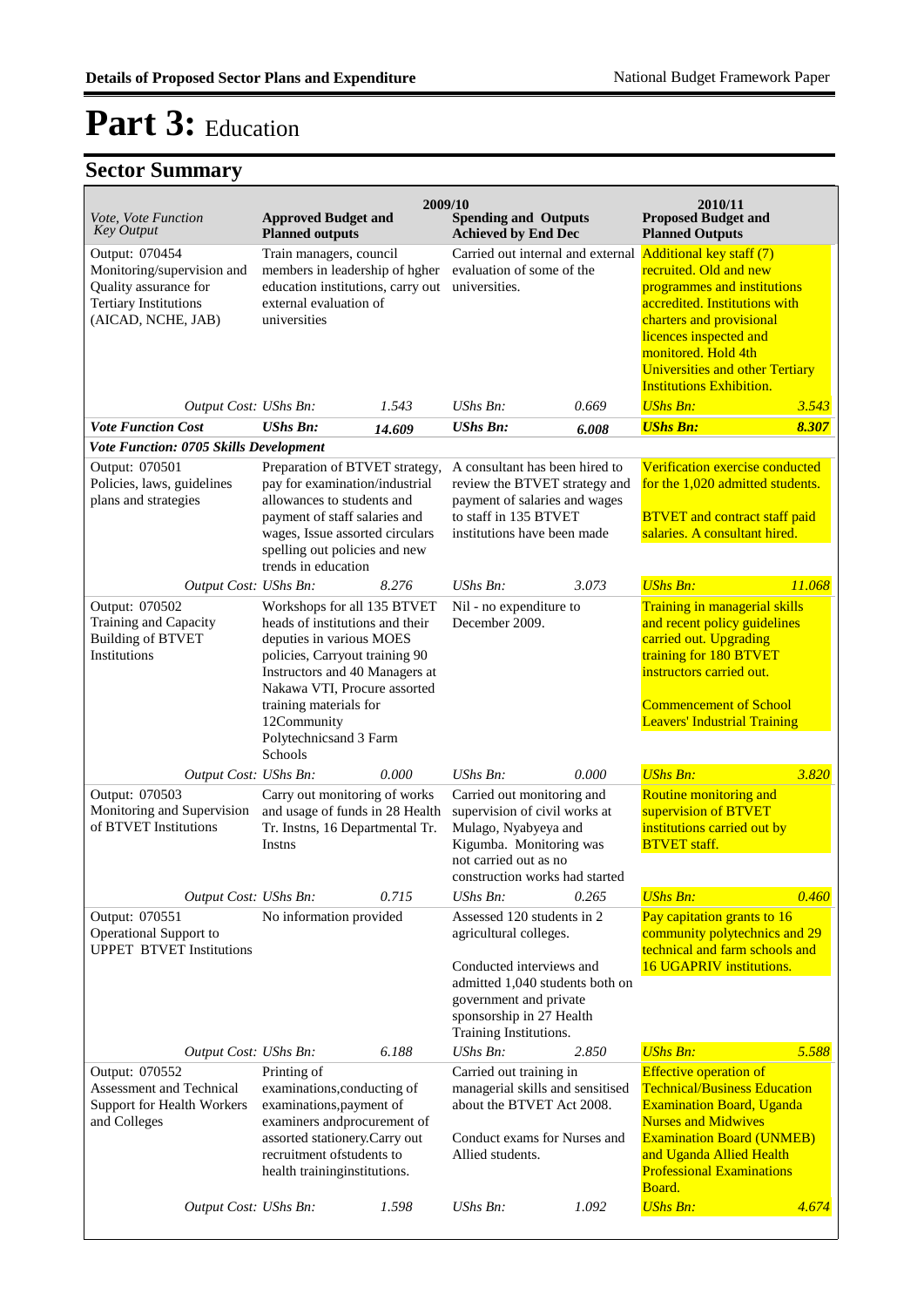|                                                                                                                     |                                                                                                                                                                                                                                                  | 2009/10          |                                                                                                                                                                                                                                                            |                                                                                                                                            | 2010/11                                                                                                                                                                                                                                                                                    |                                                                                                                                                             |  |
|---------------------------------------------------------------------------------------------------------------------|--------------------------------------------------------------------------------------------------------------------------------------------------------------------------------------------------------------------------------------------------|------------------|------------------------------------------------------------------------------------------------------------------------------------------------------------------------------------------------------------------------------------------------------------|--------------------------------------------------------------------------------------------------------------------------------------------|--------------------------------------------------------------------------------------------------------------------------------------------------------------------------------------------------------------------------------------------------------------------------------------------|-------------------------------------------------------------------------------------------------------------------------------------------------------------|--|
| Vote, Vote Function<br><b>Key Output</b>                                                                            | <b>Approved Budget and</b><br><b>Planned outputs</b>                                                                                                                                                                                             |                  | <b>Spending and Outputs</b><br><b>Achieved by End Dec</b>                                                                                                                                                                                                  |                                                                                                                                            | <b>Proposed Budget and</b><br><b>Planned Outputs</b>                                                                                                                                                                                                                                       |                                                                                                                                                             |  |
| Output: 070553<br>Assessment and Profiling of<br>Industrial Skills (DIT,                                            | Payment for Assorted<br>recurrentactivities, meetings<br>and salaries for DIT staff,                                                                                                                                                             |                  | Assessed and certified 2,189<br>candidates and also accredited<br>86 assessment centers. DIT                                                                                                                                                               |                                                                                                                                            | Develop 7 ATPs. Assess and<br>certify 4000 candidates.                                                                                                                                                                                                                                     |                                                                                                                                                             |  |
| <b>Industrial Training Council)</b>                                                                                 |                                                                                                                                                                                                                                                  |                  | developed 2 Assessment<br>Training packages.                                                                                                                                                                                                               |                                                                                                                                            | <b>Accredit 45 assessment centres</b><br>and train 224 assessors.                                                                                                                                                                                                                          |                                                                                                                                                             |  |
|                                                                                                                     |                                                                                                                                                                                                                                                  |                  | Allowances paid, welfare items<br>availed, advertisement done and<br>telecommunication services<br>provided.                                                                                                                                               |                                                                                                                                            |                                                                                                                                                                                                                                                                                            |                                                                                                                                                             |  |
| Output Cost: UShs Bn:                                                                                               |                                                                                                                                                                                                                                                  | 0.771            | UShs Bn:                                                                                                                                                                                                                                                   | 0.327                                                                                                                                      | <b>UShs Bn:</b>                                                                                                                                                                                                                                                                            | 1.071                                                                                                                                                       |  |
| Output: 070554                                                                                                      | Disburse funds to 10 Nursing                                                                                                                                                                                                                     |                  | Disbursed funds to 45 staff to                                                                                                                                                                                                                             |                                                                                                                                            | $1,800$ students in 12                                                                                                                                                                                                                                                                     |                                                                                                                                                             |  |
| Operational Support to<br>Government Technical<br>Colleges                                                          | Institutions towards mentors<br>allowances.                                                                                                                                                                                                      |                  | attend a principal's conference<br>in Kigali - Rwanda. Conducted<br>examinations to 1800<br>candidates in nursing and<br>midwifery.                                                                                                                        |                                                                                                                                            | <b>Departmental Training</b><br>Institutions receive capitation.                                                                                                                                                                                                                           |                                                                                                                                                             |  |
| Output Cost: UShs Bn:                                                                                               |                                                                                                                                                                                                                                                  | 2.219            | UShs Bn:                                                                                                                                                                                                                                                   | 1.025                                                                                                                                      | <b>UShs Bn:</b>                                                                                                                                                                                                                                                                            | 2.782                                                                                                                                                       |  |
| Output: 070572<br>Government Buildings and<br>Administrative Infrastructure classrooms in 18 institutes,            | Carryout construction<br>workshopsin 20 institutes,<br>libraries in 2<br>colleges, dormitories in 6<br>institutes, 1dinning hall &48<br><b>BTVET P7Enrolling</b><br>institutions                                                                 |                  | Carried out monitoring and<br>supervision of civil works at<br>Mulago, Nyabyeya and<br>Kigumba. Due to insufficient<br>funds, one technical Institute -<br>Nalwire Tech. Inst., has been<br>given funds for :Dining hall, 2<br>dormitories, Administration |                                                                                                                                            |                                                                                                                                                                                                                                                                                            |                                                                                                                                                             |  |
|                                                                                                                     |                                                                                                                                                                                                                                                  |                  | block.                                                                                                                                                                                                                                                     |                                                                                                                                            |                                                                                                                                                                                                                                                                                            |                                                                                                                                                             |  |
| Output Cost: UShs Bn:<br>Output Cost Excluding Donor UShs Bn:                                                       |                                                                                                                                                                                                                                                  | 13.041<br>5.564  | UShs Bn:<br>UShs Bn:                                                                                                                                                                                                                                       | N/A<br>2.373                                                                                                                               | <b>UShs Bn:</b><br><b>UShs Bn:</b>                                                                                                                                                                                                                                                         | 5.614<br>5.614                                                                                                                                              |  |
| <b>Vote Function Cost</b><br>VF Cost Excluding Donor                                                                | <b>UShs Bn:</b><br><b>UShs Bn</b>                                                                                                                                                                                                                | 42.023<br>30.365 | <b>UShs Bn:</b><br><b>UShs Bn</b>                                                                                                                                                                                                                          | N/A<br>12.370                                                                                                                              | <b>UShs Bn:</b><br><b>UShs Bn</b>                                                                                                                                                                                                                                                          | 63.584<br>39.602                                                                                                                                            |  |
| Vote Function: 0706 Quality and Standards                                                                           |                                                                                                                                                                                                                                                  |                  |                                                                                                                                                                                                                                                            |                                                                                                                                            |                                                                                                                                                                                                                                                                                            |                                                                                                                                                             |  |
| Output: 070601<br>Policies, laws, guidelines,<br>plans and strategies                                               | Induct CCTs to implement<br>theprobation curriculum.<br>Train PTC tutors to implement<br>the revised PTE curriculum;<br>ECD Training framework and<br>curricular. Orient P4 teachers<br>on the curriculum. Developing<br>2 guidelines on ECD/TE. |                  | 539 CCTs inducted to<br>implement the probation<br>curriculum.                                                                                                                                                                                             |                                                                                                                                            | <b>All ECD centres</b><br>licenced/registered, training<br>institutions monitored, tutors<br>trained in ECD training<br>framework and framework<br>monitored. Rollout Safe<br><b>School Handbook and</b><br>guidelines. New PTE<br>curriculum piloted in 17<br>Primary Teachers' Colleges. |                                                                                                                                                             |  |
| Output Cost: UShs Bn:                                                                                               |                                                                                                                                                                                                                                                  | 3.608            | UShs Bn:                                                                                                                                                                                                                                                   | 1.293                                                                                                                                      | <b>UShs Bn:</b>                                                                                                                                                                                                                                                                            | 3.750                                                                                                                                                       |  |
| Output: 070602<br>Curriculum Training of<br>Teachers                                                                | Training of 132,920 teachers on<br>curriculum, supervising of<br>129,000 teachers, enrolling of<br>24,989 student teachers in<br>PTCs and NTCs                                                                                                   |                  | was developed.                                                                                                                                                                                                                                             | 539 PTC tutors trained to<br>implement the revised PTE<br>curriculum. With support<br>from UNICEF the ECD<br>caregivers training framework |                                                                                                                                                                                                                                                                                            | <b>TIETD</b> department meetings.<br>Inland travel allowances to<br><b>TIETD</b> staff for monitoring and<br>support supervision of<br><i>institutions.</i> |  |
| Output Cost: UShs Bn:                                                                                               |                                                                                                                                                                                                                                                  | 0.107            | <b>UShs Bn:</b>                                                                                                                                                                                                                                            | 0.026                                                                                                                                      | <b>UShs Bn:</b>                                                                                                                                                                                                                                                                            | 0.107                                                                                                                                                       |  |
| Output: 070603<br><b>Inspection</b> (Primary<br>secondary BTVET) and<br>monitoring of construction<br>works in PTCs | Inspection of $(0,2000,600)$<br>primary, secondary, BTVET<br>schools/institutions. Compiling<br>of 2,600 inspection reports,<br>supervising of 2000 instructor<br>teacher.                                                                       |                  | 615 Secondary schools were<br>inspected in addition to 132<br><b>BTVET</b> and 15 Primary<br>Teachers Colleges.                                                                                                                                            |                                                                                                                                            | 2,908 secondary schools<br>inspected.                                                                                                                                                                                                                                                      |                                                                                                                                                             |  |
| Output Cost: UShs Bn:                                                                                               |                                                                                                                                                                                                                                                  | 2.500            | <b>UShs Bn:</b>                                                                                                                                                                                                                                            | 0.326                                                                                                                                      | <b>UShs Bn:</b>                                                                                                                                                                                                                                                                            | 0.138                                                                                                                                                       |  |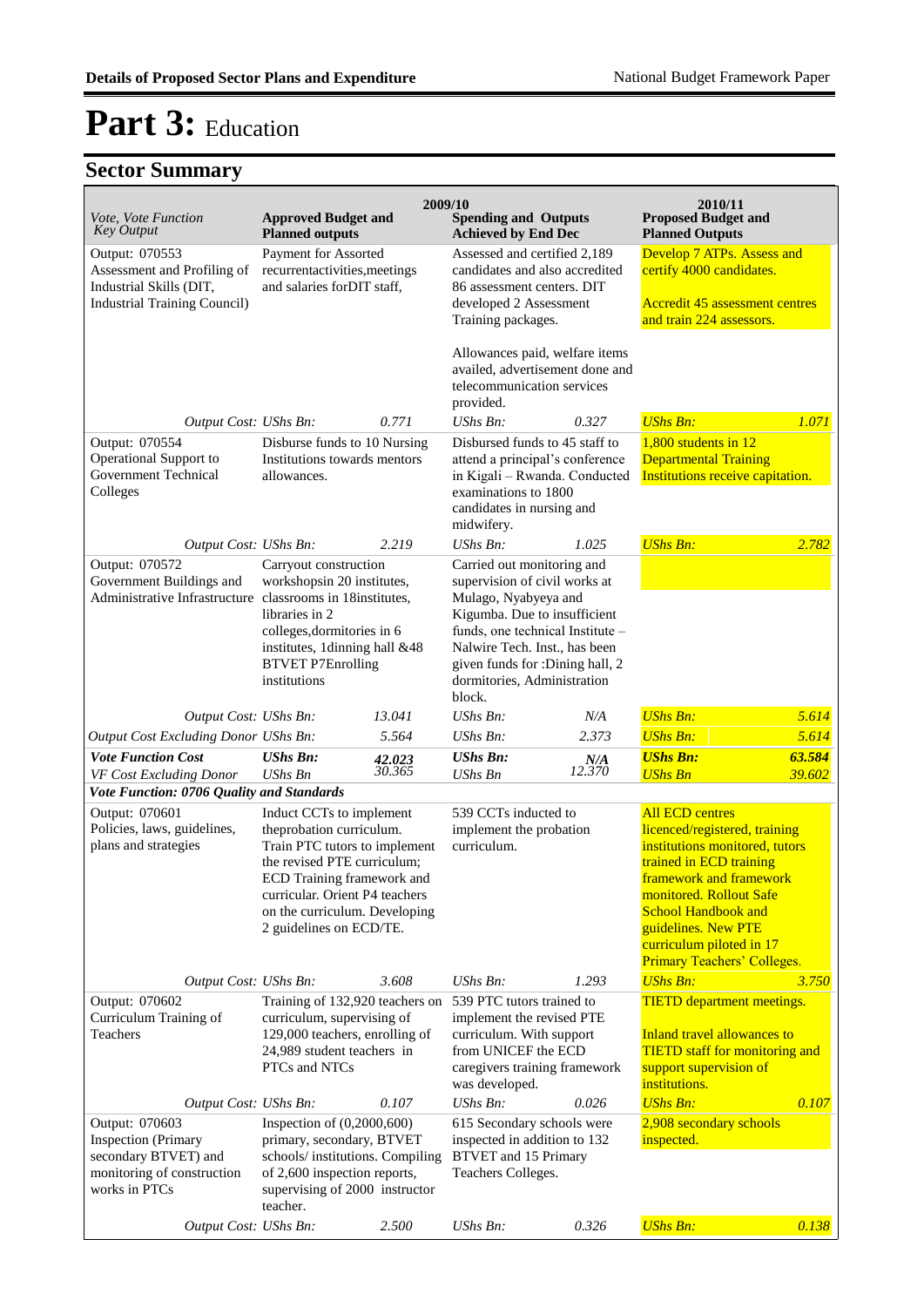|                                                                                                    |                                                                                                                                                                                                                                                                                      | 2009/10 |                                                                                                                                                                                                                                                                                          |       | 2010/11                                                                                                                                                                                                                                                                                    |                             |  |
|----------------------------------------------------------------------------------------------------|--------------------------------------------------------------------------------------------------------------------------------------------------------------------------------------------------------------------------------------------------------------------------------------|---------|------------------------------------------------------------------------------------------------------------------------------------------------------------------------------------------------------------------------------------------------------------------------------------------|-------|--------------------------------------------------------------------------------------------------------------------------------------------------------------------------------------------------------------------------------------------------------------------------------------------|-----------------------------|--|
| Vote, Vote Function<br><b>Key Output</b>                                                           | <b>Approved Budget and</b><br><b>Planned outputs</b>                                                                                                                                                                                                                                 |         | <b>Spending and Outputs</b><br><b>Achieved by End Dec</b>                                                                                                                                                                                                                                |       | <b>Proposed Budget and</b><br><b>Planned Outputs</b>                                                                                                                                                                                                                                       |                             |  |
| Output: 070604<br>Training and Capacity<br>Building of Inspectors and<br><b>Education Managers</b> | Training and Capacity Building<br>of Inspectors, Education<br>Managers and local government<br>inspectors (362)                                                                                                                                                                      |         | Activity was suspended due to<br>insufficient funds.                                                                                                                                                                                                                                     |       | <b>Training and capacity building</b><br>teachers and 8 inspectors<br>abroad.                                                                                                                                                                                                              | of 167 inspectors, 100 head |  |
| Output Cost: UShs Bn:                                                                              |                                                                                                                                                                                                                                                                                      | 1.384   | UShs Bn:                                                                                                                                                                                                                                                                                 | 0.258 | <b>UShs Bn:</b>                                                                                                                                                                                                                                                                            | 1.884                       |  |
| Output: 070652<br>Teacher Training in Multi<br>Disciplinary Areas                                  | Manuals.                                                                                                                                                                                                                                                                             |         | rint Multi-grade Learning Guide Six titles of self study multi-<br>grade learning guides printed.                                                                                                                                                                                        |       | <b>Teachers trained in</b><br>multidisciplinary areas.                                                                                                                                                                                                                                     |                             |  |
| Output Cost: UShs Bn:                                                                              |                                                                                                                                                                                                                                                                                      | 0.469   | $UShs Bn$ :                                                                                                                                                                                                                                                                              | 0.200 | <b>UShs Bn:</b>                                                                                                                                                                                                                                                                            | 0.467                       |  |
| Output: 070653<br>Training of Secondary<br>Teachers and Instructors<br>(NTCs)                      | Pay capitation grant for 3750<br>NTCS students with science<br>bias. Design and implemet a 1yr<br>certificatae in TE proficiency<br>training for NTCs lecturers and<br>adminstrators. Develop and<br>implement TDMS for Sec to<br>provide inservice teacher<br>training and support. |         | 3,969 students enrolled in the 5<br>National Teachers' Colleges. $\square$<br>The Terms of Reference (TORs)<br>for consultancy to design a<br>roadmap for C-TEP was<br>developed and submitted to<br>World Bank.                                                                         |       | Monitoring the implementation<br>of P1-P5 & roll out of P6<br>curriculum. Finalise 0-3 year<br>old learning framework & train<br>caregivers accordingly.<br><b>Complete NCDC Building.</b><br><b>Develop Primary curriculum</b><br><b>Kiswahili and Secondary</b><br>curriculum materials. |                             |  |
| Output Cost: UShs Bn:                                                                              |                                                                                                                                                                                                                                                                                      | 1.406   | UShs Bn:                                                                                                                                                                                                                                                                                 | 0.652 | <b>UShs Bn:</b>                                                                                                                                                                                                                                                                            | 1.689                       |  |
| Output: 070654<br><b>Curriculum Development</b><br>and Training (NCDC)                             | Pilot and roll out P4Develop<br>P5 to P7 curriculumDevelop<br>secondary                                                                                                                                                                                                              |         | Piloted P.4 curriculum<br>Prepared all final P.4<br>curriculum material to be rolled<br>out in January 2010. Produced<br>unapproved Roadmap for<br>reform. Finalised P.5-P.7<br>curriculum materials.<br>Developed the Road map for                                                      |       | 93 LGs monitored and 326<br>schools sampled. Monitoring<br>policy implementation in 326<br>schools. New PTE<br>Curriculum piloted in 17 PTCs.                                                                                                                                              |                             |  |
|                                                                                                    |                                                                                                                                                                                                                                                                                      |         | Secondary Curriculum                                                                                                                                                                                                                                                                     |       |                                                                                                                                                                                                                                                                                            |                             |  |
| Output Cost: UShs Bn:                                                                              |                                                                                                                                                                                                                                                                                      | 1.825   | <b>UShs Bn:</b>                                                                                                                                                                                                                                                                          | 0.741 | <b>UShs Bn:</b>                                                                                                                                                                                                                                                                            | 3.520                       |  |
| Output: 070672<br>Government Buildings and<br>Administrative Infrastructure Kapchorwa, Bundibugyo, | Construct 9 dormitory blocks<br>atNkokonjeru, Busikho,<br>Bwera, Jinja, Kamurasi, Kisoro,<br>and kiyoora. 2 classroom block<br>atNkokonjeru and Rukungiri.<br>Construction of facilities at<br>Shimoni PTC. Rehabilitate<br>facilities in one NTC.                                   |         | The planned activities reflected<br>were not handled due to<br>inadequate funds. Other urgent<br>demands which include<br>completion of construction<br>works in institutions.                                                                                                           |       | Construction of dormitories,<br>classrooms, library blocks,<br>administration blocks, staff<br>houses. Rehabilitation and<br>construction. Site meetings<br>and monitoring.                                                                                                                |                             |  |
| Output Cost: UShs Bn:                                                                              |                                                                                                                                                                                                                                                                                      | 7.666   | UShs Bn:                                                                                                                                                                                                                                                                                 | 2.703 | <b>UShs Bn:</b>                                                                                                                                                                                                                                                                            | 6.170                       |  |
| <b>Vote Function Cost</b>                                                                          | <b>UShs Bn:</b>                                                                                                                                                                                                                                                                      | 19.164  | <b>UShs Bn:</b>                                                                                                                                                                                                                                                                          | 6.198 | <b>UShs Bn:</b>                                                                                                                                                                                                                                                                            | 17.724                      |  |
| Vote Function: 0707 Physical Education and Sports                                                  |                                                                                                                                                                                                                                                                                      |         |                                                                                                                                                                                                                                                                                          |       |                                                                                                                                                                                                                                                                                            |                             |  |
| Output: 070701<br>Policies, Laws, Guidelines<br>and Strategies                                     | Finalise the capacity building<br>planand training manual.<br>Implementcapacity building<br>plan. Organise and facilitate<br>dissemination of NPESP.<br>Devloping a Monitoring and<br>Evaluation Instrument.                                                                         |         | Draft Cabinet Memo on<br>principles for the Physical<br>Activity and Sports Bill<br>prepared and submitted to<br>Policy analysis section.<br>Prepare draft statutory<br>instrument for regulation of<br>sports associations, & Cabinet<br>Memo on re-development of<br>Nakivubo Stadium. |       | Conduct 8 live talk shows in<br>regards to sports activities, run<br>8 adverts and finalise the<br><b>Physical Activity and Sports</b><br><b>Bill. Construct district stadia</b>                                                                                                           |                             |  |
| Output Cost: UShs Bn:                                                                              |                                                                                                                                                                                                                                                                                      | 0.095   | UShs Bn:                                                                                                                                                                                                                                                                                 | 0.026 | <b>UShs Bn:</b>                                                                                                                                                                                                                                                                            | 0.095                       |  |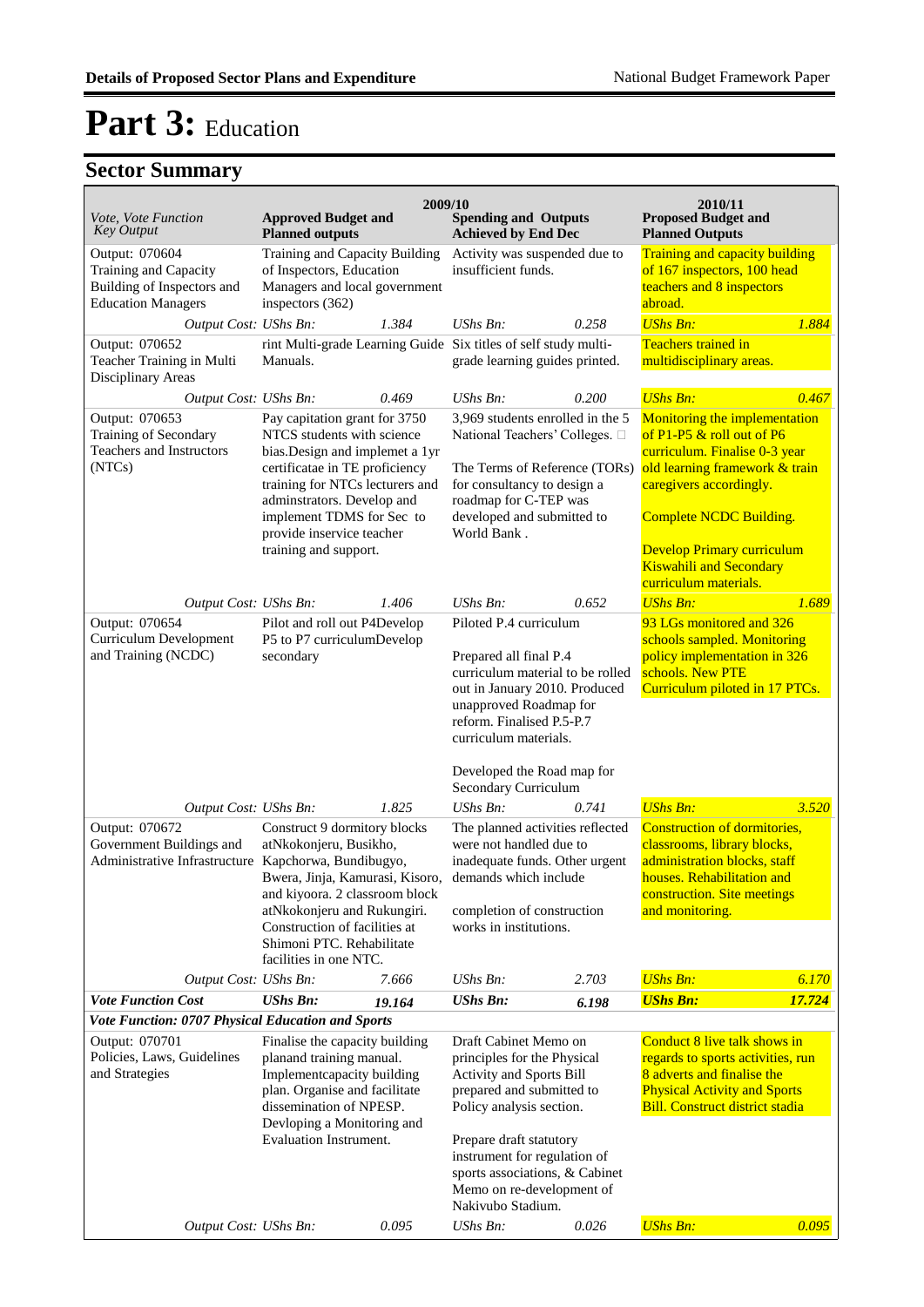| <i>Vote, Vote Function</i><br><b>Key Output</b>                                                   | <b>Approved Budget and</b><br><b>Planned outputs</b>                                                                                                                                                                                                                                                 |       | 2009/10<br><b>Spending and Outputs</b><br><b>Achieved by End Dec</b>                                                                                                                                                                           |       | 2010/11<br><b>Proposed Budget and</b><br><b>Planned Outputs</b>                                                                                                                                                                                                                                        |              |
|---------------------------------------------------------------------------------------------------|------------------------------------------------------------------------------------------------------------------------------------------------------------------------------------------------------------------------------------------------------------------------------------------------------|-------|------------------------------------------------------------------------------------------------------------------------------------------------------------------------------------------------------------------------------------------------|-------|--------------------------------------------------------------------------------------------------------------------------------------------------------------------------------------------------------------------------------------------------------------------------------------------------------|--------------|
| Output: 070702<br><b>Support to National Sports</b><br>Organisations/Bodies for<br>PES activities | Facilitate35 national sports<br>championships Facilitate 17<br>teams to international<br>engagement. Build capacity of<br>400 teachers from ten (10)<br>districts.                                                                                                                                   |       | 3 educational institutions'<br>national championships<br>coordinated and supported. 6<br>national teams supported.                                                                                                                             |       | Provide and distribute assorted<br>balls, trophies, uniforms and air<br>tickets for national teams.<br>Provide support to sports<br>trainings and international<br>sports competitions. Enhance<br>capacity building of teachers' in<br>secondary schools.                                             |              |
| Output Cost: UShs Bn:<br>Output: 070704<br>Sports Management and<br><b>Capacity Development</b>   | 1.492<br>Finalise the capacity building<br>plan and training manual.<br>Implement capacity building<br>plan. Organise and facilitate 15<br>NPESP dissemination<br>workshops.                                                                                                                         |       | 0.330<br>$UShs Bn$ :<br>Trained 3,000 secondary school<br>PE teachers. 45 ToTs trained.<br>36 stakeholders, including<br>teachers and nat. associations<br>officials, sensitised in WADA<br>anti-doping initiative                             |       | <b>UShs Bn:</b><br>2.536<br>Hold 8 workshops, 40<br>educational institutions<br>competitions, 20 district<br>activities and conduct training<br>courses for teachers and<br>coaches. Hold awareness<br>campaigns on environment,<br>HIV/AIDS, NPESP and gender<br>issues.                              |              |
| Output Cost: UShs Bn:<br>Output: 070705                                                           | Survey conductedSurvey                                                                                                                                                                                                                                                                               | 0.693 | UShs Bn:<br>Yet to be done.                                                                                                                                                                                                                    | 0.103 | <b>UShs Bn:</b><br>Design pilot survey instrument                                                                                                                                                                                                                                                      | 0.393        |
| Sports Related Research                                                                           | report in placeSurvey report<br>disseminated.                                                                                                                                                                                                                                                        |       |                                                                                                                                                                                                                                                |       | and carry out survey.                                                                                                                                                                                                                                                                                  |              |
| Output Cost: UShs Bn:                                                                             |                                                                                                                                                                                                                                                                                                      | 0.160 | UShs Bn:                                                                                                                                                                                                                                       | 0.038 | <b>UShs Bn:</b>                                                                                                                                                                                                                                                                                        | 0.160        |
| Output: 070751<br>Membership to International<br><b>Sports Associations</b>                       | Obligations dues Paid to<br>WADA, SCSA, International<br>sports federations. 18 National<br>educational institutions                                                                                                                                                                                 |       | Subscription obligations to<br>WADA paid up to 2008. Part<br>payment of SCSA subscription<br>paid, outstanding arrears US \$<br>78,000                                                                                                         |       | Pay obligations due to WADA,<br><b>SCSA</b> , international sports<br>federations. 18 national<br>educational institutions<br>associations supported.                                                                                                                                                  |              |
|                                                                                                   | associations supported                                                                                                                                                                                                                                                                               |       | UShs Bn:                                                                                                                                                                                                                                       | 0.016 | <b>UShs Bn:</b>                                                                                                                                                                                                                                                                                        | 0.080        |
| Output: 070752<br>Management Oversight for<br>Sports Development (NCS)                            | 0.080<br>Output Cost: UShs Bn:<br>Quarterly contribution to<br>National Council of Sports<br>(NCS)                                                                                                                                                                                                   |       | <b>Contribution to National</b><br>Council of Sports of Ushs.213m<br>made.                                                                                                                                                                     |       | Supported 13 national<br>educational institutions for the<br>internal operations of NCS and<br>all sports federations.                                                                                                                                                                                 |              |
| Output Cost: UShs Bn:                                                                             |                                                                                                                                                                                                                                                                                                      | 0.624 | UShs Bn:                                                                                                                                                                                                                                       | 0.245 | <b>UShs Bn:</b>                                                                                                                                                                                                                                                                                        | 0.679        |
| <b>Vote Function Cost</b>                                                                         | <b>UShs Bn:</b>                                                                                                                                                                                                                                                                                      | 3.144 | <b>UShs Bn:</b>                                                                                                                                                                                                                                | 0.758 | <b>UShs Bn:</b>                                                                                                                                                                                                                                                                                        | 3.944        |
| Output: 074901<br>Policy, consultation,<br>planning and monitoring<br>services                    | Vote Function: 0749 Policy, Planning and Support Services<br>Policy Statement for FY<br>2009/10, Education &Sports<br>Sector Annual Performance<br>Report 2009 Education Sector<br>Review, Medium Term Budget<br>Framework Paper for FY<br>2009/10, budget estimates for<br>Vote 013 for FY 2009/10. |       | The Policy Statement for<br>2009/10 was produced and<br>Education & Sports Sector<br>Performance Annual Report has<br>been prepared. Final report is<br>underway. Preparation of the<br>Budget Framework paper was<br>completed and submitted. |       | <b>Policy Statement for FY</b><br>2011/12, Education & Sports<br>discussed by Parliament. A draft Sector Annual Performance<br><b>Report 2010, Education Sector</b><br><b>Review, Medium Term Budget</b><br><b>Framework Paper for FY</b><br>2011/12, budget estimates for<br>Vote 013 for FY 2011/12. |              |
| Output Cost: UShs Bn:                                                                             |                                                                                                                                                                                                                                                                                                      | 1.075 | UShs Bn:                                                                                                                                                                                                                                       | 0.291 | <b>UShs Bn:</b>                                                                                                                                                                                                                                                                                        | 1.335        |
| Output: 074902<br><b>Ministry Support Services</b>                                                | Prepare and compile Ministry<br>final accounts, Disburse funds<br>to Educational institutions,<br>monitoring &expenditure<br>reports, Procurement and<br>disposal of assets and facilities,<br>Recruit, train and confirm staff                                                                      |       | Expenditure reports written for<br>2 financial quarters. Funds to<br>the educational institutions<br>disbursed. 45 macro and 80<br>micro procurements done.                                                                                    |       | <b>Prepare and compile Ministry</b><br>final accounts. Disburse funds<br>to educational institutions.<br>Monitor & expenditure reports.<br>Procurement and disposal of<br>assets and facilities. Recruit,<br>train and confirm staff.                                                                  |              |
| Output Cost: UShs Bn:                                                                             |                                                                                                                                                                                                                                                                                                      | 1.384 | UShs Bn:                                                                                                                                                                                                                                       | 0.335 | <b>UShs Bn:</b>                                                                                                                                                                                                                                                                                        | <u>1.374</u> |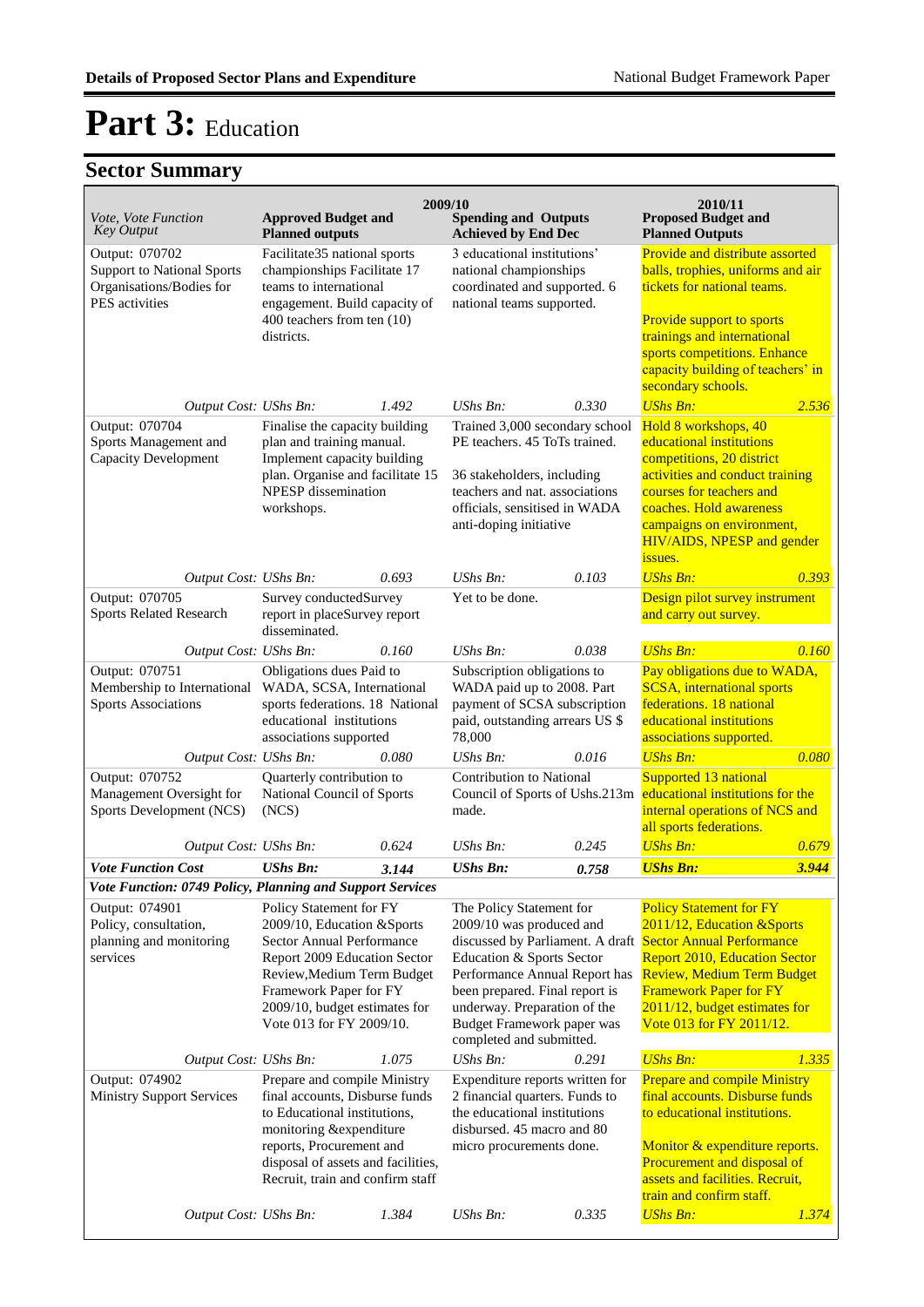| Vote, Vote Function<br><b>Key Output</b>                                                                        | <b>Approved Budget and</b><br><b>Planned outputs</b>                                                                                                                                                                             |                    | 2009/10<br><b>Spending and Outputs</b><br><b>Achieved by End Dec</b>                                                                                                                                                                            |                                                                                                                 | 2010/11<br><b>Proposed Budget and</b><br><b>Planned Outputs</b>                                                                                                                                                                                                               |                              |
|-----------------------------------------------------------------------------------------------------------------|----------------------------------------------------------------------------------------------------------------------------------------------------------------------------------------------------------------------------------|--------------------|-------------------------------------------------------------------------------------------------------------------------------------------------------------------------------------------------------------------------------------------------|-----------------------------------------------------------------------------------------------------------------|-------------------------------------------------------------------------------------------------------------------------------------------------------------------------------------------------------------------------------------------------------------------------------|------------------------------|
| Output: 074903<br>Ministerial and Top<br><b>Management Services</b>                                             | Handling Correspondences,<br>Monitor and Supervise<br>sectorprogrammes, Participate<br>in regional, international and in<br>country forums.                                                                                      |                    | Ministry Profile 2009<br>published. Payments register<br>and general ledgers updated. 3<br>Lifts, 2 generators, computers,<br>photocopiers and office<br>furniture maintained.                                                                  |                                                                                                                 | <b>Handling Correspondences.</b><br><b>Monitor and Supervise sector</b><br>programmes. Participate in<br>regional, international and in<br>country forums.                                                                                                                    |                              |
| Output Cost: UShs Bn:                                                                                           |                                                                                                                                                                                                                                  | 3.142              |                                                                                                                                                                                                                                                 | Procurement of stationery for<br>Qtr 2 still in process.<br>0.885<br><b>UShs Bn:</b>                            |                                                                                                                                                                                                                                                                               | 3.686                        |
| Output: 074904<br><b>Education Data and</b><br><b>Information Services</b>                                      | Conduct Annual Education/<br>School census for 2009; Prepare census was conducted.<br>and publish Education<br>Statistical Abstract 2009;<br><b>Conduct Headcount for UPPET</b><br>in March 2009                                 |                    | The Annual Education School<br>Preparation of the Education<br>Statistical Abstract is still on<br>going The Headcount for<br>UPPET was carried out on the<br>18th of March 2009                                                                |                                                                                                                 | <b>Conduct Annual Education/</b><br>School census for 2010/11;<br>Prepare and publish Education<br><b>Statistical Abstract 2009;</b><br><b>Conduct Headcount for UPPET</b>                                                                                                    |                              |
| Output Cost: UShs Bn:<br>Output: 074905                                                                         | 9,000 Payment obligations to be                                                                                                                                                                                                  | 1.171              | <b>UShs Bn:</b><br>9,000 Payment obligations                                                                                                                                                                                                    | 0.231                                                                                                           | <b>UShs Bn:</b><br>9,000 Payment obligationsto be                                                                                                                                                                                                                             | 1.171                        |
| Financial Management and<br><b>Accounting Services</b>                                                          | processed                                                                                                                                                                                                                        |                    | processed                                                                                                                                                                                                                                       |                                                                                                                 | processed                                                                                                                                                                                                                                                                     |                              |
| Output Cost: UShs Bn:                                                                                           |                                                                                                                                                                                                                                  | 0.227              | <b>UShs Bn:</b>                                                                                                                                                                                                                                 | 0.056                                                                                                           | <b>UShs Bn:</b><br><b>Stationery for Working</b>                                                                                                                                                                                                                              | 0.227                        |
| Output: 074906<br>Education Sector Co-<br>ordination and Planning                                               | <b>Stationery for Working</b><br>GroupsFacilitation of<br>departmental working groups.                                                                                                                                           |                    |                                                                                                                                                                                                                                                 | Stationery for working groups<br>was procured and 37<br>Departmental working group<br>meetings where held these |                                                                                                                                                                                                                                                                               | departmental working groups. |
|                                                                                                                 | Communication. Education<br>and Sports Sector Review and<br><b>Budget workshopsRevised</b><br>education sector strategic plan<br>prepared and printed                                                                            |                    | included (SPM ESCC M&E<br>ESR BWG EPD) The<br>Education and sports Review is<br>to be held on the 15th-17th<br>February 2010 and the<br><b>Education Sector Strateg</b>                                                                         |                                                                                                                 | <b>Communication. Education</b><br>and Sports Sector Review and<br><b>Budget workshopsRevised</b><br>education sector strategic plan<br>prepared and printed                                                                                                                  |                              |
| Output Cost: UShs Bn:                                                                                           |                                                                                                                                                                                                                                  | 0.601              | $UShs Bn$ :                                                                                                                                                                                                                                     | 0.120                                                                                                           | <b>UShs Bn:</b>                                                                                                                                                                                                                                                               | 0.601                        |
| Output: 074951<br><b>Support to National</b><br>Commission for UNESCO<br>Secretariat and other<br>organisations | Coordination & provison of<br>technical support in UNESCO's<br>fields of competency, Support<br>Education for All (EFA),<br>education for<br>SustainableDevelopment(ESD<br>), Increase the visibility and<br>capacity of UNATCOM |                    | The use of mother tongue in the<br>thematic curriculum supported<br>in Adjumani and Yumbe also<br>Physical Education and Sports<br>was enhanced Support<br>teacher Education through<br>implementation of projects on<br>continuous Assessment. |                                                                                                                 | Implement activities on the<br>promotion of literacy, early<br>childhood education. Education<br>for Sustainable development,<br>peace education, BTVET,<br><b>EDUCAIDS</b> and capacity<br>building, Promote science,<br>cultural heritage and print the<br>plan of UNATCOM. |                              |
|                                                                                                                 |                                                                                                                                                                                                                                  |                    | Alternative vocational skills                                                                                                                                                                                                                   |                                                                                                                 |                                                                                                                                                                                                                                                                               |                              |
| Output Cost: UShs Bn:                                                                                           |                                                                                                                                                                                                                                  | 0.667              | UShs Bn:                                                                                                                                                                                                                                        | 0.213                                                                                                           | <b>UShs Bn:</b>                                                                                                                                                                                                                                                               | 0.667                        |
| Output: 074952<br>Memebership to Accounting<br>Institutions (ACCA)                                              | Membership Paid                                                                                                                                                                                                                  |                    | Activity not done funds where<br>insufficient                                                                                                                                                                                                   |                                                                                                                 | <b>Membership Paid</b>                                                                                                                                                                                                                                                        |                              |
| Output Cost: UShs Bn:                                                                                           |                                                                                                                                                                                                                                  | 0.002              | UShs Bn:                                                                                                                                                                                                                                        | 0.001                                                                                                           | <b>UShs Bn:</b>                                                                                                                                                                                                                                                               | 0.002                        |
| Output: 074953<br><b>UNEB Secretariat Services</b>                                                              | <b>UNEB</b> Secretariat Support                                                                                                                                                                                                  |                    | Wage subventions done                                                                                                                                                                                                                           |                                                                                                                 | <b>UNEB Secretariat Support</b>                                                                                                                                                                                                                                               |                              |
| Output Cost: UShs Bn:                                                                                           |                                                                                                                                                                                                                                  | 2.466              | UShs Bn:                                                                                                                                                                                                                                        | 1.178                                                                                                           | <b>UShs Bn:</b>                                                                                                                                                                                                                                                               | 1.825                        |
| <b>Vote Function Cost</b>                                                                                       | <b>UShs Bn:</b>                                                                                                                                                                                                                  | 11.135             | <b>UShs Bn:</b>                                                                                                                                                                                                                                 | 3.310                                                                                                           | <b>UShs Bn:</b>                                                                                                                                                                                                                                                               | 10.888                       |
| <b>Cost of Vote Services:</b><br>Vote Cost Excluding Donor                                                      | UShs Bn:<br><b>UShs Bn</b>                                                                                                                                                                                                       | 351.516<br>224.119 | <b>UShs Bn:</b><br><b>UShs Bn</b>                                                                                                                                                                                                               | N/A<br>88.863                                                                                                   | <b>UShs Bn:</b><br><b>UShs Bn</b>                                                                                                                                                                                                                                             | 428.494<br>267.942           |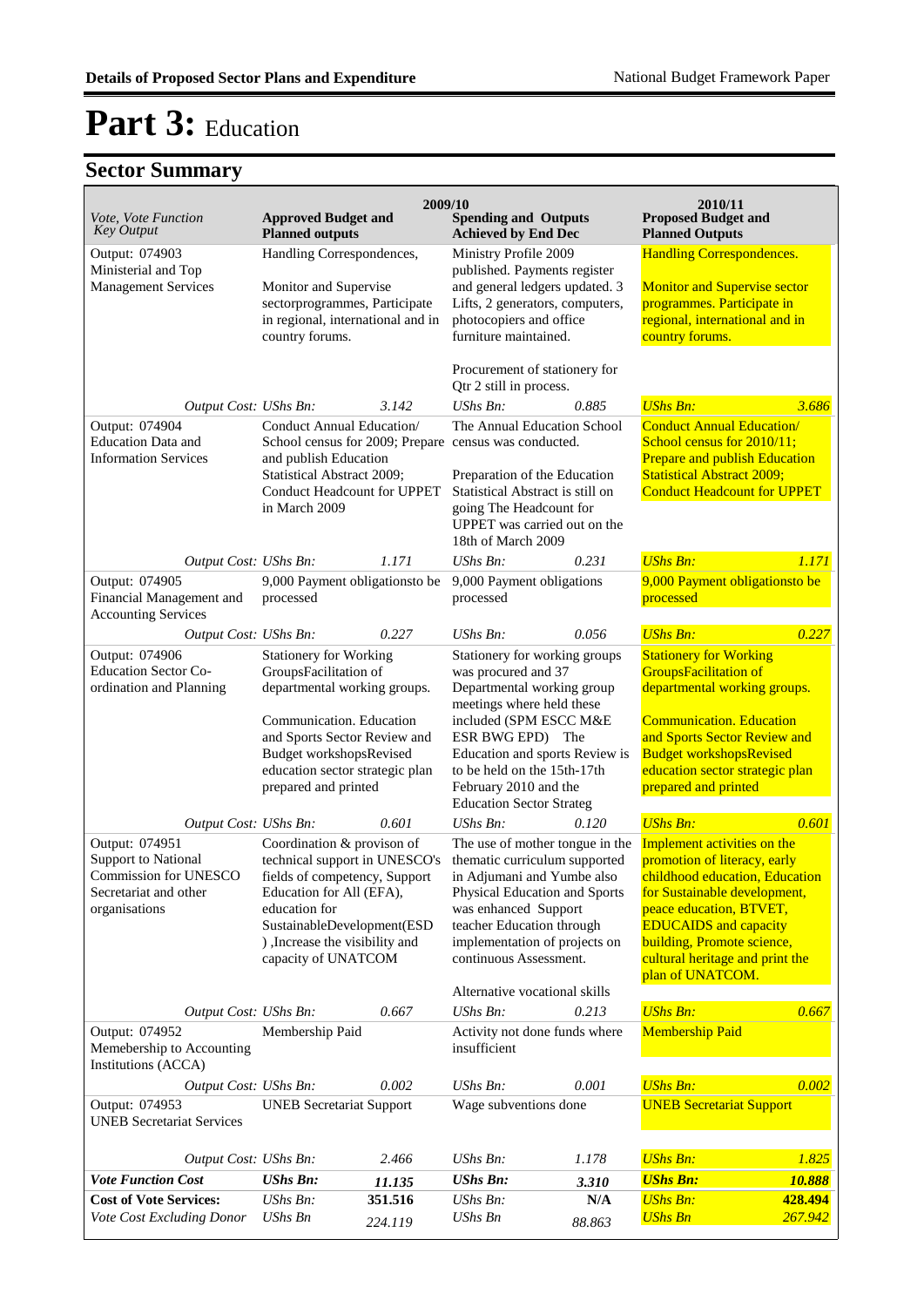| Vote, Vote Function<br><b>Key Output</b>                                                                        | <b>Approved Budget and</b><br><b>Planned outputs</b>                                                                       |       | 2009/10<br><b>Spending and Outputs</b><br><b>Achieved by End Dec</b>                                                                                                               |       | 2010/11<br><b>Proposed Budget and</b><br><b>Planned Outputs</b>                                                                                                    |       |
|-----------------------------------------------------------------------------------------------------------------|----------------------------------------------------------------------------------------------------------------------------|-------|------------------------------------------------------------------------------------------------------------------------------------------------------------------------------------|-------|--------------------------------------------------------------------------------------------------------------------------------------------------------------------|-------|
| Vote: 111 Busitema University                                                                                   |                                                                                                                            |       |                                                                                                                                                                                    |       |                                                                                                                                                                    |       |
| Vote Function: 0751 Delivery of Tertiary Education and Research<br>Output: 075101<br>Teaching and Training      | 470 students enrolled                                                                                                      |       | 470 students taught                                                                                                                                                                |       | To enrol and teach 669 students                                                                                                                                    |       |
| Output Cost: UShs Bn:<br>Output: 075102<br>Research, Consultancy and<br>Publications                            | 10 studies & publications made                                                                                             | 1.378 | UShs Bn:<br>Not reported                                                                                                                                                           | N/A   | <b>UShs Bn:</b><br>4 studies to be done                                                                                                                            | 1.410 |
| Output Cost: UShs Bn:                                                                                           |                                                                                                                            | 0.323 | $UShs Bn$ :                                                                                                                                                                        | 0.125 | <b>UShs Bn:</b>                                                                                                                                                    | 0.297 |
| Output: 075103<br>Outreach                                                                                      | 1,500 farmers to be allocated<br>plots of land in University,<br>HIV/AIDS counselling                                      |       | 1,500 farmers allocated plots of<br>land and HIV/AIDS counselling<br>done.                                                                                                         |       | <b>Farmers to continue under the</b><br>CDO arrangement.                                                                                                           |       |
| Output Cost: UShs Bn:                                                                                           |                                                                                                                            | 0.142 | UShs Bn:                                                                                                                                                                           | 0.046 | <b>UShs Bn:</b>                                                                                                                                                    | 0.267 |
| Output: 075104<br>Students' Welfare                                                                             | 470 students welfare supported<br>with accomodation & meals,<br>142 employee costs to be met,<br>goods & services procured |       | 470 students welfare supported<br>with accommodation and meals,<br>160 employee costs met and<br>goods and services procured<br>during the period.                                 |       | 699 students to be enrolled and<br>taught                                                                                                                          |       |
| Output Cost: UShs Bn:                                                                                           |                                                                                                                            | 1.240 | UShs Bn:                                                                                                                                                                           | N/A   | <b>UShs Bn:</b>                                                                                                                                                    | 1.187 |
| Output: 075105<br>Administration and Support<br>Services                                                        | 140 employees paid salaries and<br>wages, monthly and quarterly<br>financial statements prepared                           |       | 160 employees paid salaries and<br>wages and monthly and<br>quarterly financial<br>reports/statements prepared.                                                                    |       | 300 employees to be paid<br>salaries and wages. Monthly<br>and quartely reports and<br>statements to be prepared.                                                  |       |
| Output Cost: UShs Bn:                                                                                           |                                                                                                                            | 2.029 | UShs Bn:                                                                                                                                                                           | N/A   | <b>UShs Bn:</b>                                                                                                                                                    | 1.982 |
| Output: 075171<br>Acquisition of Land by<br>Government                                                          |                                                                                                                            |       | A request was sent to the<br>Ministry of lands for a waver of<br>stamp duty payment for the<br>transfer of the land titles.                                                        |       | All land titles to be at Busitema<br>University                                                                                                                    |       |
| Output Cost: UShs Bn:                                                                                           |                                                                                                                            | 0.020 | UShs Bn:                                                                                                                                                                           | 0.013 | <b>UShs Bn:</b>                                                                                                                                                    | 0.318 |
| <b>Vote Function Cost</b>                                                                                       | <b>UShs Bn:</b>                                                                                                            | 7.024 | <b>UShs Bn:</b>                                                                                                                                                                    | N/A   | <b>UShs Bn:</b>                                                                                                                                                    | 6.901 |
| <b>Cost of Vote Services:</b>                                                                                   | $UShs Bn$ :                                                                                                                | 7.024 | UShs Bn:                                                                                                                                                                           | N/A   | <b>UShs Bn:</b>                                                                                                                                                    | 6.901 |
| <b>Vote: 132 Education Service Commission</b>                                                                   |                                                                                                                            |       |                                                                                                                                                                                    |       |                                                                                                                                                                    |       |
| Vote Function: 0752 Education Personnel Policy and Management                                                   |                                                                                                                            |       |                                                                                                                                                                                    |       |                                                                                                                                                                    |       |
| Output: 075201 Recruitment and appointment By December 2009 the<br>Management of Education<br>Service Personnel | of6,000 Teaching and Non-<br>Teaching Personnel, Validation<br>of 1,000 Teaching and Non-<br>Teaching Personnel,           |       | Commission had:<br>Appointed 100 Head teachers to<br>secondary schools;                                                                                                            |       | During FY 2010/11 the<br>Commission plans to:<br>Appoint 4,000 teaching and non-<br>teaching personnel;                                                            |       |
|                                                                                                                 | Confirmation and<br>Regularization of appointments<br>submitted by MoES                                                    |       | <b>Interviewed Deputy Head</b><br>teachers for appointment to fill<br>140 vacancies in secondary<br>schools; Interviewed<br>BTVET Teaching personnel for<br>appointment to fill 55 |       | Validate 1,000 secondary<br>school teachers; Confirm &<br>regularize appointments of<br>1,000 personnel; Grant<br>study leave and review<br>disciplinary cases sub |       |
| Output Cost: UShs Bn:                                                                                           |                                                                                                                            | 1.698 | $UShs Bn$ :                                                                                                                                                                        | 0.777 | <b>UShs Bn:</b>                                                                                                                                                    | 1.908 |
|                                                                                                                 |                                                                                                                            |       |                                                                                                                                                                                    |       |                                                                                                                                                                    |       |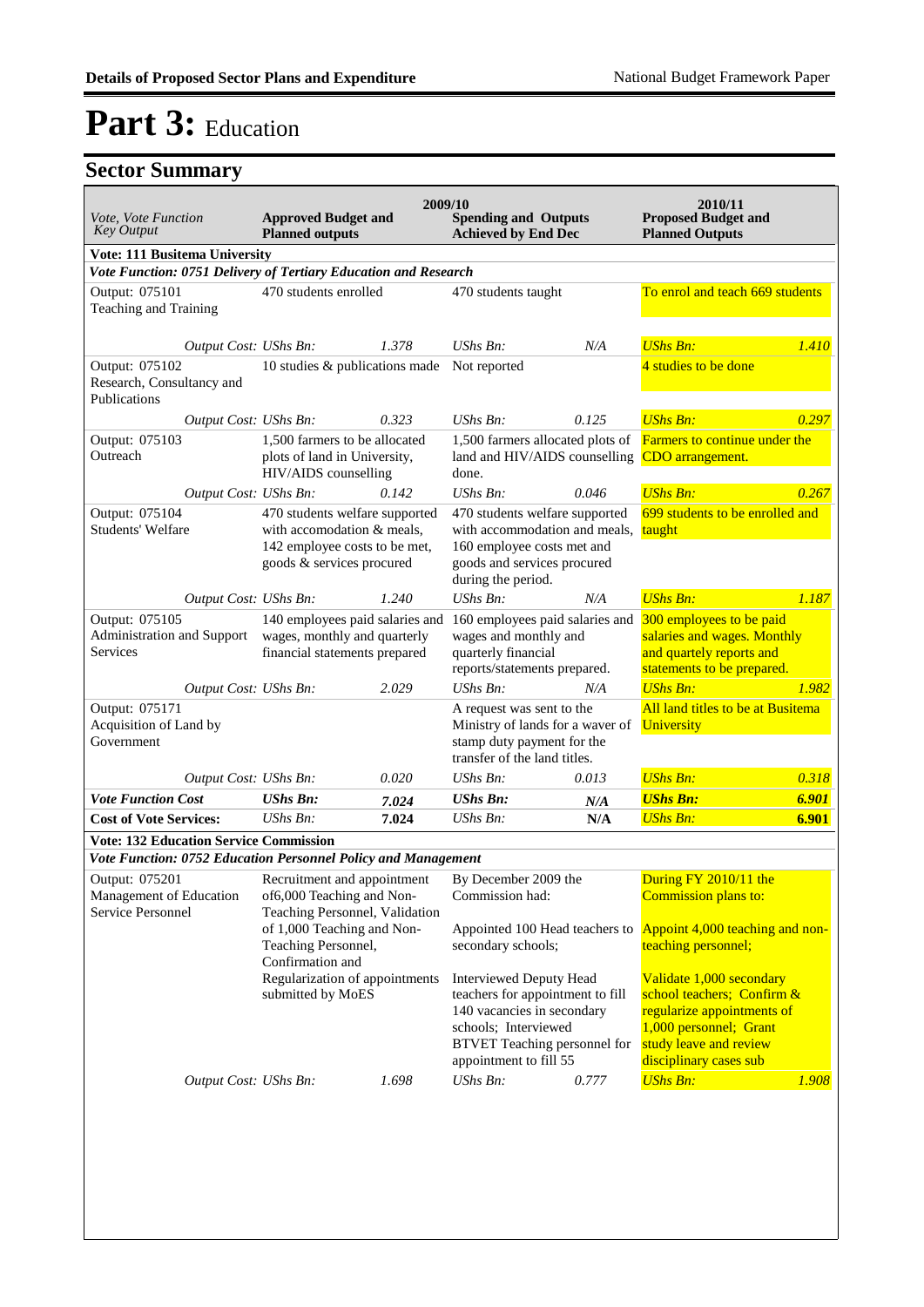| Vote, Vote Function<br><b>Key Output</b>                                                   | <b>Approved Budget and</b><br><b>Planned outputs</b>                                                                                                                                                                                            | 2009/10 | <b>Spending and Outputs</b><br><b>Achieved by End Dec</b>                                                                                                                                                                                                                       |       | 2010/11<br><b>Proposed Budget and</b><br><b>Planned Outputs</b>                                                                                                                                                                                                                      |        |
|--------------------------------------------------------------------------------------------|-------------------------------------------------------------------------------------------------------------------------------------------------------------------------------------------------------------------------------------------------|---------|---------------------------------------------------------------------------------------------------------------------------------------------------------------------------------------------------------------------------------------------------------------------------------|-------|--------------------------------------------------------------------------------------------------------------------------------------------------------------------------------------------------------------------------------------------------------------------------------------|--------|
| Output: 075202<br>Policy , Monitoring,<br><b>Evaluation and Research</b>                   | Plan and monitor the second<br>phase of implementation of the<br>Scheme of Service for Teachers,<br>Disseminate the ESC<br><b>Regulations and Training Needs</b><br>Report. Prepare BFP, MPS<br>ESSAPR, Annual Report and<br>Scheme of Service. |         | By December 2009 the<br>Commission: Prepared and<br>submitted the Annual Report<br>FY 2008/09 to Parliament;<br>Prepared and submitted the<br>Quarterly Report June - Sept<br>2009 to Office of Prime<br>Minister; Prepared and<br>submitted the Results Oriented<br>Management |       | During FY 2010/11 under this<br>key output the Commission<br>plans to: Prepare & submit<br>the Ministerial Policy Statement<br>2011/12 Prepare & submit<br>the Budget Framework Paper<br>2011/12 Prepare & submit<br>the Annual Report 2009/10<br>Prepare & submit the Qua           |        |
| Output Cost: UShs Bn:                                                                      |                                                                                                                                                                                                                                                 | 0.150   | <b>UShs Bn:</b>                                                                                                                                                                                                                                                                 | 0.060 | <b>UShs Bn:</b>                                                                                                                                                                                                                                                                      | 0.250  |
| Output: 075203<br>Finance, Administration,<br>Audit and Procurement                        | Day to Day Management,<br>Prepare Salaries and<br>Allowances Payments, Prepare<br>and Compile Financial Reports,<br>Statements and Books of<br>Accounts.                                                                                        |         | By December 2009 the<br>Commission: Prepared and<br>submitted the Final Books of<br>Accounts; Prepared and<br>submitted Financial Reports and<br>Statements monthly; Paid all<br>Staff salaries, wages and<br>allowances; Paid goods and<br>service providers;                  |       | During FY 2010/11 under this<br>key output the Commission<br>plans to: Prepare & submit<br>final books of accounts;<br>Prepare & submit financial<br>reports and statements; Pay<br>staff salaries, wages and<br>allowances Pay for goods<br>and services Procure items              |        |
|                                                                                            |                                                                                                                                                                                                                                                 | 1.795   | $UShs Bn$ :                                                                                                                                                                                                                                                                     | 0.571 | <b>UShs Bn:</b>                                                                                                                                                                                                                                                                      | 2.485  |
| Output: 075276<br>Purchase of Office and ICT<br>Equipment, including<br>Software           | Output Cost: UShs Bn:<br>During FY 2009/10 the<br>Commision plans to acquire;<br>Kodak capture pro software;<br>1 Kodak scanner model i1r420<br>1 heavy duty ricoh photocopier;<br>1 BTU air conditioner.                                       |         | Nil - no expenditure to<br>December 2009                                                                                                                                                                                                                                        |       | LAN upgrade & installation of<br>intranet services; Installation<br>consumables; ESC website;<br>Web server; Domain controller;<br>Server rack; Power backup<br>system, Double compartment<br>trunking; 3 hp desktops;                                                               |        |
| Output Cost: UShs Bn:                                                                      |                                                                                                                                                                                                                                                 | 0.033   | <b>UShs Bn:</b>                                                                                                                                                                                                                                                                 | 0.000 | <b>UShs Bn:</b>                                                                                                                                                                                                                                                                      | 0.033  |
| <b>Vote Function Cost</b>                                                                  | <b>UShs Bn:</b>                                                                                                                                                                                                                                 | 3.696   | <b>UShs Bn:</b>                                                                                                                                                                                                                                                                 | 1.408 | <b>UShs Bn:</b>                                                                                                                                                                                                                                                                      | 5.296  |
| <b>Cost of Vote Services:</b>                                                              | UShs Bn:                                                                                                                                                                                                                                        | 3.696   | UShs Bn:                                                                                                                                                                                                                                                                        | 1.408 | <b>UShs Bn:</b>                                                                                                                                                                                                                                                                      | 5.296  |
| <b>Vote: 136 Makerere University</b><br>Vote Function: 0751 Delivery of Tertiary Education |                                                                                                                                                                                                                                                 |         |                                                                                                                                                                                                                                                                                 |       |                                                                                                                                                                                                                                                                                      |        |
| Output: 075101<br>Teaching and Training                                                    | Admission 13,431 under grad<br>(Govt 2,217, private 10,806,<br>PG 409) Enrolment 34,470<br>students (PG 1,900; Govt 6,526;<br>private 6,044 Graduates). Cross-<br>cutting Courses (Gender,<br>Scholarly writing and data<br>analysis).          |         | Enrolment 33,112 students (PG<br>1,500; Govt 6,575; private<br>27713 Graduates).                                                                                                                                                                                                |       | Enrolment 34,000 students (PG<br>2,500; Govt 6,575; private<br>27713 Graduates).<br>Harmonisation of academic<br>programmes Four e-learning<br>centres- Full semesterisation<br>and distance eductaion<br>programs on pilot basis - 65%<br>of staff time of teaching and<br>leaning- |        |
| Output Cost: UShs Bn:                                                                      |                                                                                                                                                                                                                                                 | 51.695  | UShs Bn:                                                                                                                                                                                                                                                                        | N/A   | <b>UShs Bn:</b>                                                                                                                                                                                                                                                                      | 53.785 |
| Output Cost Excluding Donor UShs Bn:                                                       |                                                                                                                                                                                                                                                 | 48.540  | UShs Bn:                                                                                                                                                                                                                                                                        | N/A   | <b>UShs Bn:</b>                                                                                                                                                                                                                                                                      | 53.785 |
|                                                                                            |                                                                                                                                                                                                                                                 |         |                                                                                                                                                                                                                                                                                 |       |                                                                                                                                                                                                                                                                                      |        |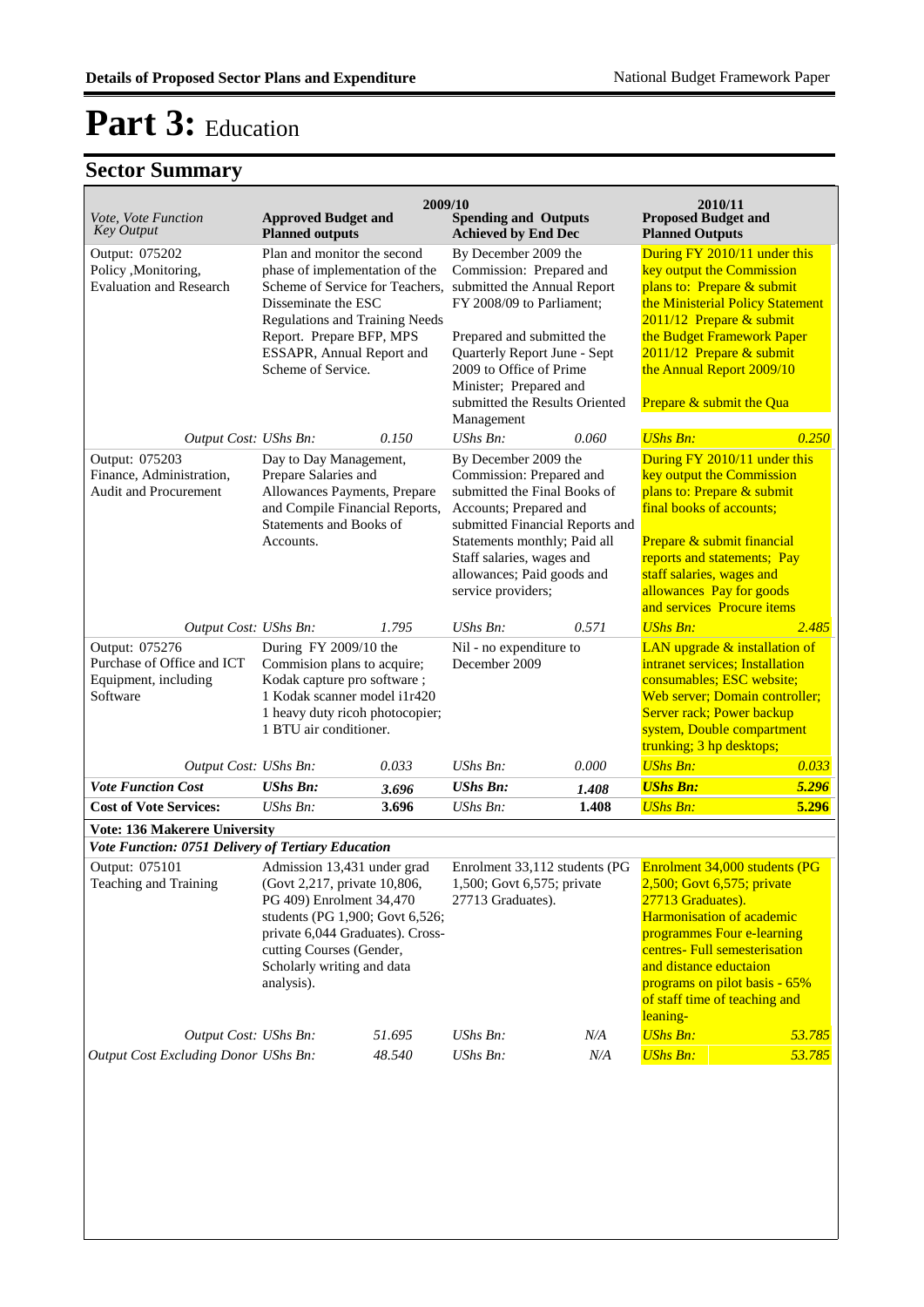| Vote, Vote Function<br><b>Key Output</b>                                                              | <b>Approved Budget and</b><br><b>Planned outputs</b>                                                                                                                                                                                            | 2009/10 | <b>Spending and Outputs</b><br><b>Achieved by End Dec</b>                                                                                                |       | 2010/11<br><b>Proposed Budget and</b><br><b>Planned Outputs</b>                                                                                                                                                                                                                        |        |
|-------------------------------------------------------------------------------------------------------|-------------------------------------------------------------------------------------------------------------------------------------------------------------------------------------------------------------------------------------------------|---------|----------------------------------------------------------------------------------------------------------------------------------------------------------|-------|----------------------------------------------------------------------------------------------------------------------------------------------------------------------------------------------------------------------------------------------------------------------------------------|--------|
| Output: 075102<br>Research, Consultancy and<br>Publications                                           | 20% of staff time spennt on<br>reserarch 2000 Masters students<br>55 PhD students, 55 Ph.Ds, 24<br>Research projects on Food<br>Nutrition and value addition 30<br>research projects on good<br>governence and gender<br>mainstreaming-Ongoing. |         | 20% of staff time spennt on<br>reserarch 2000 Masters students<br>51 PhD students. 1500 research<br>students at masters level.                           |       | 20% of staff time spennt on<br>reserarch 2000 Masters students<br>50 PhD students. 24 Research<br>projects on Food Nutrition and<br>value addition 30 research<br>projects on good governence<br>and gender mainstreaming-<br>Ongoing.                                                 |        |
| Output Cost: UShs Bn:                                                                                 |                                                                                                                                                                                                                                                 | 17.522  | $UShs Bn$ :                                                                                                                                              | N/A   | <b>UShs Bn:</b>                                                                                                                                                                                                                                                                        | 20.850 |
| Output Cost Excluding Donor UShs Bn:                                                                  |                                                                                                                                                                                                                                                 | 11.956  | $UShs Bn$ :                                                                                                                                              | N/A   | <b>UShs Bn:</b>                                                                                                                                                                                                                                                                        | 20.850 |
| Output: 075103<br>Outreach                                                                            | 15% of staff time spent on<br>Outreach and knowledge<br>transfer paertneships-10<br>Dissemination Workshops/<br>Dialogues and publications-<br>short courses and training in<br>FCIT, social Sciences and<br><b>EASLIS</b>                      |         | 15% of staff time spent on<br>outreach and knowledge<br>transfer paertneships- short<br>courses and training in FCIT,<br>social Sciences and EASLIS      |       | 15% of staff time spent on<br>outreach and knowledge<br>transfer paertneships-<br><b>Dissemination Workshops/</b><br><b>Dialogues and publications-</b><br>short courses and training in<br>FCIT, social Sciences and<br><b>EASLIS</b>                                                 |        |
| Output Cost: UShs Bn:                                                                                 |                                                                                                                                                                                                                                                 | 7.382   | UShs $Bn$ :                                                                                                                                              | N/A   | <b>UShs Bn:</b>                                                                                                                                                                                                                                                                        | 9.652  |
| Output Cost Excluding Donor UShs Bn:                                                                  |                                                                                                                                                                                                                                                 | 6.533   | $UShs Bn$ :                                                                                                                                              | N/A   | <b>UShs Bn:</b>                                                                                                                                                                                                                                                                        | 9.652  |
| Output: 075104<br>Students' Welfare                                                                   | 4388 studnets in the 9 halls of<br>residence food for 119 days,<br>3950 non residents food for<br>119 days, tarsnport and<br>accommodation. 1167 staff -                                                                                        |         | 4388 studnets in the 9 halls of<br>residence food for 119 days,<br>3950 non residents food for 119<br>days, tarsnport and<br>accommodation. 1167 staff - |       | 4388 studnets in the 9 halls of<br>residence food for 238 days (2)<br>semesters), 3950 non residents<br>food for 119 days, tarsnport and<br>accommodation. 1167 staff -<br>salaries for staff working in halls salaries for staff working in halls salaries for staff working in halls |        |
| Output Cost: UShs Bn:                                                                                 |                                                                                                                                                                                                                                                 | 11.126  | UShs Bn:                                                                                                                                                 | N/A   | <b>UShs Bn:</b>                                                                                                                                                                                                                                                                        | 11.558 |
| Output: 075105<br>Administration and Support<br>Services                                              |                                                                                                                                                                                                                                                 |         | Administration and maintenance Administration and maintanance<br>of campus effecively undertaken. of the physical plant                                  |       | <b>Administration and maintenance</b><br>of campus effecively undertaken.                                                                                                                                                                                                              |        |
| Output Cost: UShs Bn:                                                                                 |                                                                                                                                                                                                                                                 | 21.057  | $UShs Bn$ :                                                                                                                                              | N/A   | <b>UShs Bn:</b>                                                                                                                                                                                                                                                                        | 22.531 |
| Output Cost Excluding Donor UShs Bn:                                                                  |                                                                                                                                                                                                                                                 | 17.973  | UShs Bn:                                                                                                                                                 | N/A   | <b>UShs Bn:</b>                                                                                                                                                                                                                                                                        | 22.531 |
| Output: 075172<br>Government Buildings and<br>Administrative Infrastructure furnish completion of the | Complete the 7700sqm<br>ofadditional space and<br>FCIT Faculty Of technology<br>Buildiong - Main building<br>walkway- Main Hall roof-<br>Comencement of the School of<br>Education Building-completion<br>of 1 set of public                    |         | Note that this has been<br>redesignated under vote output<br>0751180-construction and<br>rehabilitation of Learning<br>Facilities                        |       | Note that this has been<br>redesignated under vote output<br>0751180-construction and<br>rehabilitation of Learning<br><b>Facilities</b>                                                                                                                                               |        |
| Output Cost: UShs Bn:                                                                                 |                                                                                                                                                                                                                                                 | 6.821   | UShs Bn:                                                                                                                                                 | N/A   | <b>UShs Bn:</b>                                                                                                                                                                                                                                                                        | 0.000  |
| Output Cost Excluding Donor UShs Bn:                                                                  |                                                                                                                                                                                                                                                 | 6.004   | UShs Bn:                                                                                                                                                 | N/A   | <b>UShs Bn:</b>                                                                                                                                                                                                                                                                        | 0.000  |
| Output: 075173<br>Roads, Streets and Highways Rehabilitation                                          | Completion of Road                                                                                                                                                                                                                              |         | Nil - no expenditure by<br>December 2009                                                                                                                 |       | Completion of the road network<br>rehabilitation                                                                                                                                                                                                                                       |        |
| Output Cost: UShs Bn:                                                                                 |                                                                                                                                                                                                                                                 | 0.124   | UShs Bn:                                                                                                                                                 | 0.000 | <b>UShs Bn:</b>                                                                                                                                                                                                                                                                        | 0.664  |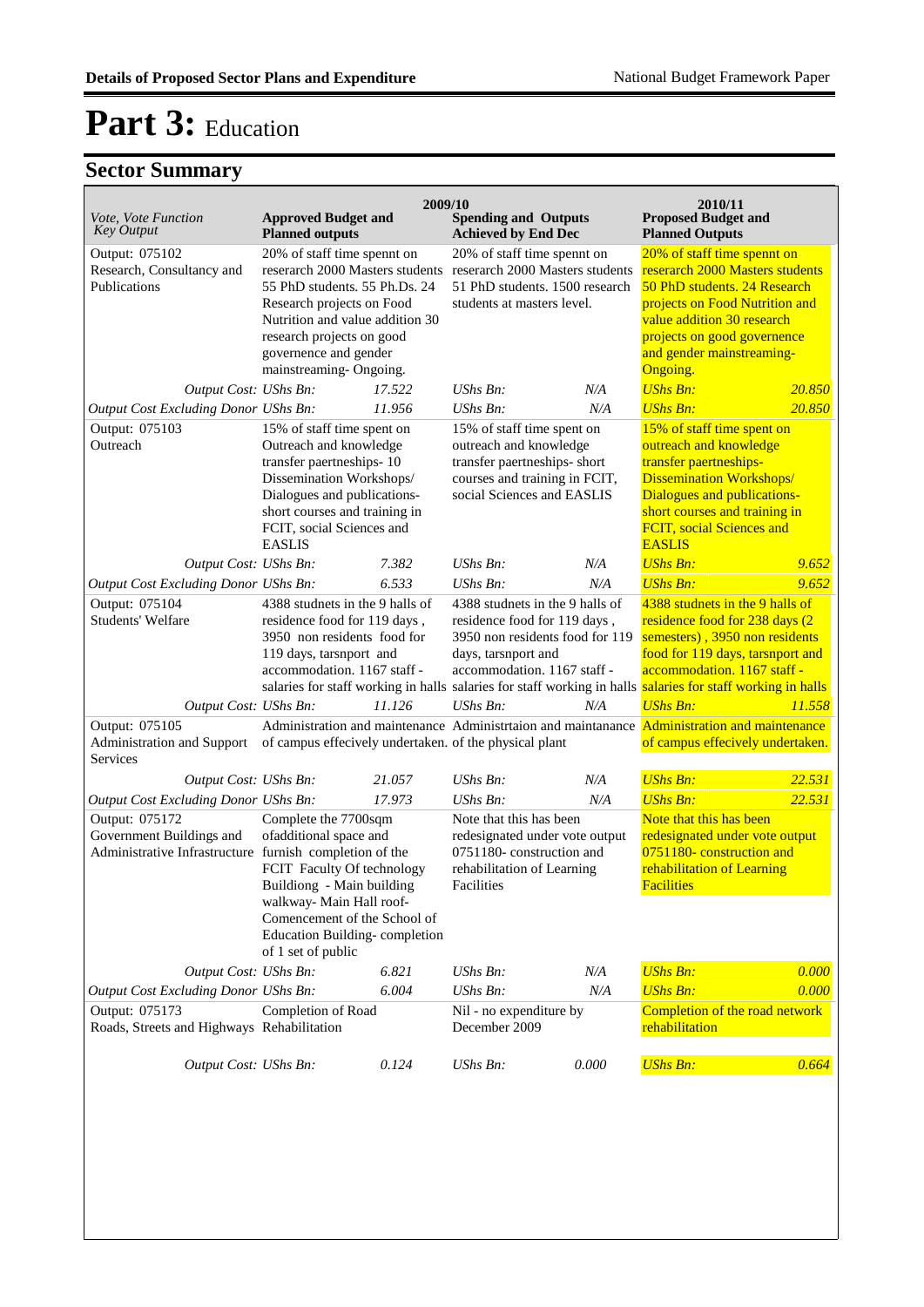| <i>Vote, Vote Function</i>                                                                | <b>Approved Budget and</b>                                                                                   | 2009/10            | <b>Spending and Outputs</b>                                                                                                                                                                                                                          |            | 2010/11<br><b>Proposed Budget and</b>                                                                                                                                                          |                    |
|-------------------------------------------------------------------------------------------|--------------------------------------------------------------------------------------------------------------|--------------------|------------------------------------------------------------------------------------------------------------------------------------------------------------------------------------------------------------------------------------------------------|------------|------------------------------------------------------------------------------------------------------------------------------------------------------------------------------------------------|--------------------|
| <b>Key Output</b>                                                                         | <b>Planned outputs</b>                                                                                       |                    | <b>Achieved by End Dec</b>                                                                                                                                                                                                                           |            | <b>Planned Outputs</b>                                                                                                                                                                         |                    |
| Output: 075176<br>Purchase of Office and ICT<br>Equipment, including<br>Software          | 50 computers for the Faculty of<br>Arts, graduate school, College<br>of Health Science and and<br>EASLIS     |                    | Furnishing of data points in<br>main Library underway. VOIP<br>in administrative buildings.                                                                                                                                                          |            | 100 computers for various<br>faculties and administrative<br>units in the University                                                                                                           |                    |
|                                                                                           |                                                                                                              |                    | 135 desktops and 61 laptops<br>and assorted accessories and<br>photocopiers procured. Oracle<br>database for the network system.                                                                                                                     |            |                                                                                                                                                                                                |                    |
| Output Cost: UShs Bn:                                                                     |                                                                                                              | 0.826              | $UShs Bn$ :                                                                                                                                                                                                                                          | N/A        | <b>UShs Bn:</b>                                                                                                                                                                                | 0.175              |
| Output Cost Excluding Donor UShs Bn:                                                      |                                                                                                              | 0.183              | UShs Bn:                                                                                                                                                                                                                                             | N/A        | <b>UShs Bn:</b>                                                                                                                                                                                | 0.175              |
| Output: 075177<br>Purchase of Specialised<br>Machinery & Equipment                        | Assorted machinery and<br>equipment purchased                                                                |                    | Laboratory equipment, freezes<br>fridges for the departments of<br>chemistry, biochemistry,<br>Physics and veterinary<br>medicine. Equipment for<br>the department of food science<br>and technology and the Institute<br>of Environment             |            | <b>Equipment for the Laboratories</b><br>in the Faculties of Agriculture,<br>Vet Medicine, Science and the<br><b>College of Health Sciences</b>                                                |                    |
| Output Cost: UShs Bn:                                                                     |                                                                                                              | 2.274              | UShs Bn:                                                                                                                                                                                                                                             | N/A        | <b>UShs Bn:</b>                                                                                                                                                                                | 5.805              |
| Output Cost Excluding Donor UShs Bn:                                                      |                                                                                                              | 0.000              | UShs Bn:                                                                                                                                                                                                                                             | 0.000      | <b>UShs Bn:</b>                                                                                                                                                                                | 5.805              |
| Output: 075178<br>Purchase of Office and<br>Residential Furniture and<br>Fittings         | Furnished Faculty of<br>TechnologyBuilding<br>extension; Furnished Library<br>building extension - Phase one |                    | Furnished Faculty of<br>technology. Furnished Librray<br>Phase I. Furniture for<br>Environment. Furniture and<br>fitings for the human resource<br>department.                                                                                       |            | <b>Furnished Library building</b><br>extension - Phase one                                                                                                                                     |                    |
| Output Cost: UShs Bn:                                                                     |                                                                                                              | 0.897              | UShs Bn:                                                                                                                                                                                                                                             | N/A        | <b>UShs Bn:</b>                                                                                                                                                                                | 0.483              |
| Output Cost Excluding Donor UShs Bn:                                                      |                                                                                                              | 0.000              | UShs Bn:                                                                                                                                                                                                                                             | 0.000      | <b>UShs Bn:</b>                                                                                                                                                                                | 0.483              |
| Output: 075182<br>Construction and<br>Rehabilitation of<br><b>Accomodation Facilities</b> |                                                                                                              |                    | None                                                                                                                                                                                                                                                 |            | <b>Reconstruction of Nyabyeya</b><br>forest Reserve Hostel originally<br>supported by Norwegian<br>Governmnet                                                                                  |                    |
| Output Cost: UShs Bn:                                                                     |                                                                                                              | 0.000              | UShs Bn:                                                                                                                                                                                                                                             | 0.000      | <b>UShs Bn:</b>                                                                                                                                                                                | 0.925              |
| <b>Vote Function Cost</b><br>VF Cost Excluding Donor                                      | <b>UShs Bn:</b><br><b>UShs Bn</b>                                                                            | 120.424<br>103.139 | <b>UShs Bn:</b><br><b>UShs Bn</b>                                                                                                                                                                                                                    | N/A<br>N/A | <b>UShs Bn:</b><br><b>UShs Bn</b>                                                                                                                                                              | 134.665<br>122.231 |
| <b>Cost of Vote Services:</b>                                                             | $UShs Bn$ :                                                                                                  | 119.724            | <b>UShs Bn:</b>                                                                                                                                                                                                                                      | N/A        | <b>UShs Bn:</b>                                                                                                                                                                                | 134.665            |
| Vote Cost Excluding Donor                                                                 | UShs Bn                                                                                                      | 103.139            | <b>UShs Bn</b>                                                                                                                                                                                                                                       | N/A        | <b>UShs Bn</b>                                                                                                                                                                                 | 122.231            |
| Vote: 137 Mbarara University                                                              |                                                                                                              |                    |                                                                                                                                                                                                                                                      |            |                                                                                                                                                                                                |                    |
| Vote Function: 0751 Delivery of Tertiary Education                                        |                                                                                                              |                    |                                                                                                                                                                                                                                                      |            |                                                                                                                                                                                                |                    |
| Output: 075101<br>Teaching and Training                                                   | Enroll 688 GOU and 1,982<br>private students. Train 50 staff<br>in higher Degrees                            |                    | Procured teaching and<br>examination materials and<br>taught 2,800 students. Paid<br>Faculty allowance for 600 GOU<br>science based students. Timely<br>payment of salaries for 167<br>academic staff. Continuous<br>capacity building for 50 staff. |            | <b>Train 738 GOU and 2,423</b><br>private students. Faculty<br><b>Allowance for 600 Science</b><br>based students. Train 50 Staff at<br><b>Higher Degrees. Graduation for</b><br>850 students. |                    |
| Output Cost: UShs Bn:                                                                     |                                                                                                              | 5.279              | UShs Bn:                                                                                                                                                                                                                                             | N/A        | <b>UShs Bn:</b>                                                                                                                                                                                | 5.756              |
| <b>Output Cost Excluding Donor UShs Bn:</b>                                               |                                                                                                              | 4.910              | UShs Bn:                                                                                                                                                                                                                                             | N/A        | <b>UShs Bn:</b>                                                                                                                                                                                | 5.756              |
|                                                                                           |                                                                                                              |                    |                                                                                                                                                                                                                                                      |            |                                                                                                                                                                                                |                    |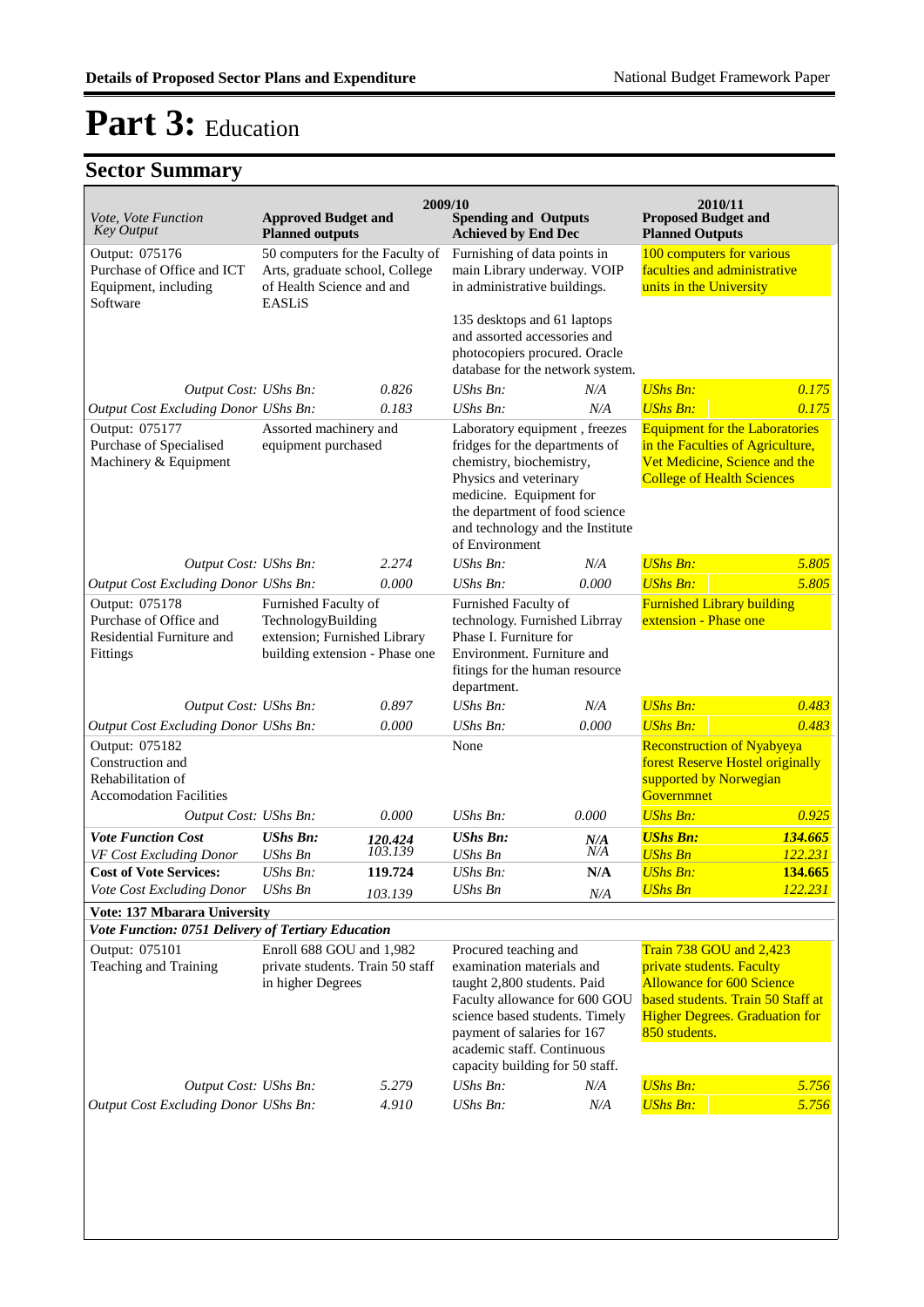| Vote, Vote Function<br><b>Key Output</b>                        | <b>Approved Budget and</b><br><b>Planned outputs</b>                                                                                                                                                                                                                         | 2009/10                                                 | <b>Spending and Outputs</b><br><b>Achieved by End Dec</b>                                                                                                                                                                                                                                  |                                                                                                                                                                                                   | 2010/11<br><b>Proposed Budget and</b><br><b>Planned Outputs</b>                                                                                                                                                                                                                                                                                  |                                                                                                                                        |
|-----------------------------------------------------------------|------------------------------------------------------------------------------------------------------------------------------------------------------------------------------------------------------------------------------------------------------------------------------|---------------------------------------------------------|--------------------------------------------------------------------------------------------------------------------------------------------------------------------------------------------------------------------------------------------------------------------------------------------|---------------------------------------------------------------------------------------------------------------------------------------------------------------------------------------------------|--------------------------------------------------------------------------------------------------------------------------------------------------------------------------------------------------------------------------------------------------------------------------------------------------------------------------------------------------|----------------------------------------------------------------------------------------------------------------------------------------|
| Output: 075102<br>Research, Consultancy and<br>Publications     |                                                                                                                                                                                                                                                                              | Conduct 100 research studies<br>andmake 80 publications |                                                                                                                                                                                                                                                                                            | 70 research proposals were<br>written, vetted and approved. 55<br>research studies begun. 1<br>research dissemination<br>conference held. Timely<br>payment of salaries for 55<br>academic staff. |                                                                                                                                                                                                                                                                                                                                                  | <b>Conduct 80 Research studies</b><br>and make 60 publications. Hold<br>8 public lectures, 4 workshops<br>and 1 Research Dissemination |
| Output Cost: UShs Bn:                                           |                                                                                                                                                                                                                                                                              | 1.890                                                   | UShs Bn:                                                                                                                                                                                                                                                                                   | N/A                                                                                                                                                                                               | <b>UShs Bn:</b>                                                                                                                                                                                                                                                                                                                                  | 1.074                                                                                                                                  |
| Output Cost Excluding Donor UShs Bn:                            |                                                                                                                                                                                                                                                                              | 0.938                                                   | $UShs Bn$ :                                                                                                                                                                                                                                                                                | N/A                                                                                                                                                                                               | <b>UShs Bn:</b>                                                                                                                                                                                                                                                                                                                                  | 1.074                                                                                                                                  |
| Output: 075103<br>Outreach                                      | Conduct community outreach<br>for 60 medical students, School<br>practice for 130 science<br>students, Industrial training for<br>100 computer, 150 business and<br>20 pharmacy students                                                                                     |                                                         | School practice survey<br>conducted. Nursing Students'<br>home visits conducted.                                                                                                                                                                                                           |                                                                                                                                                                                                   | <b>Conduct 8 weeks of Community</b><br>placement for 60 Medical<br>students, 8 weeks of School<br><b>Practice for 196 Science</b><br><b>Education Students, 8 weeks of</b><br><b>Industrial Training for 300</b><br><b>Computer Science, Computer</b><br><b>Engineering and Information</b><br><b>Technology Students, 150</b><br><b>Busines</b> |                                                                                                                                        |
| Output Cost: UShs Bn:                                           |                                                                                                                                                                                                                                                                              | 0.183                                                   | <b>UShs Bn:</b>                                                                                                                                                                                                                                                                            | N/A                                                                                                                                                                                               | <b>UShs Bn:</b>                                                                                                                                                                                                                                                                                                                                  | 0.183                                                                                                                                  |
| Output: 075104<br>Students' Welfare                             | Feed 317 and accommodate 371<br>GOU students.                                                                                                                                                                                                                                |                                                         | Orientation for 987 new<br>students done. Fed and<br>accommodated 317 and paid<br>Living out allowance for 421<br>GOU students. Provided<br>recreation, health, and sports<br>services for 2,800 students.<br>HIV/AIDs awareness<br>workshops, testing and<br>counseling, and peer review. |                                                                                                                                                                                                   | Feed and accommodate 317<br>students and pay living out<br>allowance for 421 GOU<br>students. Provide health and<br>recreation (sports and games)<br>facilities for 3,161 students.<br><b>HIV/AIDs</b> awareness<br>workshops, testing and<br>counseling, and peer review                                                                        |                                                                                                                                        |
| Output Cost: UShs Bn:                                           |                                                                                                                                                                                                                                                                              | 0.596                                                   | UShs Bn:                                                                                                                                                                                                                                                                                   | N/A                                                                                                                                                                                               | <b>UShs Bn:</b>                                                                                                                                                                                                                                                                                                                                  | 0.796                                                                                                                                  |
| Output: 075105<br>Administration and Support<br>Services        | Pay salaries for 300 academic<br>staff and 169 non academic<br>staff; Pay 30 utility bills.<br>Maintain and clean 8.24ha of<br>compounds, lecture rooms and<br>halls. Renovate buildings and<br>repair machines and vehicles.<br>Feed 317 & accommodate 371<br>GOU students. |                                                         | 138 utility bills paid. 8.2 ha of<br>compound & 12,005 square<br>metres lecture rooms,<br>laboratories and students' halls<br>cleaned. 2 Senate, 8 Council<br>and Council committee<br>meetings, 6 contracts and 8<br>management meetings held.<br>Routine maintenance of<br>buildings.    |                                                                                                                                                                                                   | Pay 276 utility bills (electricity<br>and water). Maintain and clean<br>8.24 ha of compounds, and<br>12,005 square metres of lecture<br>rooms, laboratories and<br>students' halls cleaned. Routine<br>maintenance of buildings,<br>equipment and vehicles. Hold<br>14 Council meetings                                                          |                                                                                                                                        |
| Output Cost: UShs Bn:                                           |                                                                                                                                                                                                                                                                              | 4.195                                                   | UShs Bn:                                                                                                                                                                                                                                                                                   | N/A                                                                                                                                                                                               | <b>UShs Bn:</b>                                                                                                                                                                                                                                                                                                                                  | 4.106                                                                                                                                  |
| <b>Output Cost Excluding Donor UShs Bn:</b>                     |                                                                                                                                                                                                                                                                              | 3.829                                                   | UShs Bn:                                                                                                                                                                                                                                                                                   | N/A                                                                                                                                                                                               | <b>UShs Bn:</b>                                                                                                                                                                                                                                                                                                                                  | 4.106                                                                                                                                  |
| Output: 075151<br>Guild Services                                | Transfer for guild activities,<br>sports and recreation.                                                                                                                                                                                                                     |                                                         | <b>Facilitated Guild office</b><br>supplies, workshops, meetings,<br>seminars and recreation                                                                                                                                                                                               |                                                                                                                                                                                                   | <b>Facilitation for Guild office</b><br>supplies, workshops, meetings,<br>seminars and recreation                                                                                                                                                                                                                                                |                                                                                                                                        |
| Output Cost: UShs Bn:                                           |                                                                                                                                                                                                                                                                              | 0.100                                                   | UShs Bn:                                                                                                                                                                                                                                                                                   | N/A                                                                                                                                                                                               | <b>UShs Bn:</b>                                                                                                                                                                                                                                                                                                                                  | 0.133                                                                                                                                  |
| Output: 075152<br>Subsciptions to Research<br>and International | To pay subscriptions and<br>membership fees                                                                                                                                                                                                                                  |                                                         | Membership fees to 3<br>International and 2 Local<br>Organisations paid                                                                                                                                                                                                                    |                                                                                                                                                                                                   | <b>Membership to International</b><br>and local organizations.<br>Subscription to Journals.                                                                                                                                                                                                                                                      |                                                                                                                                        |
| Output Cost: UShs Bn:                                           |                                                                                                                                                                                                                                                                              | 0.020                                                   | UShs Bn:                                                                                                                                                                                                                                                                                   | 0.010                                                                                                                                                                                             | <b>UShs Bn:</b>                                                                                                                                                                                                                                                                                                                                  | 0.035                                                                                                                                  |
|                                                                 |                                                                                                                                                                                                                                                                              |                                                         |                                                                                                                                                                                                                                                                                            |                                                                                                                                                                                                   |                                                                                                                                                                                                                                                                                                                                                  |                                                                                                                                        |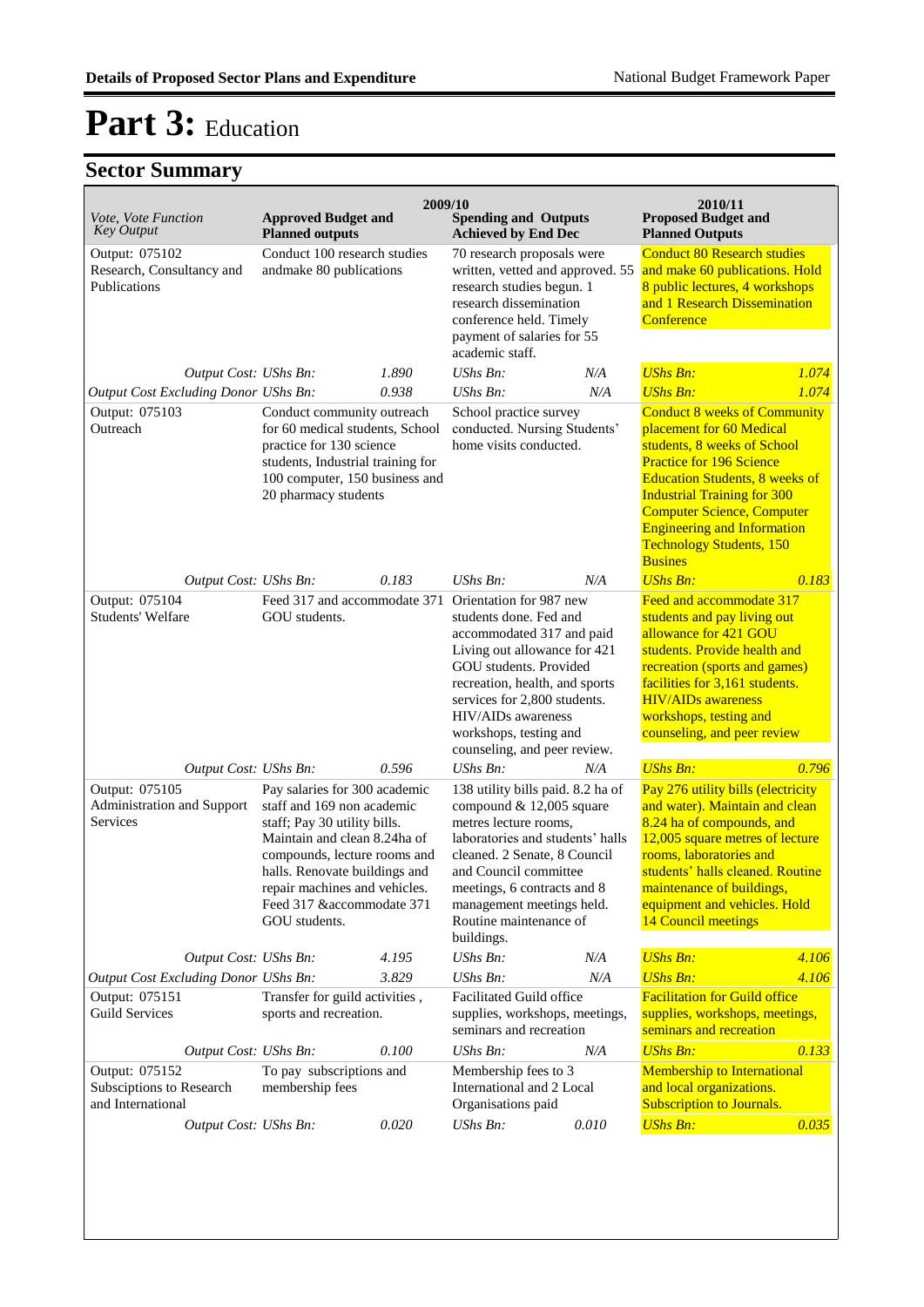| <i>Vote, Vote Function</i>                                                                          | <b>Approved Budget and</b>                                                                                                                                                                                                                                                                  | 2009/10          | <b>Spending and Outputs</b>                                                                                                                                                                                                                                                               |            | 2010/11<br><b>Proposed Budget and</b>                                                                                                                                                                                                                                                              |                  |
|-----------------------------------------------------------------------------------------------------|---------------------------------------------------------------------------------------------------------------------------------------------------------------------------------------------------------------------------------------------------------------------------------------------|------------------|-------------------------------------------------------------------------------------------------------------------------------------------------------------------------------------------------------------------------------------------------------------------------------------------|------------|----------------------------------------------------------------------------------------------------------------------------------------------------------------------------------------------------------------------------------------------------------------------------------------------------|------------------|
| <b>Key Output</b>                                                                                   | <b>Planned outputs</b>                                                                                                                                                                                                                                                                      |                  | <b>Achieved by End Dec</b>                                                                                                                                                                                                                                                                |            | <b>Planned Outputs</b>                                                                                                                                                                                                                                                                             |                  |
| Output: 075172<br>Government Buildings and                                                          | 4 new labs 4 new lecture<br>rooms.Carry out major<br>Administrative Infrastructure rehabilitations ofold stractures.                                                                                                                                                                        |                  | Paid 2 completion certificates<br>for Phase 1C of the Science<br>Block, and Advertised for Phase<br>1 <sub>D</sub>                                                                                                                                                                        |            | <b>Establish Faculty of Applied</b><br>Science at Kihumuro<br>(Department of Chemical<br>Engineer), extend some Utilities<br>at Kihumuro, Renovation of<br><b>Students' Hostels (Ladies and</b><br>Gents), Kitchen, and installation<br>of Rain Water harvesting                                   |                  |
| Output Cost: UShs Bn:                                                                               |                                                                                                                                                                                                                                                                                             | 3.181            | $UShs Bn$ :                                                                                                                                                                                                                                                                               | N/A        | <b>UShs Bn:</b>                                                                                                                                                                                                                                                                                    | 2.903            |
| Output: 075173<br>Roads, Streets and Highways construction of ramps                                 | Complete phase 2 of                                                                                                                                                                                                                                                                         |                  | year                                                                                                                                                                                                                                                                                      |            | Planned for Third Quarter of the 5 kms of Kihumuro Access<br>Road opened up.                                                                                                                                                                                                                       |                  |
| Output Cost: UShs Bn:                                                                               |                                                                                                                                                                                                                                                                                             | 0.058            | $UShs Bn$ :                                                                                                                                                                                                                                                                               | N/A        | <b>UShs Bn:</b>                                                                                                                                                                                                                                                                                    | 0.100            |
| Output: 075175<br><b>Purchase of Motor Vehicles</b><br>and Other Transport<br>Equipment             | <b>Purchase of Vehicles</b>                                                                                                                                                                                                                                                                 |                  | Procurement process for<br>Students' Bus and vehicle for                                                                                                                                                                                                                                  |            | 1 pool van, 1 vehicle for Deputy<br>Vice Chancellor, 1 vehicle for<br>the University Secretary ongoing Academic Registrar, 1 vehicle<br>for Faculty of Development<br><b>Studies procured</b>                                                                                                      |                  |
| Output Cost: UShs Bn:                                                                               |                                                                                                                                                                                                                                                                                             | 0.180            | UShs Bn:                                                                                                                                                                                                                                                                                  | N/A        | <b>UShs Bn:</b>                                                                                                                                                                                                                                                                                    | 0.380            |
| Output: 075176<br>Purchase of Office and ICT<br>Equipment, including<br>Software                    | Procurement of assorted IT and<br>Office Equipment                                                                                                                                                                                                                                          |                  | Planned for Third Quarter of the Installation of Wireless Internet<br>year                                                                                                                                                                                                                |            | <b>Services, Procurement of IT</b><br><b>Equipment and Expansion of</b><br>the bandwidth                                                                                                                                                                                                           |                  |
| Output Cost: UShs Bn:                                                                               |                                                                                                                                                                                                                                                                                             | 0.050            | $UShs Bn$ :                                                                                                                                                                                                                                                                               | N/A        | <b>UShs Bn:</b>                                                                                                                                                                                                                                                                                    | 0.150            |
| Output: 075177<br>Purchase of Specialised<br>Machinery & Equipment                                  | 1 Diigital PH meter, 01 Newton Procured 30 Computers for ICS<br>rings Apparatus & accessories<br>&Assorted pharmacy equipment, Secretary                                                                                                                                                    |                  | and 2 for Office of University                                                                                                                                                                                                                                                            |            | 20 Computers for ICS,<br><b>Assortment of Teaching</b><br><b>Equipment for Faculties of</b><br>Medicine, Science,<br><b>Development Studies and</b><br><b>Office Equipment for Central</b><br>Administration                                                                                       |                  |
| Output Cost: UShs Bn:                                                                               |                                                                                                                                                                                                                                                                                             | 0.083            | UShs Bn:                                                                                                                                                                                                                                                                                  | N/A        | <b>UShs Bn:</b>                                                                                                                                                                                                                                                                                    | 0.252            |
| Output: 075178<br>Purchase of Office and<br>Residential Furniture and<br>Fittings                   | Assorted Office Equipment and<br>Furniture purchased                                                                                                                                                                                                                                        |                  | Procurement process ongoing                                                                                                                                                                                                                                                               |            | 20 Sets of Office, Assorted<br><b>Laboratory and Lecture Room</b><br>furniture                                                                                                                                                                                                                     |                  |
| Output Cost: UShs Bn:                                                                               |                                                                                                                                                                                                                                                                                             | 0.018            | UShs Bn:                                                                                                                                                                                                                                                                                  | $N\!/\!A$  | <b>UShs Bn:</b>                                                                                                                                                                                                                                                                                    | 0.050            |
| <b>Vote Function Cost</b>                                                                           | <b>UShs Bn:</b>                                                                                                                                                                                                                                                                             | 15.833<br>14.146 | <b>UShs Bn:</b>                                                                                                                                                                                                                                                                           | N/A        | <b>UShs Bn:</b>                                                                                                                                                                                                                                                                                    | 15.918           |
| VF Cost Excluding Donor<br><b>Cost of Vote Services:</b>                                            | <b>UShs Bn</b><br>UShs Bn:                                                                                                                                                                                                                                                                  | 15.833           | <b>UShs Bn</b><br>UShs Bn:                                                                                                                                                                                                                                                                | N/A<br>N/A | <b>UShs Bn</b><br><b>UShs Bn:</b>                                                                                                                                                                                                                                                                  | 15.918<br>15.918 |
| Vote Cost Excluding Donor                                                                           | <b>UShs Bn</b>                                                                                                                                                                                                                                                                              | 14.146           | <b>UShs Bn</b>                                                                                                                                                                                                                                                                            | N/A        | <b>UShs Bn</b>                                                                                                                                                                                                                                                                                     | 15.918           |
| Vote: 138 Makerere University Business School<br>Vote Function: 0751 Delivery of Tertiary Education |                                                                                                                                                                                                                                                                                             |                  |                                                                                                                                                                                                                                                                                           |            |                                                                                                                                                                                                                                                                                                    |                  |
| Output: 075101<br>Teaching and Training                                                             | To admit,<br>register, teach, examine studs:<br>Govt 1250, Private 12254; Total<br>13504. Graduate masters 250,<br>bach. 1900, Dips 2000, Total<br>4150. Purchase 6000 textbooks.<br>Provide for staff developt<br>programs: Phd 30, masters 80,<br>Bachelors 15, Diplomas 10.<br>Wkshps 22 |                  | Admitted first years 7,537 studs<br>of which 415 were Govrt<br>sponsored studs. Registered<br>12,297 of which 1,115 were<br>Govrt and 11,182<br>private.Purchased 2,494 library<br>textbooks. Provided for staff<br>development as follows; 16<br>PhD;93Masters;19<br>Bachlors; 4Diplomas |            | To admit,<br>register, teach, examine studs:<br>Govt 1250, Private 12304; Total<br>13504. Graduate masters 250,<br>bach. 1900, Dips 2000, Total<br>4150. Purchase 6000 textbooks.<br><b>Provide for staff developt</b><br>programs: Phd 30, masters 80,<br>Bachelors 15, Diplomas 10.<br>Wkshps 22 |                  |
| Output Cost: UShs Bn:                                                                               |                                                                                                                                                                                                                                                                                             | 3.944            | UShs Bn:                                                                                                                                                                                                                                                                                  | N/A        | <b>UShs Bn:</b>                                                                                                                                                                                                                                                                                    | <b>1.299</b>     |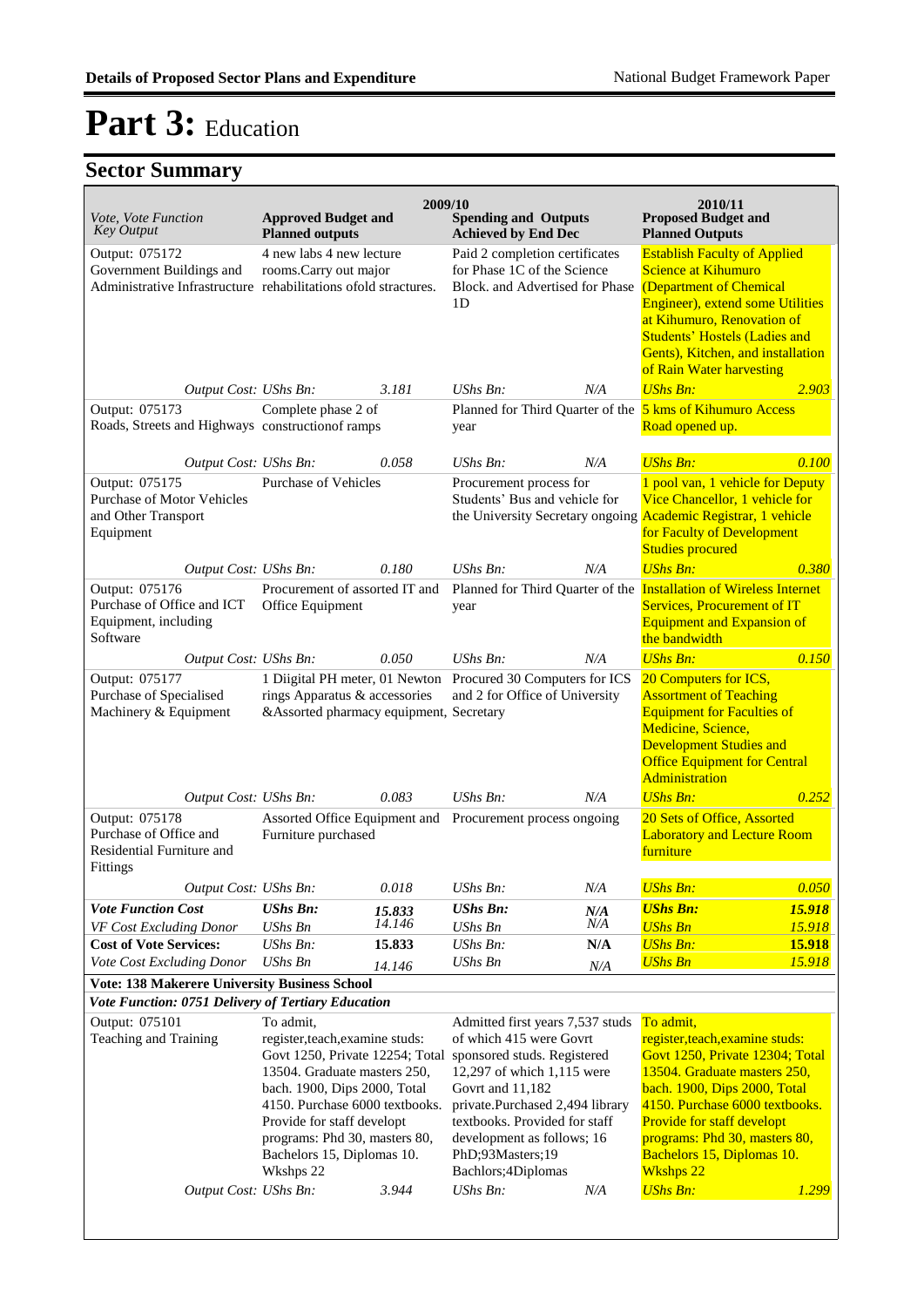|                                                                                                                                     | 2009/10<br>2010/11                                                                                                                                                                                                                                                                    |        |                                                                                                                                                                                                                                                                                                           |       |                                                                                                                                                                                                                                                                                                                    |        |  |
|-------------------------------------------------------------------------------------------------------------------------------------|---------------------------------------------------------------------------------------------------------------------------------------------------------------------------------------------------------------------------------------------------------------------------------------|--------|-----------------------------------------------------------------------------------------------------------------------------------------------------------------------------------------------------------------------------------------------------------------------------------------------------------|-------|--------------------------------------------------------------------------------------------------------------------------------------------------------------------------------------------------------------------------------------------------------------------------------------------------------------------|--------|--|
| Vote, Vote Function<br><b>Key Output</b>                                                                                            | <b>Approved Budget and</b><br><b>Planned outputs</b>                                                                                                                                                                                                                                  |        | <b>Spending and Outputs</b><br><b>Achieved by End Dec</b>                                                                                                                                                                                                                                                 |       | <b>Proposed Budget and</b><br><b>Planned Outputs</b>                                                                                                                                                                                                                                                               |        |  |
| Output: 075102<br>Research, Consultancy and<br>Publications                                                                         | Carry out 50 research topics, 15<br>publications to be done; 30<br>research academic seminars to<br>be held.                                                                                                                                                                          |        | Completed research 25; ongoing<br>32; proposal level 30; apporved<br>& seeking funding 4; Joint<br>researches are 4; research<br>seminars held 5; Printed 200<br>career guidance handbooks; 3<br>MUBS newsletters publised;<br>1000 MUBS leadership flyers<br>printed;                                    |       | Carry out 50 research topics, 15<br>publications to be done; 30<br>research academic seminars to<br>be held.                                                                                                                                                                                                       |        |  |
| Output Cost: UShs Bn:                                                                                                               |                                                                                                                                                                                                                                                                                       | 0.435  | $UShs Bn$ :                                                                                                                                                                                                                                                                                               | N/A   | <b>UShs Bn:</b>                                                                                                                                                                                                                                                                                                    | 0.685  |  |
| Output: 075104<br><b>Students' Welfare</b>                                                                                          | Provide for studs welfare that<br>includes LOAs, feeding and<br>accommodation. Propose to pay<br>LOA to 1,250 students.                                                                                                                                                               |        | A total of 1,022 Govrt non<br>resident students were paid<br>LOAs. Provided for feeding and<br>accommodation of Government<br>sponsored students.                                                                                                                                                         |       | Provide for studs welfare that<br>includes LOAs, feeding and<br>accommodation. Propose to pay<br>LOA to 1,200 students.                                                                                                                                                                                            |        |  |
| Output Cost: UShs Bn:                                                                                                               |                                                                                                                                                                                                                                                                                       | 1.737  | UShs Bn:                                                                                                                                                                                                                                                                                                  | N/A   | <b>UShs Bn:</b>                                                                                                                                                                                                                                                                                                    | 1.735  |  |
| Output: 075105<br>Administration and Support<br>Services<br>Output Cost: UShs Bn:                                                   | Provide for staff renumerations:<br>Academic: 286, Admin: 105,<br>Support: 249. Facilitate smooth<br>running of the school operations<br>that include utilities, rent &<br>property rates, adverts &<br>promotions, insurance $\&$<br>professional services, conduct<br>meetings, etc | 20.236 | Staff salaries paid to: 266<br>academic, 98 admin. & 247<br>support totalling to 611.staff<br>promoted were 18 and 27<br>academic were recruited.<br>Continued with smooth school<br>operational activities that<br>included payment for utilities,<br>rent, property rates, adverts, etc<br>UShs Bn:     | N/A   | <b>Provide for staff renumerations:</b><br>Academic: 451, Admin: 182,<br>Support: 335. Facilitate smooth<br>running of the school operations<br>that include utilities, rent $\&$<br>property rates, adverts &<br>promotions, insurance $\&$<br>professional services, conduct<br>meetings, etc<br><b>UShs Bn:</b> | 23.163 |  |
| Output: 075151                                                                                                                      | Support students guild & sports                                                                                                                                                                                                                                                       |        | Students Guild activities were                                                                                                                                                                                                                                                                            |       | Support students guild & sports                                                                                                                                                                                                                                                                                    |        |  |
| <b>Guild Services</b>                                                                                                               | activities, chaplancy, career<br>guidance and counseling for all<br>government & private students<br>to be carried out & will be<br>funded. Total 13,504                                                                                                                              |        | supported and these included<br>sports, chaplancy, career<br>guidance, counselling for all<br>private and Government<br>students as per registered<br>numbers of 12,297.                                                                                                                                  |       | activities, chaplancy, career<br>guidance and counseling for all<br>government & private students<br>to be carried out & will be<br>funded. Total 13,504                                                                                                                                                           |        |  |
| Output Cost: UShs Bn:                                                                                                               |                                                                                                                                                                                                                                                                                       | 0.448  | UShs Bn:                                                                                                                                                                                                                                                                                                  | N/A   | <b>UShs Bn:</b>                                                                                                                                                                                                                                                                                                    | 0.468  |  |
| Output: 075152<br>Subscriptions to Research<br>and International<br>Organisations                                                   | Subscriptions made                                                                                                                                                                                                                                                                    |        |                                                                                                                                                                                                                                                                                                           |       | Renewal of local and<br>international subscriptions and<br>membership for periodicals,<br>journals and E- resources to be<br>made                                                                                                                                                                                  |        |  |
| Output Cost: UShs Bn:<br>Output: 075172<br>Government Buildings and<br>Administrative Infrastructure office, Sick Bay, maintainance | Rehabilitation & expansion of<br>blocks 1, 2,3, Dean of Students<br>of lecture halls, students<br>hostels, kitchen, utility network,<br>construction of washrooms &<br>drainage system, staff<br>workstations & offices;                                                              | 0.000  | UShs Bn:<br>Maintenance done of<br>infrastructure & compound at<br>main campus & Bugolobi;<br>painted school<br>buildings, BugolobiLibrary<br>repairs completed, Extension &<br>renovation repairs at Ex Amule<br>House; Repairs at Block 5; Flat<br>4 & Berlin Hostels; Health Care<br>Offic partitioned | 0.000 | <b>UShs Bn:</b><br>Rehabilitation & expansion of<br>blocks 1, 2,3, Dean of Students<br>office, Sick Bay, maintainance<br>of lecture halls, students<br>hostels, kitchen, utility network,<br>construction of washrooms &<br>drainage system, staff<br>workstations & offices;                                      | 0.064  |  |
| Output Cost: UShs Bn:                                                                                                               |                                                                                                                                                                                                                                                                                       | 2.493  | UShs Bn:                                                                                                                                                                                                                                                                                                  | N/A   | <b>UShs Bn:</b>                                                                                                                                                                                                                                                                                                    | 2.580  |  |
|                                                                                                                                     |                                                                                                                                                                                                                                                                                       |        |                                                                                                                                                                                                                                                                                                           |       |                                                                                                                                                                                                                                                                                                                    |        |  |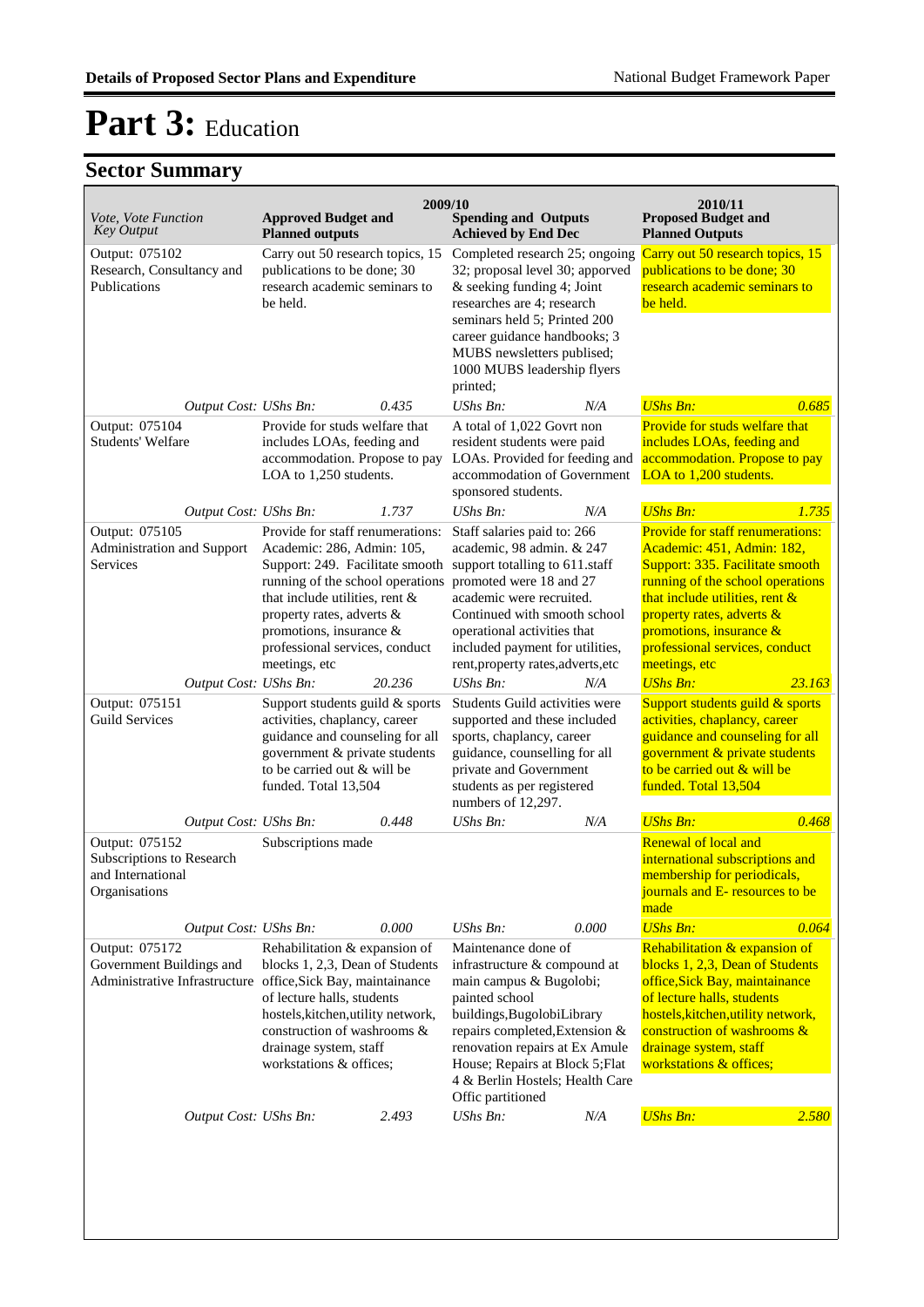|                                                                                         |                                                                                                                                                                                                                                                                                         | 2009/10 |                                                                                                                                                                                                                                                                                                       |     | 2010/11                                                                                                                                                                                                                                                    |        |
|-----------------------------------------------------------------------------------------|-----------------------------------------------------------------------------------------------------------------------------------------------------------------------------------------------------------------------------------------------------------------------------------------|---------|-------------------------------------------------------------------------------------------------------------------------------------------------------------------------------------------------------------------------------------------------------------------------------------------------------|-----|------------------------------------------------------------------------------------------------------------------------------------------------------------------------------------------------------------------------------------------------------------|--------|
| Vote, Vote Function<br><b>Key Output</b>                                                | <b>Approved Budget and</b><br><b>Planned outputs</b>                                                                                                                                                                                                                                    |         | <b>Spending and Outputs</b><br><b>Achieved by End Dec</b>                                                                                                                                                                                                                                             |     | <b>Proposed Budget and</b><br><b>Planned Outputs</b>                                                                                                                                                                                                       |        |
| Output: 075175<br><b>Purchase of Motor Vehicles</b><br>and Other Transport<br>Equipment | Purchase of Vehicles                                                                                                                                                                                                                                                                    |         | Vehicle maintenance was done;<br>panel beating & spraying of<br>pool vehicles, purchased car<br>batteries, tyres, servicing &<br>repairs of buses, motor cycles,<br>lorry.                                                                                                                            |     | Purchase motor vehicles and<br>repairs of pool vehices, motor<br>cycles, buses, lorry                                                                                                                                                                      |        |
| Output Cost: UShs Bn:                                                                   |                                                                                                                                                                                                                                                                                         | 0.144   | UShs Bn:<br>N/A                                                                                                                                                                                                                                                                                       |     | <b>UShs Bn:</b>                                                                                                                                                                                                                                            | 0.144  |
| Output: 075176<br>Purchase of Office and ICT<br>Equipment, including<br>Software        | Obtain 15 teaching software,<br>50 teaching aides, 100 ICT &<br>Computer requirements, 2<br>antiviral softwares, 20<br>microphones, 20 LCDs, 5 heavy<br>duty photocopiers, 10 printers,<br>5 electronic white boards, 150<br>thin clients, 5 scanners, network<br>overhaul & expansion, |         | Purchased 3laptops, 10<br>whiteboards,3<br>LCDs, 11 printers, 16 computers, 1s Computer requirements, 2<br>canner,25filling<br>cabinets; connected to ITS that<br>processes studs records & IDs<br>online; internet services<br>provided at Study Centres; Wifi<br>put at Buglolobi & main<br>campus; |     | Obtain 5 teaching software, 50<br>teaching aides, 100 ICT &<br>antiviral softwares, 20<br>microphones, 20 LCDs, 5 heavy<br>duty photocopiers, 10 printers,<br>5 electronic white boards, 150<br>thin clients, 5 scanners, network<br>overhaul & expansion, |        |
| Output Cost: UShs Bn:                                                                   |                                                                                                                                                                                                                                                                                         | 0.930   | UShs Bn:                                                                                                                                                                                                                                                                                              | N/A | <b>UShs Bn:</b>                                                                                                                                                                                                                                            | 0.811  |
| Output: 075177<br>Purchase of Specialised<br>Machinery & Equipment                      | Assorted machinery and<br>equipment purchased                                                                                                                                                                                                                                           |         | Procured video conferencing<br>equipment; servicing of Faculty<br>photocopiers & strongroom<br>machines; bought & installed<br>firefighting equipment; old gas<br>stands were replaced; repairs of<br>cold room and deep freezer<br>were made.                                                        |     | Purchase of ICT teaching aides<br>with modern techniques (27<br>LCDs, 32 laptops, 15 interactive<br>electronic whiteboards, 1 public<br>address system)                                                                                                    |        |
| Output Cost: UShs Bn:                                                                   |                                                                                                                                                                                                                                                                                         | 0.036   | $UShs Bn$ :                                                                                                                                                                                                                                                                                           | N/A | <b>UShs Bn:</b>                                                                                                                                                                                                                                            | 0.126  |
| Output: 075178<br>Purchase of Office and<br>Residential Furniture and<br>Fittings       | Furnish offices, lecture halls,<br>kitchen, hostels, Health Care<br>Services with furniture &<br>fixtures                                                                                                                                                                               |         | Repaired 65 stools, 100 chairs,<br>100 benches; procured 150<br>chairs, 100 benches; 12<br>workstations were bought fo<br>staff rooms; 10 board room<br>chairs were bought, 1<br>conference table & 10 seater (L<br>shaped) table were bought.                                                        |     | Furnish offices, lecture halls,<br>kitchen, hostels, Health Care<br>Services with furniture &<br>fixtures                                                                                                                                                  |        |
| Output Cost: UShs Bn:                                                                   |                                                                                                                                                                                                                                                                                         | 0.129   | UShs Bn:                                                                                                                                                                                                                                                                                              | N/A | <b>UShs Bn:</b>                                                                                                                                                                                                                                            | 0.180  |
| <b>Vote Function Cost</b>                                                               | <b>UShs Bn:</b>                                                                                                                                                                                                                                                                         | 30.532  | UShs Bn:                                                                                                                                                                                                                                                                                              | N/A | <b>UShs Bn:</b>                                                                                                                                                                                                                                            | 31.256 |
| <b>Cost of Vote Services:</b>                                                           | UShs Bn:                                                                                                                                                                                                                                                                                | 30.532  | UShs Bn:                                                                                                                                                                                                                                                                                              | N/A | <b>UShs Bn:</b>                                                                                                                                                                                                                                            | 31.256 |
| Vote: 139 Kyambogo University<br>Vote Function: 0751 Delivery of Tertiary Education     |                                                                                                                                                                                                                                                                                         |         |                                                                                                                                                                                                                                                                                                       |     |                                                                                                                                                                                                                                                            |        |
| Output: 075101<br>Teaching and Training                                                 | Graduate 5000 students and<br>train 50 Staff                                                                                                                                                                                                                                            |         | 5000 students graduated                                                                                                                                                                                                                                                                               |     | 5000 students to be graduated,<br>50 staff trained                                                                                                                                                                                                         |        |
| Output Cost: UShs Bn:                                                                   |                                                                                                                                                                                                                                                                                         | 16.336  | UShs Bn:                                                                                                                                                                                                                                                                                              | N/A | <b>UShs Bn:</b>                                                                                                                                                                                                                                            | 16.164 |
| Output: 075102<br>Research, consultancy and<br>publications                             | 15 progress reports produced                                                                                                                                                                                                                                                            |         | 10 progress report submitted                                                                                                                                                                                                                                                                          |     | 20 research reports expected                                                                                                                                                                                                                               |        |
| Output Cost: UShs Bn:                                                                   |                                                                                                                                                                                                                                                                                         | 0.521   | UShs Bn:                                                                                                                                                                                                                                                                                              | N/A | <b>UShs Bn:</b>                                                                                                                                                                                                                                            | 0.992  |
| Output: 075103<br>Outreach                                                              | Outreach: sensitization on<br>HIV/AIDS, child labor in<br>Central and Eastern<br>region; Disability and special<br>needs assessment in children                                                                                                                                         |         | sensitization on HIV/AIDS,<br>Child labor in the central<br>region, 5 outreaches done, 40<br>people trained on VCT                                                                                                                                                                                    |     | sensitization on HIV/AIDS,<br>Child labor in the eastern region                                                                                                                                                                                            |        |
| Output Cost: UShs Bn:                                                                   |                                                                                                                                                                                                                                                                                         | 0.097   | <b>UShs Bn:</b>                                                                                                                                                                                                                                                                                       | N/A | <b>UShs Bn:</b>                                                                                                                                                                                                                                            | 0.097  |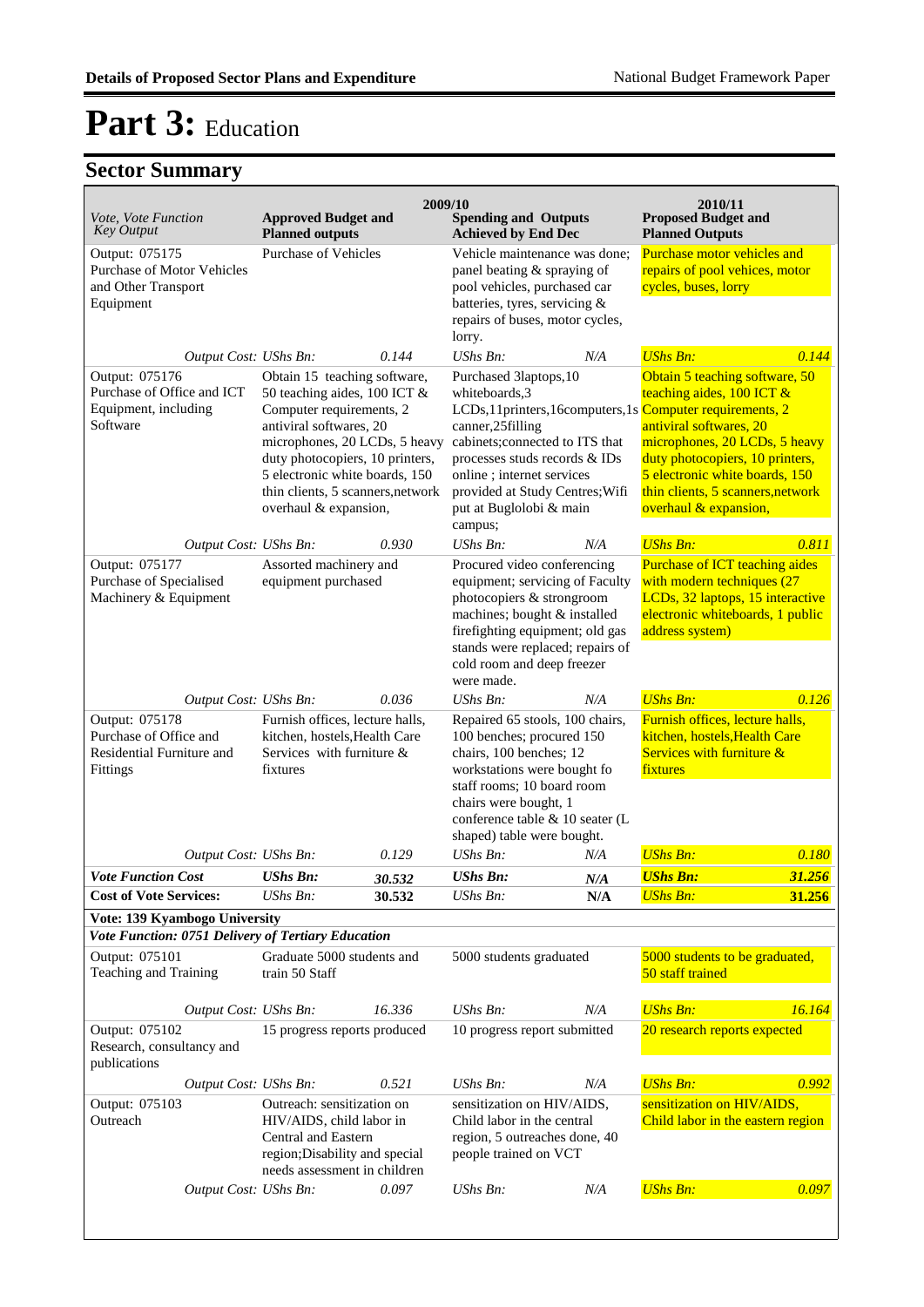| Vote, Vote Function<br><b>Key Output</b>                                                | <b>Approved Budget and</b><br><b>Planned outputs</b>                                                                                                                                                                        | 2009/10                                                        | <b>Spending and Outputs</b><br><b>Achieved by End Dec</b>                                                                                         |                                                                                      | 2010/11<br><b>Proposed Budget and</b><br><b>Planned Outputs</b>                                                                                                                                                  |                                                                                        |  |
|-----------------------------------------------------------------------------------------|-----------------------------------------------------------------------------------------------------------------------------------------------------------------------------------------------------------------------------|----------------------------------------------------------------|---------------------------------------------------------------------------------------------------------------------------------------------------|--------------------------------------------------------------------------------------|------------------------------------------------------------------------------------------------------------------------------------------------------------------------------------------------------------------|----------------------------------------------------------------------------------------|--|
| Output: 075104<br>Students' Welfare                                                     |                                                                                                                                                                                                                             |                                                                | upkeep and medical services<br>provided to 2700 students                                                                                          |                                                                                      | upkeep and medical services to<br>be provided to 3000 students                                                                                                                                                   |                                                                                        |  |
| Output Cost: UShs Bn:                                                                   |                                                                                                                                                                                                                             | 1.547                                                          | $UShs Bn$ :                                                                                                                                       | N/A                                                                                  | <b>UShs Bn:</b>                                                                                                                                                                                                  | 1.547                                                                                  |  |
| Output: 075105<br>Administration and Support<br>Services                                | Meet all employee costs, Goods<br>and services costs. Master plan<br>in place;50% of (University<br>wide data com, network),<br>Rehabilitation construction of<br>buildings                                                 |                                                                | met 50% employee costs, good<br>services cost                                                                                                     |                                                                                      | meet 100% employee costs,<br>good services cost                                                                                                                                                                  |                                                                                        |  |
| Output Cost: UShs Bn:                                                                   |                                                                                                                                                                                                                             | 13.842                                                         | $UShs Bn$ :                                                                                                                                       | N/A                                                                                  | <b>UShs Bn:</b>                                                                                                                                                                                                  | 14.013                                                                                 |  |
| Output: 075151<br>Guild services                                                        | To enroll 2,700 students                                                                                                                                                                                                    |                                                                | 2452 students enrolled                                                                                                                            |                                                                                      | to enroll 300 students                                                                                                                                                                                           |                                                                                        |  |
| Output Cost: UShs Bn:                                                                   |                                                                                                                                                                                                                             | 3.733                                                          | $UShs Bn$ :                                                                                                                                       | N/A                                                                                  | <b>UShs Bn:</b>                                                                                                                                                                                                  | 3.733                                                                                  |  |
| Output: 075172<br>Government Buildings and<br>Administrative Infrastructure             |                                                                                                                                                                                                                             | To rehabilitate and convert<br>buildings to form lecture rooms |                                                                                                                                                   | two residential staff houses<br>were renovated and transformed<br>to teaching blocks |                                                                                                                                                                                                                  | To renovate two residential staff<br>houses and transformed them to<br>teaching blocks |  |
| Output Cost: UShs Bn:                                                                   |                                                                                                                                                                                                                             | 2.124                                                          | <b>UShs Bn:</b>                                                                                                                                   | N/A                                                                                  | <b>UShs Bn:</b>                                                                                                                                                                                                  | 3.973                                                                                  |  |
| Output: 075173<br>Roads, Streets and Highways Resurfacing of Fisher avenue              | oliciation of bids for                                                                                                                                                                                                      |                                                                | approximately 800m of fisher<br>avenue road resurfaced                                                                                            |                                                                                      | to resurface about 1.2km of<br>cavers cresent                                                                                                                                                                    |                                                                                        |  |
| Output Cost: UShs Bn:                                                                   |                                                                                                                                                                                                                             | 0.070                                                          | UShs Bn:                                                                                                                                          | N/A                                                                                  | <b>UShs Bn:</b>                                                                                                                                                                                                  | 0.095                                                                                  |  |
| Output: 075175<br><b>Purchase of Motor Vehicles</b><br>and Other Transport<br>Equipment | <b>Purchase of Vehicles</b>                                                                                                                                                                                                 |                                                                | nothing procured, although<br>evaluation has been done and<br>providers have been notified to<br>deliver 5 vehicles                               |                                                                                      | To procure 3 buses for faculties,<br>1 van for library and 2 double<br>cabin pickup for academic<br>registrar's dept. and Distance<br>education department                                                       |                                                                                        |  |
| Output Cost: UShs Bn:                                                                   |                                                                                                                                                                                                                             | 0.445                                                          | $UShs Bn$ :                                                                                                                                       | N/A                                                                                  | <b>UShs Bn:</b>                                                                                                                                                                                                  | 0.385                                                                                  |  |
| Output: 075176<br>Purchase of Office and ICT<br>Equipment, including<br>Software        | Install ICT infrastructure,<br>networking and internet<br>connectivity in the<br>administration block, faculty of<br>arts and social sciences, school<br>of management and the faculty<br>of vocational studies             |                                                                | administration block, faculty of<br>arts and social sciences, school<br>of management and the faculty<br>of vocational studies were<br>networked. |                                                                                      | to network 4 faculties and<br>achive university wide internet<br>connectivity                                                                                                                                    |                                                                                        |  |
| Output Cost: UShs Bn:                                                                   |                                                                                                                                                                                                                             | 0.262                                                          | UShs Bn:                                                                                                                                          | N/A                                                                                  | <b>UShs Bn:</b>                                                                                                                                                                                                  | 1.262                                                                                  |  |
| Output: 075177<br>Purchase of Specialised<br>Machinery & Equipment                      | Purchase of equipment                                                                                                                                                                                                       |                                                                |                                                                                                                                                   |                                                                                      | Procure computers, printers,<br>medical equipments, and<br>photocopiers.                                                                                                                                         |                                                                                        |  |
| Output Cost: UShs Bn:                                                                   |                                                                                                                                                                                                                             | 0.593                                                          | UShs Bn:                                                                                                                                          | N/A                                                                                  | <b>UShs Bn:</b>                                                                                                                                                                                                  | 0.593                                                                                  |  |
| Output: 075178<br>Purchase of Office and<br>Residential Furniture and<br>Fittings       | Assorted Office Equipment and<br>Furniture purchased                                                                                                                                                                        |                                                                | 500 lecture room chairs                                                                                                                           |                                                                                      | to procure 3000 student chairs<br>for halls of residents                                                                                                                                                         |                                                                                        |  |
| Output Cost: UShs Bn:                                                                   |                                                                                                                                                                                                                             | 0.520                                                          | UShs Bn:                                                                                                                                          | N/A                                                                                  | <b>UShs Bn:</b>                                                                                                                                                                                                  | 0.520                                                                                  |  |
| Output: 075179<br>Acquisition of Other Capital<br>Assets                                | To construct incerator for waste<br>disposal at the medical centre,<br>fenching of the University<br>campus with chain link and kay<br>apple hedge, Construction of a<br>main gate and rehabilitation of<br>two other gates |                                                                |                                                                                                                                                   |                                                                                      | to construct incerator for waste<br>disposal at the medical centre,<br>fencing of the university<br>campus with chain link and kay<br>apple edge, construction of a<br>main gate and rehabilitation of 1<br>gate |                                                                                        |  |
| Output Cost: UShs Bn:                                                                   |                                                                                                                                                                                                                             | 0.000                                                          | UShs Bn:                                                                                                                                          | 0.000                                                                                | <b>UShs Bn:</b>                                                                                                                                                                                                  | 0.855                                                                                  |  |
| <b>Vote Function Cost</b>                                                               | <b>UShs Bn:</b>                                                                                                                                                                                                             | 44.039                                                         | <b>UShs Bn:</b>                                                                                                                                   | $N\!/\!A$                                                                            | <b>UShs Bn:</b>                                                                                                                                                                                                  | 44.229                                                                                 |  |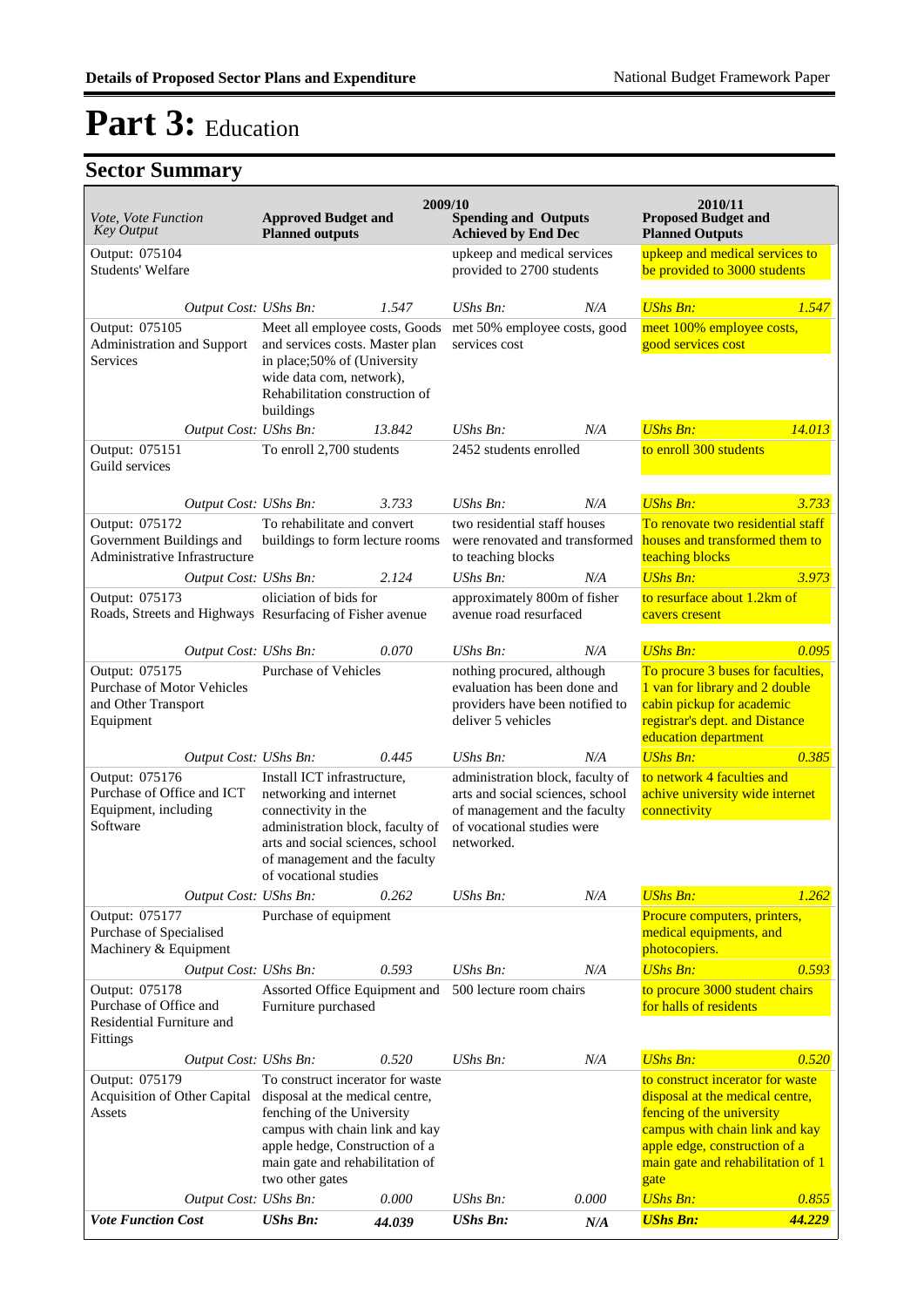|                                                                                               |                                                                                                                                                                         |        | 2009/10                                                                                                                                                                                                                                                                    |     | 2010/11                                                                                                                                                                                                                                                                                       |        |
|-----------------------------------------------------------------------------------------------|-------------------------------------------------------------------------------------------------------------------------------------------------------------------------|--------|----------------------------------------------------------------------------------------------------------------------------------------------------------------------------------------------------------------------------------------------------------------------------|-----|-----------------------------------------------------------------------------------------------------------------------------------------------------------------------------------------------------------------------------------------------------------------------------------------------|--------|
| <i>Vote, Vote Function</i><br><b>Key Output</b>                                               | <b>Approved Budget and</b><br><b>Planned outputs</b>                                                                                                                    |        | <b>Spending and Outputs</b><br><b>Achieved by End Dec</b>                                                                                                                                                                                                                  |     | <b>Proposed Budget and</b><br><b>Planned Outputs</b>                                                                                                                                                                                                                                          |        |
| <b>Cost of Vote Services:</b>                                                                 | $UShs Bn$ :                                                                                                                                                             | 43.739 | <b>UShs Bn:</b>                                                                                                                                                                                                                                                            | N/A | <b>UShs Bn:</b>                                                                                                                                                                                                                                                                               | 44.229 |
| Vote: 140 Uganda Management Institute                                                         |                                                                                                                                                                         |        |                                                                                                                                                                                                                                                                            |     |                                                                                                                                                                                                                                                                                               |        |
| Vote Function: 0751 Delivery of Tertiary Education<br>Output: 075101<br>Teaching and Training | 2,930 enrolled on long courses<br>and 3,040 to be enrolled on<br>short courses.                                                                                         |        | 1,954 participants were enrolled<br>on long courses that include,<br>Masters, Postgraduate diplomas,<br>ordinary diplomas Short<br>courses attracted a total of 611<br>participants Professional<br>courses had a total of 190                                             |     | 2,988 participants planned to<br>enroll on short courses. 3,101<br>participants to enrol on long<br>courses. University structures of<br>schools, departments, units,<br>Deans e.t.c created to fit in<br>'Other degree awarding status'                                                      |        |
|                                                                                               |                                                                                                                                                                         |        | participants                                                                                                                                                                                                                                                               |     | <b>UShs Bn:</b>                                                                                                                                                                                                                                                                               | 1.415  |
| Output Cost: UShs Bn:<br>Output: 075102<br>Research, Consultancy and<br>Publications          | 27 papers presented and 5<br>papersPublished and 20<br>consultancies conducted                                                                                          | 3.012  | UShs Bn:<br>16 papers presented 3 papers<br>published 6 consultancies<br>obtained, Research Unit<br>strengthened & combined with<br>marketing.                                                                                                                             | N/A | 25 papers presented 7 papers<br>published 25 consultancies<br>obtained -Research Unit<br>strengthened & combined with<br>marketing.                                                                                                                                                           |        |
| Output Cost: UShs Bn:                                                                         |                                                                                                                                                                         | 0.410  | UShs Bn:                                                                                                                                                                                                                                                                   | N/A | <b>UShs Bn:</b>                                                                                                                                                                                                                                                                               | 0.943  |
| Output: 075104<br><b>Students' Welfare</b>                                                    | Information not available                                                                                                                                               |        | Provided medical facilities and<br>a full time nurse. Provided<br>Canteen services and ample<br>parking with adequate lighting.                                                                                                                                            |     | Continue to provide medical<br>facilities with a full time<br>standby nurse, Canteen services<br>and ample parking with<br>adequate lighting. Maintain<br>efficient sanitary and water<br>facilities. UGX 0.0756BN                                                                            |        |
| Output Cost: UShs Bn:                                                                         |                                                                                                                                                                         | 0.360  | UShs Bn:                                                                                                                                                                                                                                                                   | N/A | <b>UShs Bn:</b>                                                                                                                                                                                                                                                                               | 0.440  |
| Output: 075105<br>Administration and Support<br>Services                                      | -Pay salaries to 157 staff-<br>Welfare for 157 staff<br>provided-All facilities<br>effectively maintained-The<br>upgraded internet facility<br>effectively maintained   |        | Paid salaries for and provided<br>welfare for 147 staff. Refurished<br>buildings and maintained<br>internet facility.-Monetised car<br>benefits provided for the UMI<br>Directorate.                                                                                       |     | -Recruit, retain and pay salaries<br>for $182$ staff $&$<br>welfare.Restructured to<br>accommodate a university<br>structure of UMI's full mandate<br>of 'other degree awarding<br>status'. Positions of Professors,<br>Deans, Lecturers created. To<br>pay attractive compesation<br>package |        |
| Output Cost: UShs Bn:                                                                         |                                                                                                                                                                         | 4.150  | UShs Bn:                                                                                                                                                                                                                                                                   | N/A | <b>UShs Bn:</b>                                                                                                                                                                                                                                                                               | 8.783  |
| Output: 075172<br>Government Buildings and<br>Administrative Infrastructure                   | Hostel renovation pending<br>mobilisation of adequate<br>development financing. Estates<br>master plan advance payment<br>made and final delivery of plans<br>underway. |        | Hostel renovation pending<br>mobilisation of adequate<br>development financing. Floor<br>tiles layed in Kalebbo block by<br>December 2009. Estates<br>master plan advance payment<br>made and final delivery of plans<br>underway. Renovated and<br>painted Madhvani block |     | <b>Construction of temporary</b><br>structures to provide short term<br>training space, mobilise funding<br>for hostel rennovation and<br>parmarnent classroom<br>construction. Continue with the<br>implementation of the<br>infrastructure master plan to<br>Construct new buildings.       |        |
| Output Cost: UShs Bn:                                                                         |                                                                                                                                                                         | 0.372  | UShs Bn:                                                                                                                                                                                                                                                                   | N/A | <b>UShs Bn:</b>                                                                                                                                                                                                                                                                               | 1.500  |
| Output: 075175<br>Purchase of Motor Vehicles<br>and Other Transport<br>Equipment              | <b>Purchase of Vehicles</b>                                                                                                                                             |        | Procure 2 vehicles for the<br>Directors $& 1$ Minibus for trips<br>to satellite centres. Acquisition<br>of Omnibus for outreach centres<br>dropped from priority list.                                                                                                     |     | To acquire 2 pickup double<br>cabins for Mbarara and Gulu<br>outreach centre @ costing<br>0.85BN, grand total UGX<br>0.170BN.                                                                                                                                                                 |        |
| Output Cost: UShs Bn:                                                                         |                                                                                                                                                                         | 0.220  | UShs Bn:                                                                                                                                                                                                                                                                   | N/A | <b>UShs Bn:</b>                                                                                                                                                                                                                                                                               | 0.170  |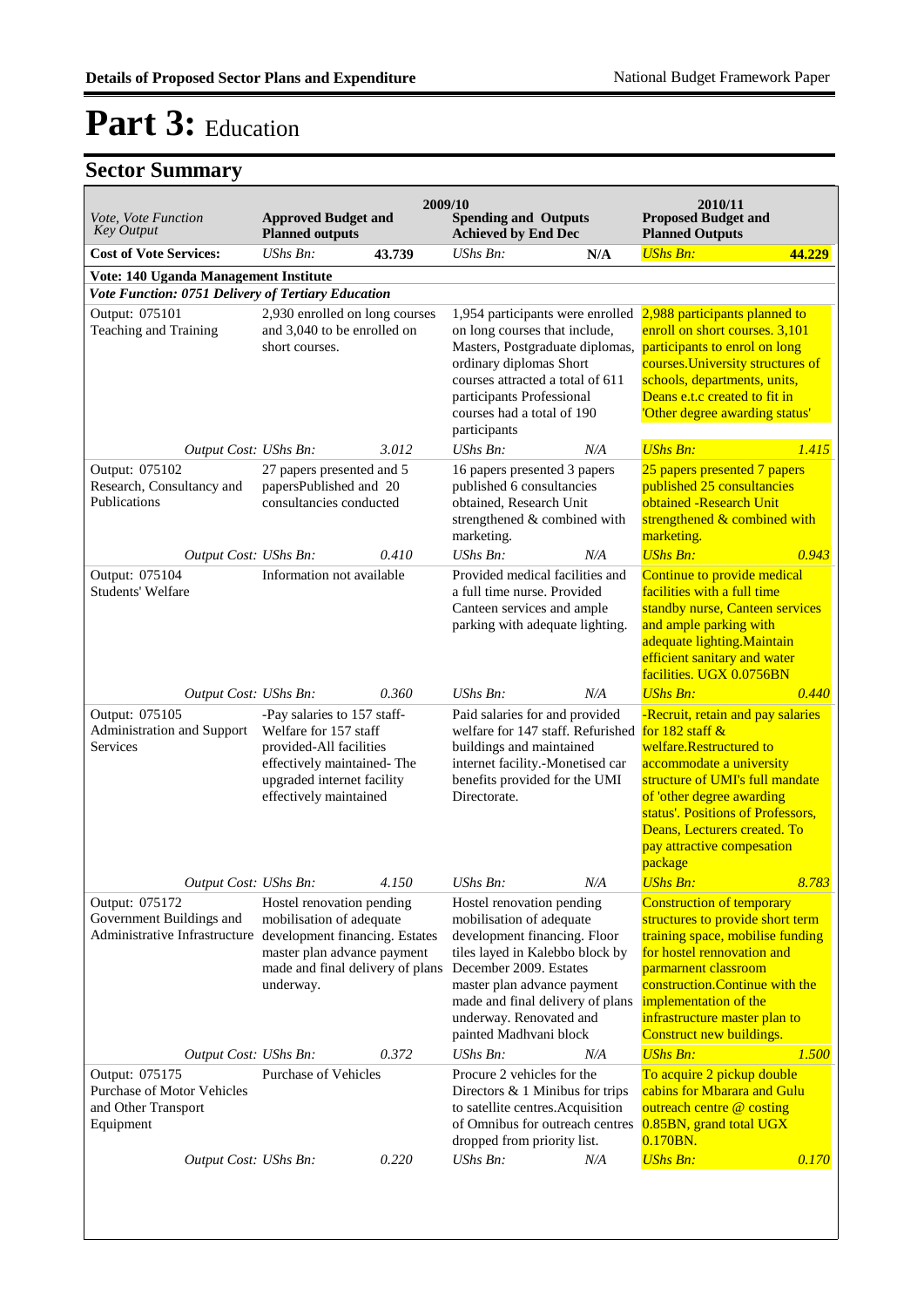| <b>Key Output</b>                                                                                 | <b>Planned outputs</b>                                                                                                                                                                                                                                                                                    | <b>Approved Budget and</b> | <b>Spending and Outputs</b><br><b>Achieved by End Dec</b>                                                                                                                                                                                                                                                                                                                                                          |     | <b>Proposed Budget and</b><br><b>Planned Outputs</b>                                                                                                                                                                                                                                                                                                                                                |        |
|---------------------------------------------------------------------------------------------------|-----------------------------------------------------------------------------------------------------------------------------------------------------------------------------------------------------------------------------------------------------------------------------------------------------------|----------------------------|--------------------------------------------------------------------------------------------------------------------------------------------------------------------------------------------------------------------------------------------------------------------------------------------------------------------------------------------------------------------------------------------------------------------|-----|-----------------------------------------------------------------------------------------------------------------------------------------------------------------------------------------------------------------------------------------------------------------------------------------------------------------------------------------------------------------------------------------------------|--------|
| Output: 075176<br>Purchase of Office and ICT<br>Equipment, including<br>Software                  | Procurement of assorted IT and<br>Office Equipment                                                                                                                                                                                                                                                        |                            | 15 Laptop computers Server<br>HP Proliant ML350 G6, 15<br>LCD projectors, Public address<br>system for classrooms, Students<br>Identity card printer 4 printers                                                                                                                                                                                                                                                    |     | <b>Procure LCD Projectors</b><br>0.042BN, Other ICT Equip and<br>software 0.071BN, printers<br>0.050BN, UPS 0.004BN,<br><b>Computers 0.205BN, Copiers</b><br>$0.06$ BN,                                                                                                                                                                                                                             |        |
| Output Cost: UShs Bn:                                                                             |                                                                                                                                                                                                                                                                                                           | 0.507                      | UShs Bn:                                                                                                                                                                                                                                                                                                                                                                                                           | N/A | <b>UShs Bn:</b>                                                                                                                                                                                                                                                                                                                                                                                     | 0.413  |
| Output: 075178<br>Purchase of Office and<br>Residential Furniture and<br>Fittings                 | Purchase additional 100<br>Classroom chairs and Tables<br>Provide Airconditioning System<br>to theDirectorate and Furnish<br>the Hosteland Offices                                                                                                                                                        |                            | Furniture valued 0.018 bn<br>procured for office, classrooms<br>and School of civil service,<br>public administration and<br>Governance.                                                                                                                                                                                                                                                                           |     | <b>Procure air-conditioners</b><br>0.036BN, Chairs 0.053BN, fans<br>0.01BN, filing cabinet 0.08BN,<br>General equipment 0.036BN,<br>security doors 0.015BN, shelves<br>0.022BN,tables 0.034BN, water<br>dispensed 0.001BN.                                                                                                                                                                          |        |
| Output Cost: UShs Bn:                                                                             |                                                                                                                                                                                                                                                                                                           | 0.143                      | $UShs Bn$ :                                                                                                                                                                                                                                                                                                                                                                                                        | N/A | <b>UShs Bn:</b>                                                                                                                                                                                                                                                                                                                                                                                     | 0.170  |
| <b>Vote Function Cost</b>                                                                         | <b>UShs Bn:</b>                                                                                                                                                                                                                                                                                           | 9.219                      | <b>UShs Bn:</b>                                                                                                                                                                                                                                                                                                                                                                                                    | N/A | <b>UShs Bn:</b>                                                                                                                                                                                                                                                                                                                                                                                     | 13.834 |
| <b>Cost of Vote Services:</b>                                                                     | UShs Bn:                                                                                                                                                                                                                                                                                                  | 9.219                      | $UShs Bn$ :                                                                                                                                                                                                                                                                                                                                                                                                        | N/A | <b>UShs Bn:</b>                                                                                                                                                                                                                                                                                                                                                                                     | 13.834 |
| Vote: 149 Gulu University                                                                         |                                                                                                                                                                                                                                                                                                           |                            |                                                                                                                                                                                                                                                                                                                                                                                                                    |     |                                                                                                                                                                                                                                                                                                                                                                                                     |        |
| Vote Function: 0751 Delivery of Tertiary Education and Research                                   |                                                                                                                                                                                                                                                                                                           |                            | Semester 1 lecture timetable                                                                                                                                                                                                                                                                                                                                                                                       |     | <b>Register 5 PHD, 35 Masters</b>                                                                                                                                                                                                                                                                                                                                                                   |        |
| Output: 075101<br>Teaching and Training                                                           | 5 PHD students 20 Masters<br>programme students 6 trainings<br>and seminars; Conduct 34<br>weeks of lectures; Conduct<br>students practicals; Carry out<br>school practice 8 field<br>attachments to be conducted                                                                                         |                            | prepared, 2,936 new<br>admissions, 2,055 reported,<br>1,900 new students<br>oriented, 2,000 continuing<br>students reported for Semester<br>1, Lectures started in the 3rd<br>week of August 2009,110<br>Masters, 110 M, 10 PHD<br>registered, 321 clerkships.                                                                                                                                                     |     | programme, conduct 6 trainings<br>and seminars, Conduct 34 weeks<br>of lectures, practicals for 600<br>students, internship & clerkship<br>for 150 students, Conduct school<br>Practice for 400 students, field<br>work and recess term for 300<br>students                                                                                                                                         |        |
| Output Cost: UShs Bn:                                                                             |                                                                                                                                                                                                                                                                                                           | 3.586                      | UShs Bn:                                                                                                                                                                                                                                                                                                                                                                                                           | N/A | <b>UShs Bn:</b>                                                                                                                                                                                                                                                                                                                                                                                     | 3.796  |
| Output: 075102<br>Research, Consultancy and<br>Publications                                       | 6 research seminars15<br>publications                                                                                                                                                                                                                                                                     |                            | 4 public lectures conducted, 2<br>research workshops and<br>seminars conducted 6 research<br>proposals written vetted and<br>approved                                                                                                                                                                                                                                                                              |     | Carry out 6 research seminars<br>15 publications                                                                                                                                                                                                                                                                                                                                                    |        |
| Output Cost: UShs Bn:                                                                             |                                                                                                                                                                                                                                                                                                           | 1.454                      | UShs Bn:                                                                                                                                                                                                                                                                                                                                                                                                           | N/A | <b>UShs Bn:</b>                                                                                                                                                                                                                                                                                                                                                                                     | 1.454  |
| Output: 075103<br>Outreach<br>Output Cost: UShs Bn:<br>Output: 075104<br><b>Students' Welfare</b> | Carry out Field<br>visits/attachments and<br>industrial visits for 100<br>studentsCarry outschool<br>practice for 400 science and<br>humanities students, 8 field<br>attachments for150 medical<br>students, Conduct<br>internship/field attachments<br>Students welfare paid on time<br>for 884 students | 0.870                      | 400 students completed school<br>practice exercise 321 students<br>conducted clerkship and field<br>work in 5 Health Centers<br>School practice surveys Field<br>work, 2 industrial trips made,<br>10 community sensitization and<br>awareness workshops conducted<br>UShs Bn:<br>244 Government sponsored<br>students admitted 244 new<br>Government sponsored students<br>and 596 continuing Government students | N/A | Carry Field visits/attachments &<br>industrial visits for 100<br>students, school practice for 400<br>science and humanities<br>students, 8 field attachments<br>for 150 medical students,<br>Conduct internship/field<br>attachments, $10$ comm sensitn $\&$<br>awareness<br><b>UShs Bn:</b><br><b>Students livig out allowance</b><br>paid by 30th of every month for<br>884 Government sponsored | 0.870  |
| Output Cost: UShs Bn:                                                                             |                                                                                                                                                                                                                                                                                                           | 1.659                      | sponsored students reported for<br>Semester1 lectures Paid living<br>out allowances for 840<br>Government sponsored students<br>for 5 months<br>UShs Bn:                                                                                                                                                                                                                                                           | N/A | <b>UShs Bn:</b>                                                                                                                                                                                                                                                                                                                                                                                     | 1.659  |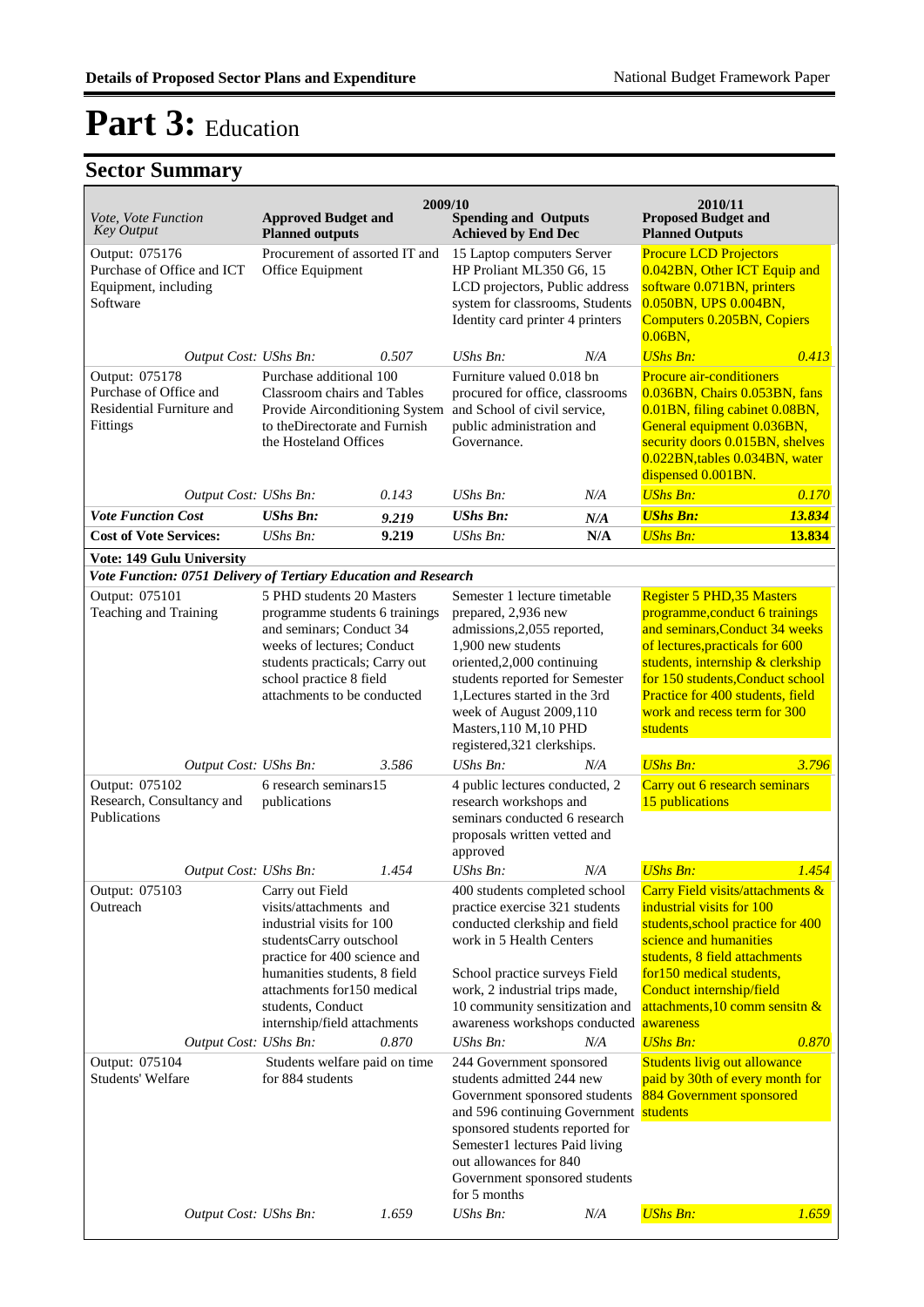| Vote, Vote Function<br><b>Key Output</b>                                          | <b>Approved Budget and</b><br><b>Planned outputs</b>                                                                                                                                                                                                   | 2009/10 | <b>Spending and Outputs</b><br><b>Achieved by End Dec</b>                                                                                                                                                                                                                   |     | 2010/11<br><b>Proposed Budget and</b><br><b>Planned Outputs</b>                                                                                                                                                                                         |       |
|-----------------------------------------------------------------------------------|--------------------------------------------------------------------------------------------------------------------------------------------------------------------------------------------------------------------------------------------------------|---------|-----------------------------------------------------------------------------------------------------------------------------------------------------------------------------------------------------------------------------------------------------------------------------|-----|---------------------------------------------------------------------------------------------------------------------------------------------------------------------------------------------------------------------------------------------------------|-------|
| Output: 075105<br>Administration and Support<br>Services                          | for 350 staff                                                                                                                                                                                                                                          |         | Salaries and wages paid on time 35 new staff recruited<br>Monthly pay change reports<br>submitted by the 16th of every<br>month to ministry of Finance<br>for staff payroll update                                                                                          |     | Salaries and wages for 400 staf<br>paid by 30th of every month,<br>procurement of stationery,<br>machinery, furniture, ICT<br>equipments done in time                                                                                                   |       |
|                                                                                   |                                                                                                                                                                                                                                                        |         | Salaries and wages paid by the<br>30th of each month for 354 staff                                                                                                                                                                                                          |     |                                                                                                                                                                                                                                                         |       |
| Output Cost: UShs Bn:                                                             |                                                                                                                                                                                                                                                        | 3.125   | UShs Bn:                                                                                                                                                                                                                                                                    | N/A | <b>UShs Bn:</b>                                                                                                                                                                                                                                         | 3.301 |
| Output: 075151<br><b>Guild Services</b>                                           | Form a new Guild government<br>by April 2010, Prepare Annual<br>Budget for guild activities and<br>seek Council approval by 31st<br>March 2010, Transfer Guild<br>funds to guild account every<br>month.                                               |         | Induction of Guild executives<br>done Funds transferred to<br>guild account to implement<br><b>Guild Budgets</b>                                                                                                                                                            |     | Form a new Guild government<br>by April 2010, Prepare Annual<br>Budget for guild activities and<br>seek Council approval by 31st<br>March 2010, Transfer Guild<br>funds to guild account every<br>month.                                                |       |
| Output Cost: UShs Bn:                                                             |                                                                                                                                                                                                                                                        | 1.491   | $UShs Bn$ :                                                                                                                                                                                                                                                                 | N/A | <b>UShs Bn:</b>                                                                                                                                                                                                                                         | 1.491 |
| Output: 075152<br>Contributions to Research<br>and International<br>Organisations | Make annual contributions for<br>research journals, periodicals<br>and make subscriptions to 15<br>international organisations for<br>Library marterials, information,<br>and Research and Publications.<br>Write research propsalfor donor<br>funding |         | Annual subscriptions for 5 int.<br>orgs. made,2 Research<br>proposals for funding<br>written, Subscription for Library<br>Journals and payment for<br>Library materials, periodicals,<br>internet services done, setup GU<br>Constuent college in Lira,<br>submitted budget |     | Make annual contributions for<br>research journals, periodicals<br>and make subscriptions to 15<br>international organisations for<br>Library marterials, information,<br>and Research and Publications.<br>Write research propsal for<br>donor funding |       |
| Output Cost: UShs Bn:                                                             |                                                                                                                                                                                                                                                        | 0.300   | $UShs Bn$ :                                                                                                                                                                                                                                                                 | N/A | <b>UShs Bn:</b>                                                                                                                                                                                                                                         | 0.300 |
| Output: 075171<br>Acquisition of Land by<br>Government                            |                                                                                                                                                                                                                                                        |         | Conducted 3 meetings with<br>commty leaders, District Land<br>Board & Councilors<br>Procurement of 100 Acres of<br>Land in Latoro Parish, Purongo<br>Sub-County, Amuru<br>District, sensitised community<br>thru radio, leaders & community                                 |     | 5 Meetings with District Land<br><b>Board officials Community</b><br>sensitization by holding 10<br>meetings, 5 radio talk shows<br>Property valuations for the 742<br><b>Hectares Compensation of</b><br>200 families, prpcess land title              |       |
| Output Cost: UShs Bn:                                                             |                                                                                                                                                                                                                                                        | 0.411   | UShs Bn:                                                                                                                                                                                                                                                                    | N/A | <b>UShs Bn:</b>                                                                                                                                                                                                                                         | 0.250 |
| Output: 075172<br>Government Buildings and<br>Administrative Infrastructure       | Medicine and the Bio Systems<br>Engineering Project's<br>construction of a workshop in<br>progress.                                                                                                                                                    |         | over to the University Payments<br>for the works certified was done works done                                                                                                                                                                                              |     | One lecture Block for Faculty of One lecture Block for Faculty of Finishing and furnishing of the<br>Medicine completed and handed lecture block Completion of<br>payments of final certificate of                                                      |       |
|                                                                                   |                                                                                                                                                                                                                                                        |         | The Bio Systems Engineering<br>Project's construction of a<br>workshop in progress                                                                                                                                                                                          |     |                                                                                                                                                                                                                                                         |       |
| Output Cost: UShs Bn:                                                             |                                                                                                                                                                                                                                                        | 1.414   | UShs Bn:                                                                                                                                                                                                                                                                    | N/A | <b>UShs Bn:</b>                                                                                                                                                                                                                                         | 0.846 |
| <b>Output Cost Excluding Donor UShs Bn:</b>                                       |                                                                                                                                                                                                                                                        | 0.890   | UShs Bn:                                                                                                                                                                                                                                                                    | N/A | <b>UShs Bn:</b>                                                                                                                                                                                                                                         | 0.846 |
| Output: 075173<br>Roads, Streets and Highways Medicine new site                   | Road opening for Faculty of                                                                                                                                                                                                                            |         | Road opening for Faculty of<br>Medicine new site done                                                                                                                                                                                                                       |     | Carry out road openings at the<br><b>Main Campus and Faculty of</b><br>Medicine                                                                                                                                                                         |       |
| Output Cost: UShs Bn:                                                             |                                                                                                                                                                                                                                                        | 0.070   | <b>UShs Bn:</b>                                                                                                                                                                                                                                                             | N/A | <b>UShs Bn:</b>                                                                                                                                                                                                                                         | 0.070 |
|                                                                                   |                                                                                                                                                                                                                                                        |         |                                                                                                                                                                                                                                                                             |     |                                                                                                                                                                                                                                                         |       |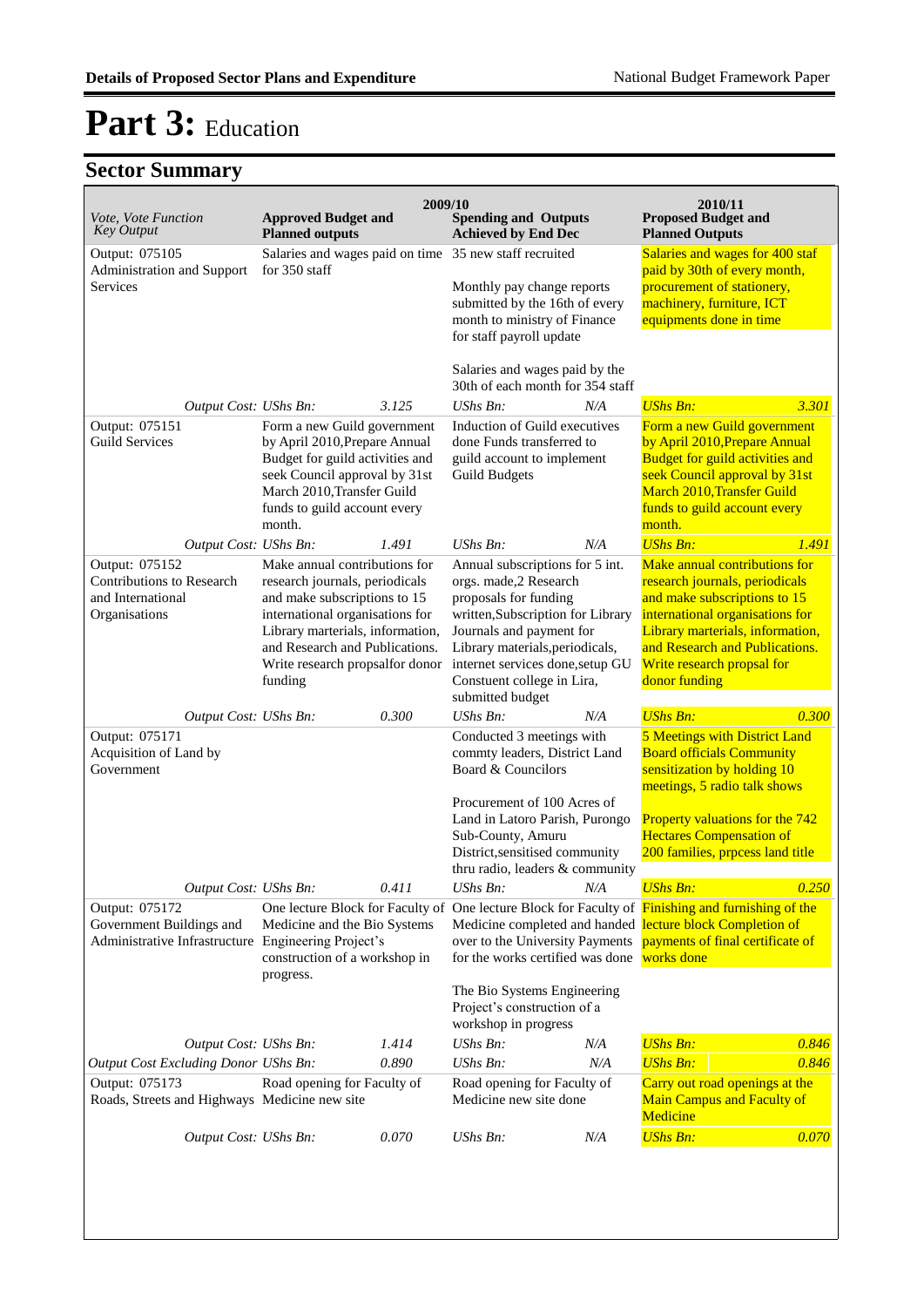| <i>Vote, Vote Function</i><br><b>Key Output</b>                                         | <b>Approved Budget and</b><br><b>Planned outputs</b>                                      | 2009/10          | <b>Spending and Outputs</b><br><b>Achieved by End Dec</b>                                                                                                                                                 |            | 2010/11<br><b>Proposed Budget and</b><br><b>Planned Outputs</b>                                                                                          |                  |
|-----------------------------------------------------------------------------------------|-------------------------------------------------------------------------------------------|------------------|-----------------------------------------------------------------------------------------------------------------------------------------------------------------------------------------------------------|------------|----------------------------------------------------------------------------------------------------------------------------------------------------------|------------------|
| Output: 075175<br><b>Purchase of Motor Vehicles</b><br>and Other Transport<br>Equipment | Purchase of Vehicles                                                                      |                  | 1 Land Cruiser PRADO for Bio<br><b>Systems Engineering Project</b><br>was procured Servicing of the<br>Bus loan (Vehicle & Assets<br>Finance Facility) done 28<br>seater coaster bus procured             |            | Procurement of 2 Double cabin<br>pick ups Procurement of 1<br>motor cycle Procurement of 1<br>station wagon Procurement of<br>1 Toyota Land Cruiser      |                  |
| Output Cost: UShs Bn:                                                                   |                                                                                           | 0.522            | Contract for supply of 1 motor<br>cycle awarded<br>UShs Bn:                                                                                                                                               | N/A        | <b>Servicing of the Bus loan</b><br>(Vehicle & Assets Finance<br>Facility)<br><b>UShs Bn:</b>                                                            | 0.326            |
| Output Cost Excluding Donor UShs Bn:                                                    |                                                                                           | 0.223            | UShs Bn:                                                                                                                                                                                                  | N/A        | <b>UShs Bn:</b>                                                                                                                                          | 0.326            |
| Output: 075176<br>Purchase of Office and ICT<br>Equipment, including<br>Software        | Procurement of assorted IT and<br>Office Equipment                                        |                  | Wireless Internet equipments<br>procured and installed LAN in<br>the Faculty of Science was<br>installed ICT Equipments<br>procured LAN procured for<br>Main Campus 10 PC<br>Computers procured 5 Laptops |            | <b>Procure ICT Equipments</b><br><b>Procure LAN for Main Campus</b><br><b>Procure 10 PC Computers</b><br>Procure 4 Laptops,<br><b>Computerisation of</b> |                  |
|                                                                                         |                                                                                           |                  |                                                                                                                                                                                                           |            | <b>Administration operations in</b><br>Library, Academic Registry,<br><b>Planning and Administration</b><br><b>Blocks</b>                                |                  |
| Output Cost: UShs Bn:                                                                   |                                                                                           | 0.460            | $UShs Bn$ :                                                                                                                                                                                               | N/A        | <b>UShs Bn:</b>                                                                                                                                          | 0.387            |
| Output Cost Excluding Donor UShs Bn:                                                    |                                                                                           | 0.444            | UShs Bn:                                                                                                                                                                                                  | N/A        | <b>UShs Bn:</b>                                                                                                                                          | 0.387            |
| <b>Vote Function Cost</b>                                                               | <b>UShs Bn:</b>                                                                           | 16.558<br>15.549 | <b>UShs Bn:</b>                                                                                                                                                                                           | N/A<br>N/A | <b>UShs Bn:</b>                                                                                                                                          | 15.096           |
| VF Cost Excluding Donor<br><b>Cost of Vote Services:</b>                                | <b>UShs Bn</b><br>$UShs Bn$ :                                                             | 15.718           | <b>UShs Bn</b><br>$UShs Bn$ :                                                                                                                                                                             | N/A        | <b>UShs Bn</b><br><b>UShs Bn:</b>                                                                                                                        | 15.096<br>15.096 |
| Vote Cost Excluding Donor                                                               | <b>UShs Bn</b>                                                                            | 15.549           | <b>UShs Bn</b>                                                                                                                                                                                            | N/A        | <b>UShs Bn</b>                                                                                                                                           | 15.096           |
| Vote: 500 501-850 Local Governments                                                     |                                                                                           |                  |                                                                                                                                                                                                           |            |                                                                                                                                                          |                  |
| Vote Function: 0781 Pre-Primary and Primary Education                                   |                                                                                           |                  |                                                                                                                                                                                                           |            |                                                                                                                                                          |                  |
| Output: 078151<br>Primary Schools Services<br>UPE (LLS)                                 | Capitation grants to primary<br>schools paid at the decentralised million pupils<br>level |                  | Paid capitation grants to 7                                                                                                                                                                               |            | Pay Capitation for 7,576,410<br>students UPE primary schools                                                                                             |                  |
| Output: 078180<br>Classroom construction and<br>rehabilitation                          | Construction of 1311<br>classrooms.                                                       |                  | Constructed 46 new classrooms.                                                                                                                                                                            |            | At LG discretion.                                                                                                                                        |                  |
| Output: 078181<br>Latrine construction and<br>rehabilitation                            | Construction of 5,716 latrines                                                            |                  | 465 latrine stances constructed.                                                                                                                                                                          |            | At LG discretion.                                                                                                                                        |                  |
| Output: 078182<br>Teacher house construction<br>and rehabilitation                      | Not reported                                                                              |                  | Construction still ongoing.<br>Number yet to be established.                                                                                                                                              |            | At LG discretion.                                                                                                                                        |                  |
| Output: 078183<br>Provision of furniture to<br>primary schools                          | Provision of furniture for<br>primary schools                                             |                  | 828 desks provided                                                                                                                                                                                        |            | <b>At LG discretion</b>                                                                                                                                  |                  |
| <b>Vote Function Cost</b>                                                               | <b>UShs Bn:</b>                                                                           | 465.151          | <b>UShs Bn:</b>                                                                                                                                                                                           | 222.020    | <b>UShs Bn:</b>                                                                                                                                          | 472.050          |
| Vote Function: 0782 Secondary Education                                                 |                                                                                           |                  |                                                                                                                                                                                                           |            |                                                                                                                                                          |                  |
| Output: 078201<br>Secondary Teacher wage and Education Salaries<br>Services             | Payment of Secondary                                                                      |                  | Paid salaries for 649,186<br>teachers                                                                                                                                                                     |            | Pay 721,186 teachers                                                                                                                                     |                  |
| <b>Vote Function Cost</b>                                                               | <b>UShs Bn:</b>                                                                           | 123.248          | <b>UShs Bn:</b>                                                                                                                                                                                           | 59.841     | <b>UShs Bn:</b>                                                                                                                                          | 123.248          |
| Vote Function: 0783 Skills Development                                                  |                                                                                           |                  |                                                                                                                                                                                                           |            |                                                                                                                                                          |                  |
| Output: 078301                                                                          | Canitation grants for tertiary                                                            |                  |                                                                                                                                                                                                           |            | Paid Canitation grants to 22,000 Pay salaries for 5,000 staffPay                                                                                         |                  |